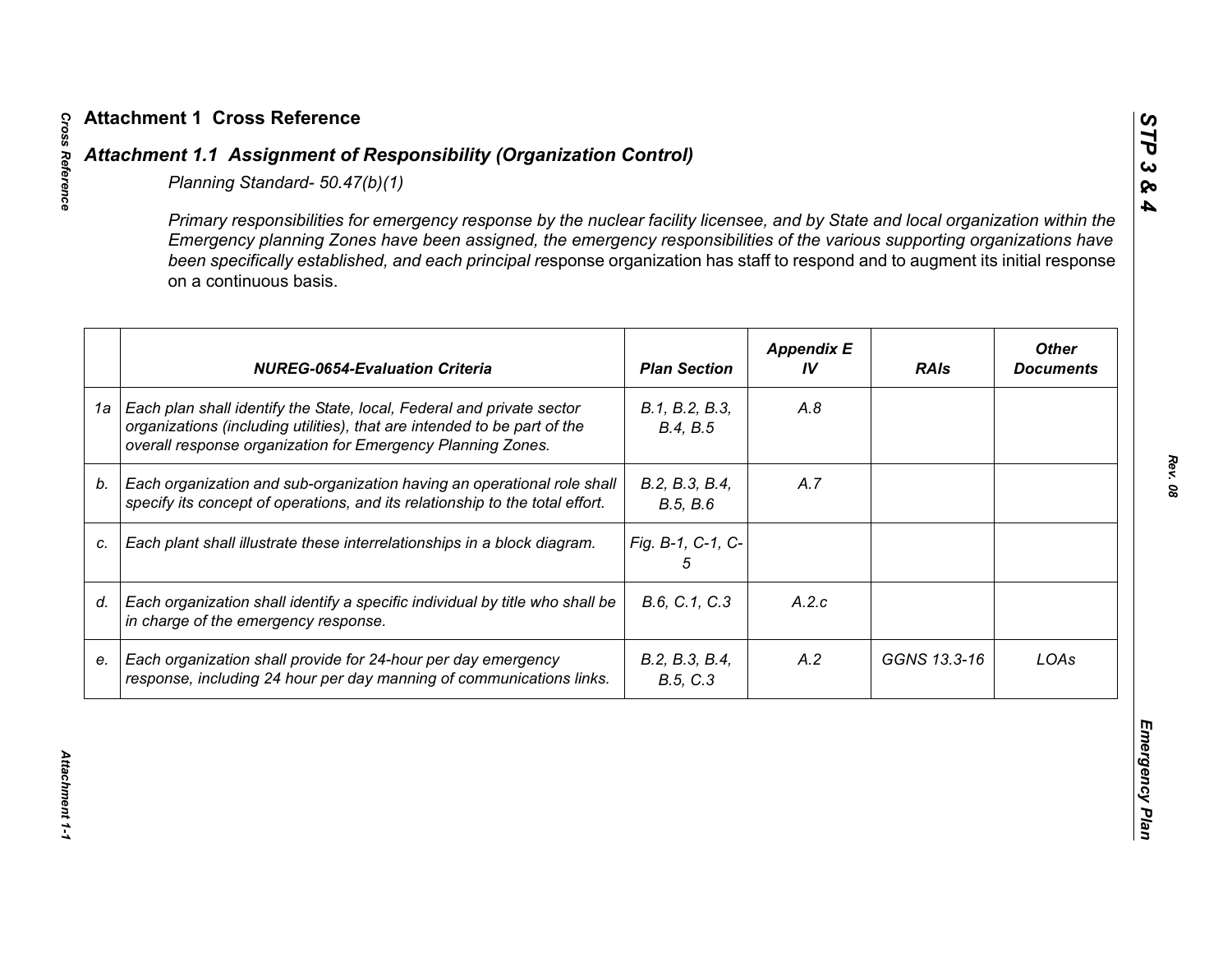|    | <b>NUREG-0654-Evaluation Criteria</b>                                                                                                                                                                                                                                                                                                                                                                                                                                                                                                                                                                                                                                                                                                                                                                                                                                   | <b>Plan Section</b>                                                       | <b>Appendix E</b><br>IV | <b>RAIs</b>                  | <b>Other</b><br><b>Documents</b> |
|----|-------------------------------------------------------------------------------------------------------------------------------------------------------------------------------------------------------------------------------------------------------------------------------------------------------------------------------------------------------------------------------------------------------------------------------------------------------------------------------------------------------------------------------------------------------------------------------------------------------------------------------------------------------------------------------------------------------------------------------------------------------------------------------------------------------------------------------------------------------------------------|---------------------------------------------------------------------------|-------------------------|------------------------------|----------------------------------|
| 2а | Each organization shall specify the functions and responsibilities for<br>major elements and key individuals by title, of emergency response,<br>including the following: Command and Control, Alerting and Notification,<br>Communications, Public Information, Accident Assessment, Public<br>Health and Sanitation, Social Services, Fire and Rescue, Traffic Control,<br>Emergency Medical Services, Law Enforcement, Transportation,<br>Protective Response (including authority to request Federal assistance<br>and to initiate other protective actions), and Radiological Exposure<br>Control. The description of these functions shall include a clear and<br>concise summary such as a table of primary and support responsibilities<br>using the agency as one axis, and the function as the other. (See<br>Section B for licensee).                        | B.1, B.2, B.3,<br>B.4, C.2, C.3, E,<br>G, H, K<br>Table B-1<br>Figure B-1 | A.4                     | GGNS 13.3-13<br>GGNS 13.3-14 |                                  |
| b. | Each plan shall contain (by reference to specific acts, codes or statutes)<br>the legal basis for such authorities.                                                                                                                                                                                                                                                                                                                                                                                                                                                                                                                                                                                                                                                                                                                                                     | <b>State Plan</b>                                                         |                         |                              |                                  |
| 3. | Each plan shall include written agreements referring to the concept of<br>operations developed between Federal, State, and local agencies and<br>other support organizations having an emergency response role within<br>the Emergency Planning Zones. The agreements shall identify the<br>emergency measures to be provided and the mutually acceptable<br>criteria for their implementation, and specify the arrangements for<br>exchange of information. These agreements may be provided in an<br>appendix to the plan or the plan itself may contain descriptions of these<br>matters and a signature page in the plan may serve to verify the<br>agreements. The signature page format is appropriate for organizations<br>where response functions are covered by laws, regulations or executive<br>orders where separate written agreements are not necessary. | A, B                                                                      |                         | GGNS 13.3-7                  | LOAs                             |
| 4. | Each principal organization shall be capable of continuous (24-hour)<br>operations for a protracted period. The individual in the principal<br>organization who will be responsible for assuring continuity of resources<br>(technical, administrative, and material) shall be specified by title.                                                                                                                                                                                                                                                                                                                                                                                                                                                                                                                                                                      | B.4, C.1, C.3,<br>C.4                                                     |                         |                              |                                  |

*Rev. 08*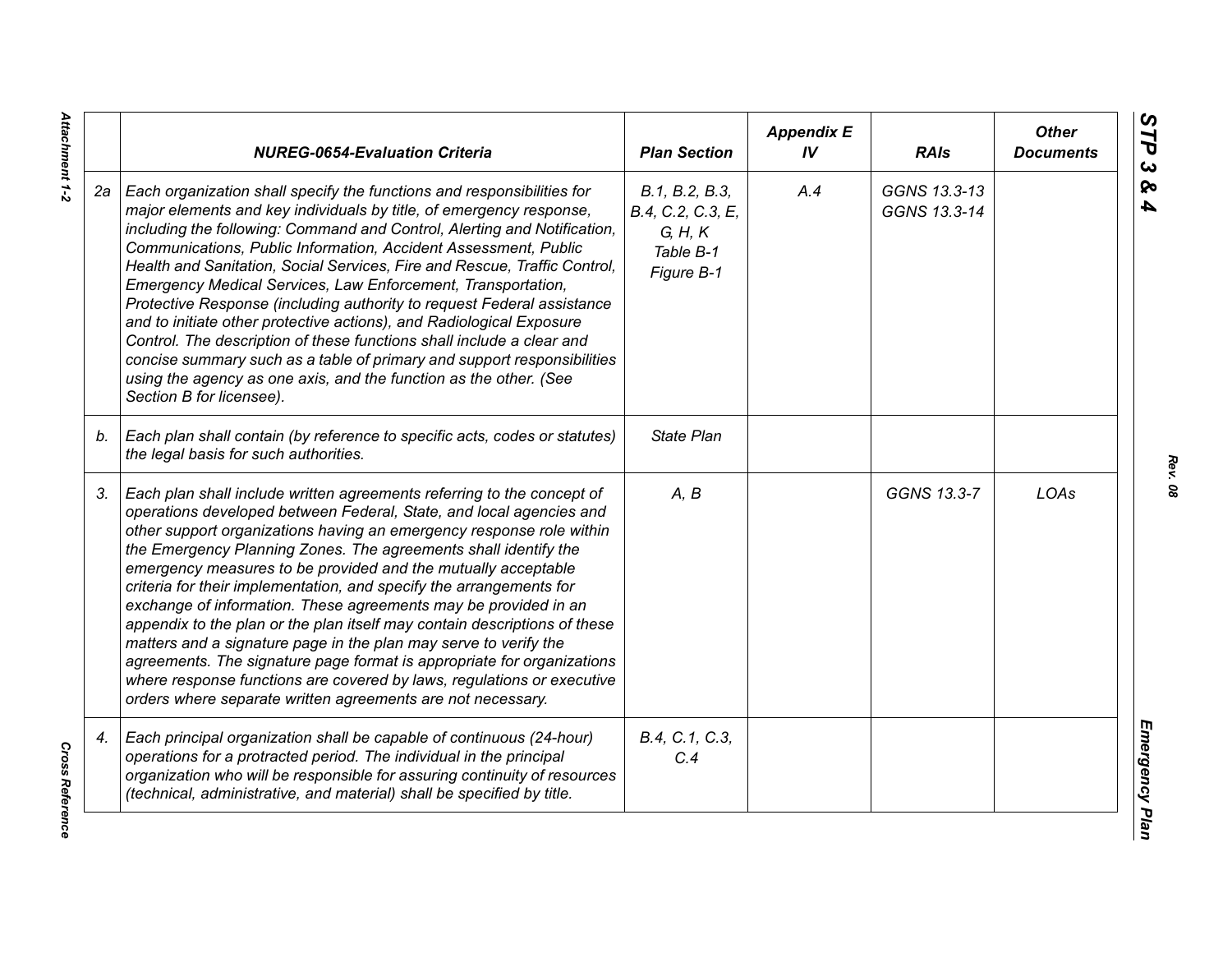|    | On-shift facility licensee responsibilities for emergency response are unambiguously defined, adequate staffing to provide initial<br>facility accident response in key functional areas is maintained at all times, timely augmentation of response capabilities is<br>available, and the interfaces among various onsite response activities and offsite support and response activities are specified.                      |                                        |                         |             |                                  |
|----|--------------------------------------------------------------------------------------------------------------------------------------------------------------------------------------------------------------------------------------------------------------------------------------------------------------------------------------------------------------------------------------------------------------------------------|----------------------------------------|-------------------------|-------------|----------------------------------|
|    | <b>NUREG-0654-Evaluation Criteria</b>                                                                                                                                                                                                                                                                                                                                                                                          | <b>Plan Section</b>                    | <b>Appendix E</b><br>IV | <b>RAIs</b> | <b>Other</b><br><b>Documents</b> |
| 1. | Each licensee shall specify the onsite emergency organization of plant<br>staff personnel for all shifts and its relation to the responsibilities and<br>duties of the normal staff complement.                                                                                                                                                                                                                                | C.3<br>1.1, 2.1                        | A.2.a<br>A.2.b          | VEGP 13.3-8 | GL 82-33                         |
|    | Each licensee shall designate an individual as emergency coordinator<br>who shall be on shift at all times and who shall be the authority and<br>responsibility to immediately and unilaterally initiate any emergency<br>actions, including providing protective action recommendations to<br>authorities responsible for implementing offsite emergency measures.                                                            | C.1, C.2, C.3,<br>C.4.1, C.4.9         | A.2.c                   |             |                                  |
|    | Each licensee shall identify a line of succession for the emergency<br>coordinator position and identify the specific conditions for higher level<br>utility officials assuming this function.                                                                                                                                                                                                                                 | C, C.3, C.3.1,<br>C.4, C.4.1,<br>C.4.9 |                         |             |                                  |
|    | Each licensee shall establish the functional responsibilities assigned to<br>the emergency coordinator and shall clearly specify which<br>responsibilities may not be delegated to other elements of the<br>emergency organization. Among the responsibilities which may not be<br>delegated shall be the decision to notify and to recommend protective<br>actions to authorities responsible for offsite emergency measures. | C.2                                    |                         |             |                                  |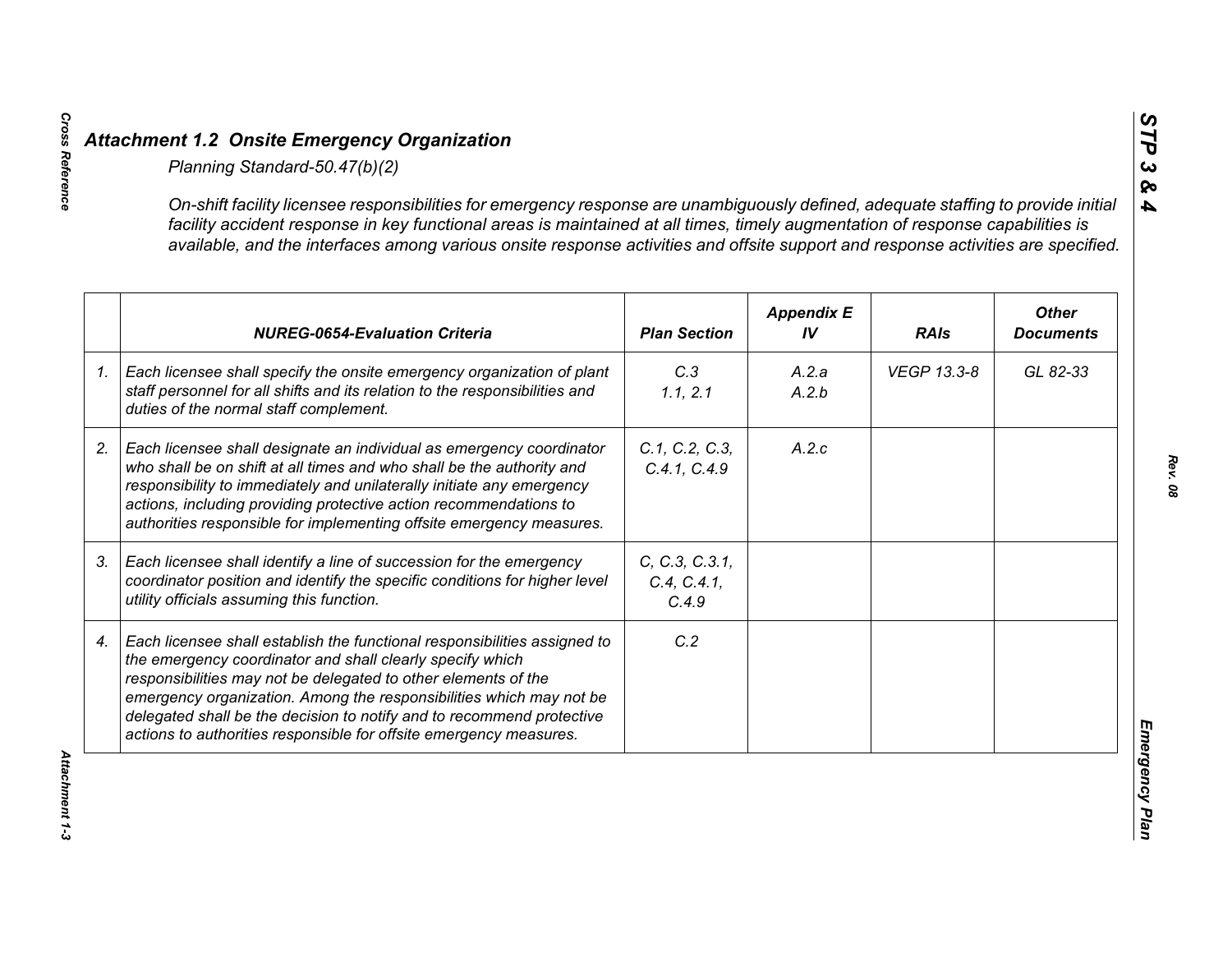|    | <b>NUREG-0654-Evaluation Criteria</b>                                                                                                                                                                                                                                                                                                                                                                                                                                                                                                                                                                                                                                                                                                    | <b>Plan Section</b>      | <b>Appendix E</b><br>IV | <b>RAIs</b> | <b>Other</b><br><b>Documents</b> |
|----|------------------------------------------------------------------------------------------------------------------------------------------------------------------------------------------------------------------------------------------------------------------------------------------------------------------------------------------------------------------------------------------------------------------------------------------------------------------------------------------------------------------------------------------------------------------------------------------------------------------------------------------------------------------------------------------------------------------------------------------|--------------------------|-------------------------|-------------|----------------------------------|
| 5. | Each licensee shall specify the positions or title and major tasks to be<br>performed by the persons to be assigned to the functional areas of<br>emergency activity. For emergency situations, specific assignments<br>shall be made for all shifts and for plant staff members, both onsite and<br>away from the site. These assignments shall cover the emergency<br>functions in Table B-1 entitled, Minimum Staffing Requirements for<br>Nuclear Power Plant Emergencies. The minimum on-shift staffing levels<br>shall be as indicated in Table B-1. The licensee must be able to augment<br>on-shift capabilities within a short period after declaration of an<br>emergency. This capability shall be as indicated in Table B-1. | C.3, C.4, Table<br>$C-1$ | A.2<br>A.3<br>B.4       |             | GL 82-33                         |
| 6. | Each licensee shall specify the interfaces between and among the<br>onsite functional areas of emergency activity, licensee headquarters<br>support, local services support, and State and local government<br>response organization. This shall be illustrated in a block diagram and<br>shall include the onsite technical support center and the operational<br>support (assembly) center and the licensee's near-site Emergency<br>Operations Facility (EOF).                                                                                                                                                                                                                                                                        | Figure F-1               | A.3                     |             |                                  |
| 7. | Each licensee shall specify the management, administrative, and<br>technical support personnel who will augment the plant staff as specified<br>in the table entitled Minimum Staffing Requirements for Nuclear Power<br>Plant Emergencies, (Table B-1) and in the following areas:                                                                                                                                                                                                                                                                                                                                                                                                                                                      | C.4<br>Table C-1         | A.5                     |             |                                  |
| a. | logistics support for emergency personnel, e.g., transportation,<br>communications, temporary quarters, food and water, sanitary<br>facilities in the field, and special equipment and supplies<br>procurement;                                                                                                                                                                                                                                                                                                                                                                                                                                                                                                                          | F.8.3                    | A.5                     |             |                                  |
| b. | technical support for planning and reentry/recovery operations;                                                                                                                                                                                                                                                                                                                                                                                                                                                                                                                                                                                                                                                                          | L.6                      | H                       |             |                                  |
| c. | management level interface with governmental authorities, and                                                                                                                                                                                                                                                                                                                                                                                                                                                                                                                                                                                                                                                                            | C.4.9, C.4.13            | E.9                     |             |                                  |

Attachment 1-4 *Attachment 1-4*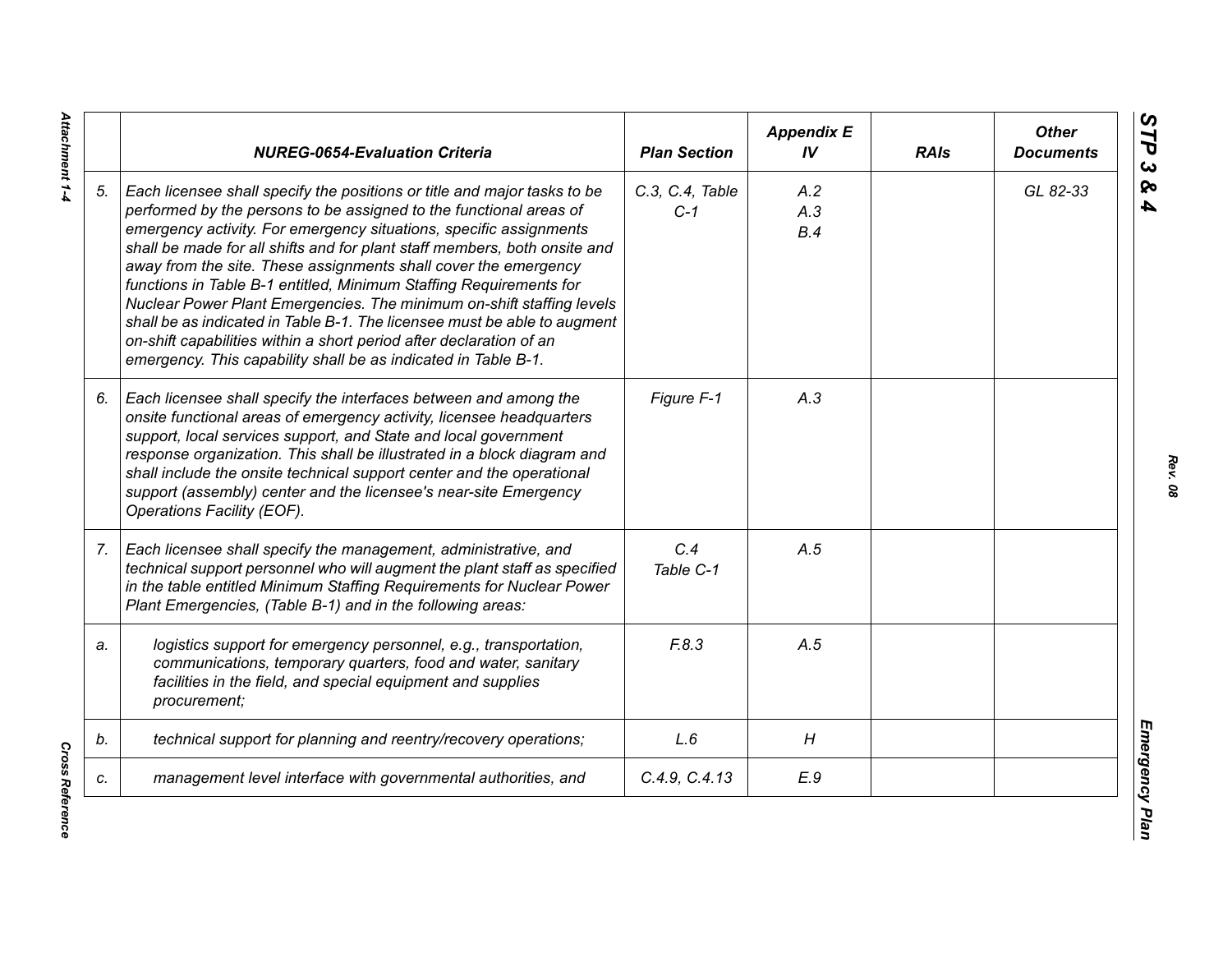| release of information to news media during an emergency<br>K.5, K.7, K.8<br>(coordinated with governmental authorities).<br>B.5<br>Each licensee shall specify the contractor and private organizations who<br>A.5<br>may be requested to provide technical assistance to and augmentation<br>of the emergency organization.<br>Each licensee shall identify the services to be provided by local<br>B.4, B.5, B.5.7,<br>A.6<br>agencies for handling emergencies, e.g., police, ambulance, medical,<br>J.5<br>hospital, and fire-fighting organizations shall be specified. The licensee<br>shall provide for transportation and treatment of injured personnel who<br>may also be contaminated. Copies of the arrangements and agreements<br>reached with contractor, private, and local support agencies shall be | appended to the plan. The agreements shall delineate the authorities,<br>responsibilities, and limits on the actions of the contractor, private<br>organization, and local services support groups. |    | <b>NUREG-0654-Evaluation Criteria</b> | <b>Plan Section</b> | <b>Appendix E</b><br>IV | <b>RAIs</b> | <b>Other</b><br><b>Documents</b> |
|-----------------------------------------------------------------------------------------------------------------------------------------------------------------------------------------------------------------------------------------------------------------------------------------------------------------------------------------------------------------------------------------------------------------------------------------------------------------------------------------------------------------------------------------------------------------------------------------------------------------------------------------------------------------------------------------------------------------------------------------------------------------------------------------------------------------------|-----------------------------------------------------------------------------------------------------------------------------------------------------------------------------------------------------|----|---------------------------------------|---------------------|-------------------------|-------------|----------------------------------|
|                                                                                                                                                                                                                                                                                                                                                                                                                                                                                                                                                                                                                                                                                                                                                                                                                       |                                                                                                                                                                                                     | d. |                                       |                     |                         |             |                                  |
|                                                                                                                                                                                                                                                                                                                                                                                                                                                                                                                                                                                                                                                                                                                                                                                                                       |                                                                                                                                                                                                     | 8. |                                       |                     |                         |             |                                  |
|                                                                                                                                                                                                                                                                                                                                                                                                                                                                                                                                                                                                                                                                                                                                                                                                                       |                                                                                                                                                                                                     | 9. |                                       |                     |                         |             |                                  |
|                                                                                                                                                                                                                                                                                                                                                                                                                                                                                                                                                                                                                                                                                                                                                                                                                       |                                                                                                                                                                                                     |    |                                       |                     |                         |             |                                  |
|                                                                                                                                                                                                                                                                                                                                                                                                                                                                                                                                                                                                                                                                                                                                                                                                                       |                                                                                                                                                                                                     |    |                                       |                     |                         |             |                                  |
|                                                                                                                                                                                                                                                                                                                                                                                                                                                                                                                                                                                                                                                                                                                                                                                                                       |                                                                                                                                                                                                     |    |                                       |                     |                         |             |                                  |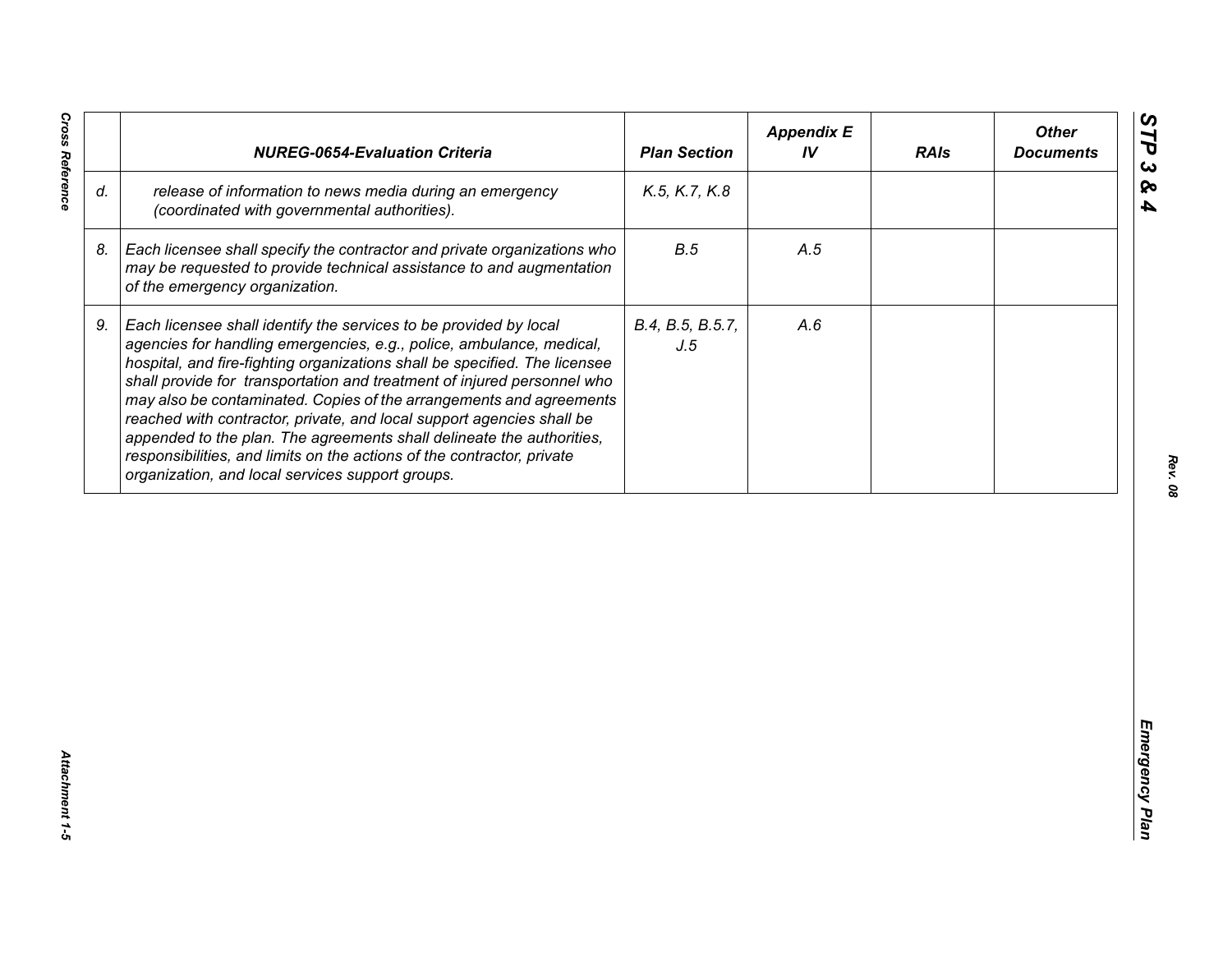|    | Planning Standard- 50.47(b)(3)                                                                                                                                                                                                                                                                                                                                                                                                               |                                         |                         |              |                                  |
|----|----------------------------------------------------------------------------------------------------------------------------------------------------------------------------------------------------------------------------------------------------------------------------------------------------------------------------------------------------------------------------------------------------------------------------------------------|-----------------------------------------|-------------------------|--------------|----------------------------------|
|    | Arrangement for requesting and effectively using assistance resources have been made, arrangements to accommodate State<br>and local staff at the licensee's near-site Emergency Operations Facility have been made, and other organizations capable of<br>augmenting the planned response have been identified.                                                                                                                             |                                         |                         |              |                                  |
|    | <b>NUREG-0654-Evaluation Criteria</b>                                                                                                                                                                                                                                                                                                                                                                                                        | <b>Plan Section</b>                     | <b>Appendix E</b><br>IV | <b>RAIs</b>  | <b>Other</b><br><b>Documents</b> |
| 1. | The Federal government maintains in-depth capability to assist<br>licensees, States and local government through the Federal<br>Radiological Monitoring and Assessment Plan (formerly Radiological<br>Assistance Plan (RAP) and Interagency Radiological Assistance Plan<br>(IRAP)). Each State and licensee shall make provisions for incorporating<br>the Federal response capability into its operation plan, including the<br>following: |                                         |                         |              |                                  |
| a. | specific persons by title authorized to request Federal assistance;<br>see A.1.d., A.2.a.                                                                                                                                                                                                                                                                                                                                                    | B.4.10                                  | A.8                     | VEGP 13.3-39 |                                  |
| b. | specific Federal resources expected, including expected times of<br>arrival at specific nuclear facility sites; and                                                                                                                                                                                                                                                                                                                          | B.4.10, B.4.11,<br>B.4.12               |                         | GGNS 13.3-10 |                                  |
| C. | specific licensee, State and local resources available to support the<br>Federal response, e.g., air fields, command posts, telephone lines,<br>radio frequencies and telecommunications centers.                                                                                                                                                                                                                                            | G.4, G.6, G.13,<br>G.14<br>Addendum E-1 |                         |              |                                  |
|    | 2a.   Each principal offsite organization may dispatch representatives to the<br>licensee's near-site Emergency Operations Facility. (State technical<br>analysis representative at the near site EOF are preferred.)                                                                                                                                                                                                                        | B.2.1, G.8                              |                         |              |                                  |
| b. | The licensee shall prepare for the dispatch of a representative to<br>principal offsite governmental emergency operations centers.                                                                                                                                                                                                                                                                                                           | G.7                                     |                         |              |                                  |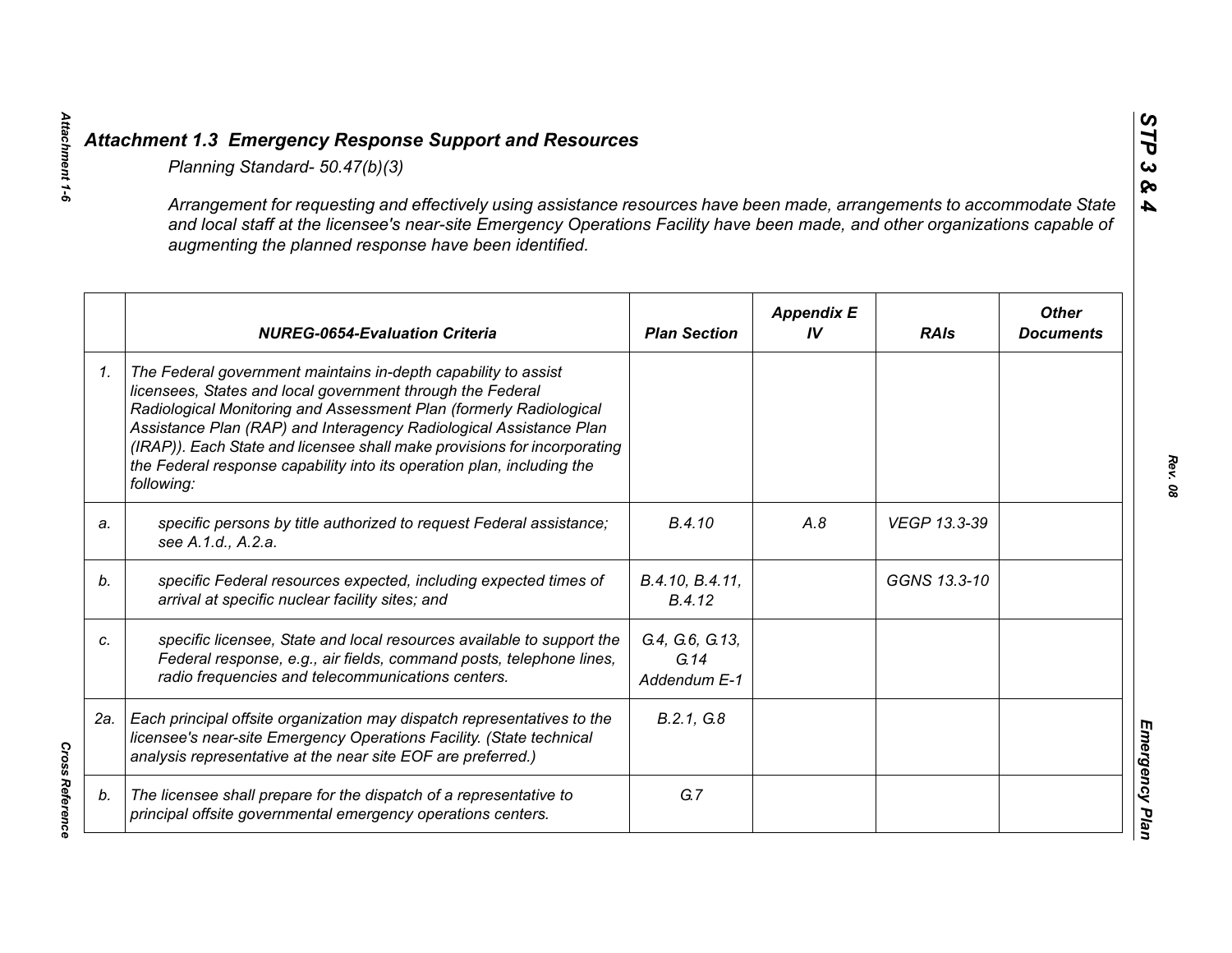| <b>Cross Reference</b> | <b>NUREG-0654-Evaluation Criteria</b>                                                                                                                                                                                                                       | <b>Plan Section</b>             | <b>Appendix E</b><br>IV | <b>RAIs</b>                               | <b>Other</b><br><b>Documents</b> |
|------------------------|-------------------------------------------------------------------------------------------------------------------------------------------------------------------------------------------------------------------------------------------------------------|---------------------------------|-------------------------|-------------------------------------------|----------------------------------|
| 3.                     | Each organization shall identify radiological laboratories and their<br>general capabilities and expected availability to provide radiological<br>monitoring and analyses services which can be used in an emergency.                                       | G.9, J.12<br>Table H-1          |                         | GGNS 13.3-7                               |                                  |
| 4.                     | Each organization shall identify nuclear and other facilities,<br>organizations or individuals which can be relied upon in an emergency<br>to provide assistance. Such assistance shall be identified and supported<br>by appropriate letters of agreement. | B.2, B.3, B.4,<br>B.5, B.6, G.9 |                         | VEGP 13.3-1<br>VEGP 13.3-2<br>GGNS 13.3-9 |                                  |
|                        |                                                                                                                                                                                                                                                             |                                 |                         |                                           |                                  |
|                        |                                                                                                                                                                                                                                                             |                                 |                         |                                           |                                  |
|                        |                                                                                                                                                                                                                                                             |                                 |                         |                                           |                                  |
|                        |                                                                                                                                                                                                                                                             |                                 |                         |                                           |                                  |
|                        |                                                                                                                                                                                                                                                             |                                 |                         |                                           |                                  |
|                        |                                                                                                                                                                                                                                                             |                                 |                         |                                           |                                  |
| Attachment 1-7         |                                                                                                                                                                                                                                                             |                                 |                         |                                           |                                  |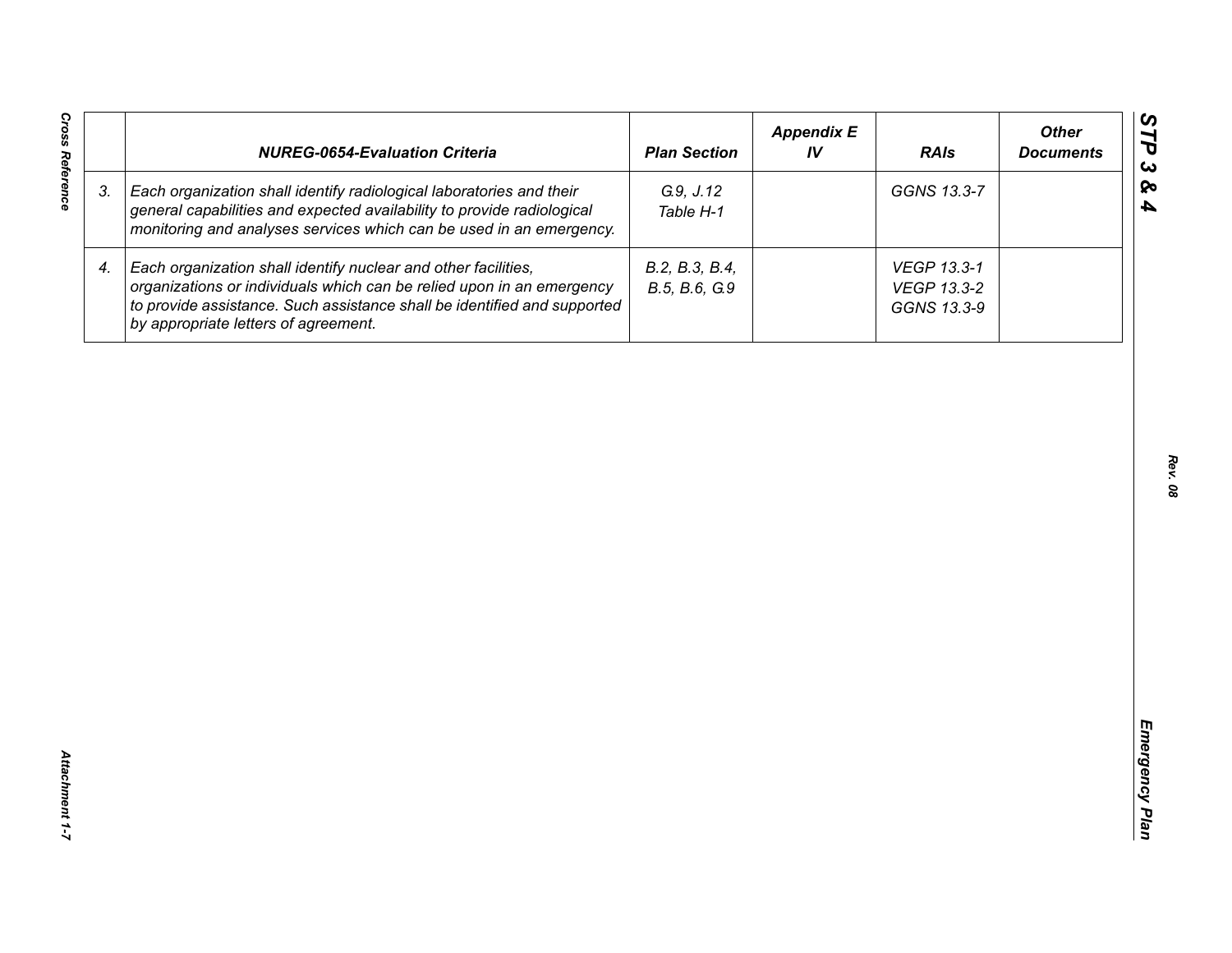| A standard emergency classification and action level scheme, the bases of which include facility system and effluent<br>parameters, is in use of the nuclear facility licensee, and State and local response plans call for reliance on information provided<br>by facility licensees for determinations of minimum initial offsite response measures.                                        |                                                        |                         |                                                             |                                  |
|-----------------------------------------------------------------------------------------------------------------------------------------------------------------------------------------------------------------------------------------------------------------------------------------------------------------------------------------------------------------------------------------------|--------------------------------------------------------|-------------------------|-------------------------------------------------------------|----------------------------------|
| <b>NUREG-0654-Evaluation Criteria</b>                                                                                                                                                                                                                                                                                                                                                         | <b>Plan Section</b>                                    | <b>Appendix E</b><br>IV | <b>RAIs</b>                                                 | <b>Other</b><br><b>Documents</b> |
| An emergency classification and emergency action level scheme as set<br>forth in Appendix 1 must be established by the licensee. The specific<br>instruments, parameters or equipment status shall be shown for<br>establishing each emergency class, in the in-plant emergency<br>procedures. The plan shall identify the parameter values and equipment<br>status for each emergency class. | Table D-1<br>Table D-2<br>(Generalized<br>Description) | B.1                     | VEGP 13.3-3<br>GGNS 13.3-18<br>GGNS 13.3-19<br>GGNS 13.3-21 | BL 05-02                         |
| The initiating conditions shall include the example conditions found in<br>Appendix 1 and all postulated accidents in the Final Safety Analysis<br>Report (FSARS) for the nuclear facility.                                                                                                                                                                                                   | Table D-1<br>Table D-2<br>(Generalized<br>Description) |                         | <b>VEGP 13.3-3</b>                                          | BL 05-02                         |
| Each State and local organization shall establish an emergency<br>classification and emergency action level scheme consistent with that<br>established by the facility licensee.                                                                                                                                                                                                              | O.2                                                    | В                       |                                                             |                                  |
| Each State and local organization should have procedures in place that<br>provide for emergency actions to be taken which are consistent with the<br>emergency actions recommended by the nuclear facility licensee, taking<br>into account local offsite conditions that exist at the time of the<br>emergency.                                                                              | <b>State Plan</b><br>County Plan<br>1.6, 1.6.1, 1.6.2  |                         |                                                             |                                  |

**Cross Reference** *Cross Reference* 

*Attachment 1-8*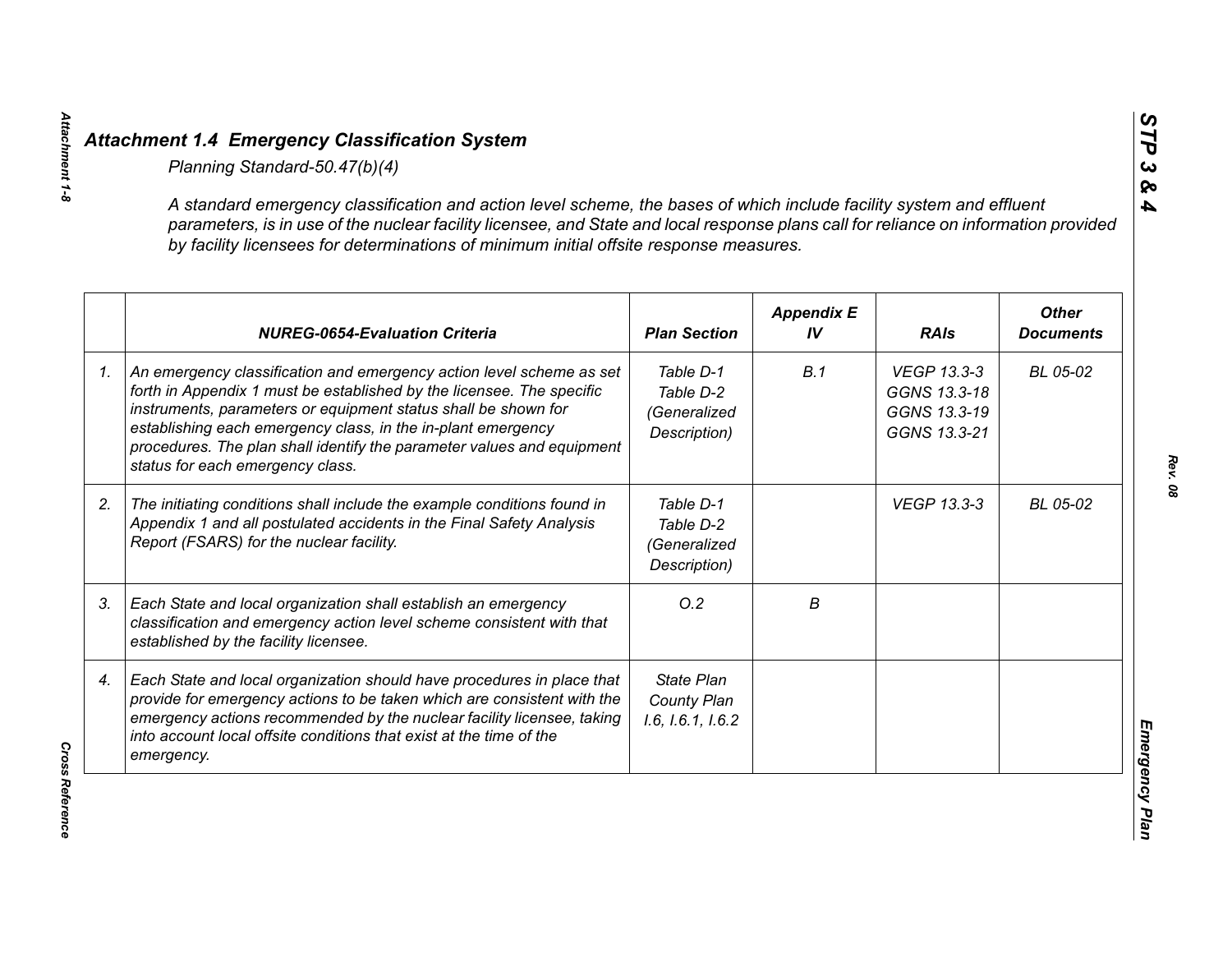|                 | Planning Standard-50.47(b)(5)                                                                                                                                                                                                                                                                                                                                                                                                                                               |                       |                         |              |                                  |
|-----------------|-----------------------------------------------------------------------------------------------------------------------------------------------------------------------------------------------------------------------------------------------------------------------------------------------------------------------------------------------------------------------------------------------------------------------------------------------------------------------------|-----------------------|-------------------------|--------------|----------------------------------|
|                 | Procedures have been established for notification, by the licensee of State and local response organizations and for notification<br>of emergency personnel by all response organizations; the content of initial and follow-up message to response organizations<br>and the public has been established; and means to provide early notification and clear instruction to the populace within the<br>plume exposure pathway Emergency Planning Zone have been established. |                       |                         |              |                                  |
|                 | <b>NUREG-0654-Evaluation Criteria</b>                                                                                                                                                                                                                                                                                                                                                                                                                                       | <b>Plan Section</b>   | <b>Appendix E</b><br>IV | <b>RAIs</b>  | <b>Other</b><br><b>Documents</b> |
| $\mathcal{I}$ . | Each organization shall establish procedures which describe mutually<br>agreeable bases for notification of response organizations consistent<br>with the emergency classification and action level scheme set forth in<br>Appendix 1. These procedures shall include means for verification of<br>messages. The specific details of verification need not be included in the<br>plan.                                                                                      | E.1                   |                         | VEGP 13.3-44 |                                  |
| 2.              | Each organization shall establish procedures for alerting, notifying, and<br>mobilizing emergency response personnel.                                                                                                                                                                                                                                                                                                                                                       | E.1, E.2, E.3,<br>E.4 | C                       |              |                                  |
| 3.              | The licensee in conjunction with State and local organizations shall<br>establish the contents of the initial emergency messages to be sent from<br>the plant. These measures shall contain information about the class of<br>emergency, whether a release is taking place, potentially affected<br>population and areas, and whether protective measures may be<br>necessary.                                                                                              | E.1                   | D                       |              |                                  |
| 4.              | Each licensee shall make provisions for follow-up messages from the<br>facility to offsite authorities which shall contain the following information<br>if it is known and appropriate:                                                                                                                                                                                                                                                                                     | E.1, E.2              | D                       |              |                                  |
| a.              | location of incident and name and telephone number (or<br>communications channel identification) of caller;                                                                                                                                                                                                                                                                                                                                                                 | E.1                   |                         |              |                                  |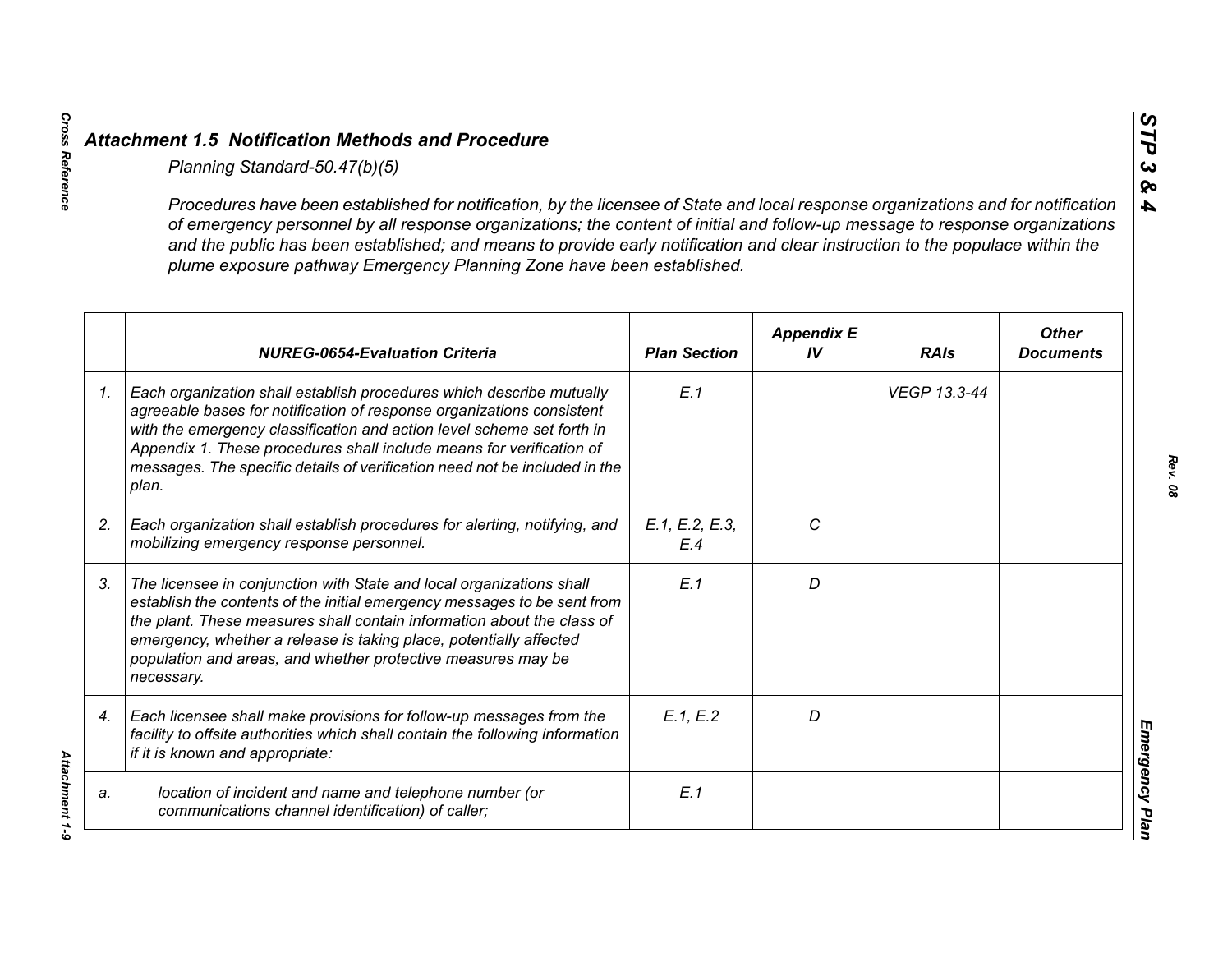|    | <b>NUREG-0654-Evaluation Criteria</b>                                                                                                                             | <b>Plan Section</b> | <b>Appendix E</b><br>IV | <b>RAIs</b> | <b>Other</b><br><b>Documents</b> |
|----|-------------------------------------------------------------------------------------------------------------------------------------------------------------------|---------------------|-------------------------|-------------|----------------------------------|
| b. | date/time of incident;                                                                                                                                            | E.1                 |                         |             |                                  |
| c. | class of emergency;                                                                                                                                               | E.1                 |                         |             |                                  |
| d  | type of actual or projected release (airborne, waterborne, surface<br>spill), and estimated duration/impact times;                                                | E.1                 |                         |             |                                  |
| e. | estimate of quantity of radioactive material released or being<br>released and the points and heights of releases;                                                | E.1                 |                         |             |                                  |
| f. | chemical and physical form of released material, including estimates<br>of the relative quantities and concentration of noble gases, iodines<br>and particulates; | E.1                 |                         |             |                                  |
| g. | meteorological conditions at appropriate levels (wind speed,<br>direction (to and from), indicator of stability, precipitation, if any);                          | E.1                 |                         |             |                                  |
| h. | actual or projected dose rates at site boundary; projected integrated<br>dose at site boundary;                                                                   | E.1                 |                         |             |                                  |
| İ. | projected dose rates and integrated dose at the projected peak and<br>at 2, 5 and 10 miles, including section(s) affected;                                        | E.1                 |                         |             |                                  |
| j. | estimate of any surface radioactive contamination inplant, onsite or<br>offsite;                                                                                  | E.1, E.2            |                         |             |                                  |
| k. | licensee emergency response actions underway;                                                                                                                     | E.1                 |                         |             |                                  |
| I. | recommended emergency actions, including protective measures;                                                                                                     | E.1                 |                         |             |                                  |
| m. | request for any needed onsite support by offsite organizations; and                                                                                               | E.1                 |                         |             |                                  |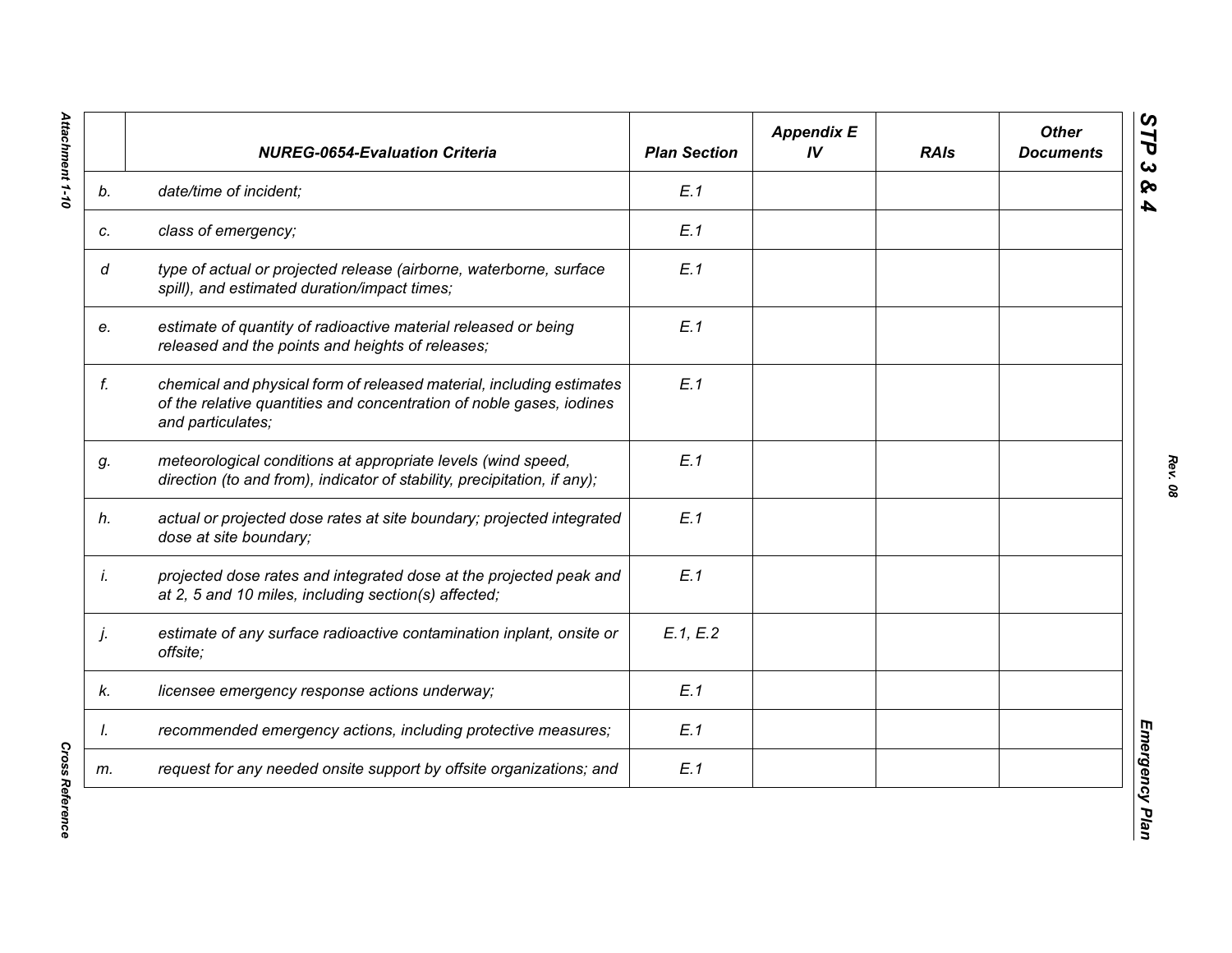|                | <b>NUREG-0654-Evaluation Criteria</b>                                                                                                                                                                                                                                                                                                                                                                                                                                                                                                                                                                  | <b>Plan Section</b>   | <b>Appendix E</b><br>IV | <b>RAIs</b> | <b>Other</b><br><b>Documents</b> |
|----------------|--------------------------------------------------------------------------------------------------------------------------------------------------------------------------------------------------------------------------------------------------------------------------------------------------------------------------------------------------------------------------------------------------------------------------------------------------------------------------------------------------------------------------------------------------------------------------------------------------------|-----------------------|-------------------------|-------------|----------------------------------|
| n.             | prognosis for worsening or termination of event based on plant<br>information.                                                                                                                                                                                                                                                                                                                                                                                                                                                                                                                         | E.1                   |                         |             |                                  |
| 5.             | State and local government organizations shall establish a system for<br>disseminating to the public appropriate information contained in initial<br>and follow-up messages received from the licensee including the<br>appropriate notification to appropriate broadcast media, e.g., the<br>Emergency Alert System (EAS).                                                                                                                                                                                                                                                                            | E.3, E.4              | D.1                     |             |                                  |
| 6.             | Each organization shall establish administrative and physical means,<br>and the time required for notifying and providing prompt instructions to<br>the public within the plume exposure pathway Emergency Planning<br>Zone. (See Appendix 3). It shall be the licensee's responsibility to<br>demonstrate that such means exist, regardless of who implements this<br>requirement. It shall be the responsibility of the State and local<br>governments to activate such a system.                                                                                                                    | E.1, E.2, E.3,<br>E.4 | D.1                     |             |                                  |
| 7 <sub>1</sub> | Each organization shall provide written messages intended for the<br>public, consistent with the licensee's classification scheme. In particular,<br>draft messages to the public giving instructions with regard to specific<br>protective actions to be taken by occupants of affected areas shall be<br>prepared and included as part of the State and local plans. The role of<br>the licensee is to provide supporting information for the messages. For<br>ad hoc respiratory protection see Respiratory Protective Devices<br>Manual American Industrial Hygiene Association, 1963 pp. 123-126. | E.1, E.4              | D.1                     |             |                                  |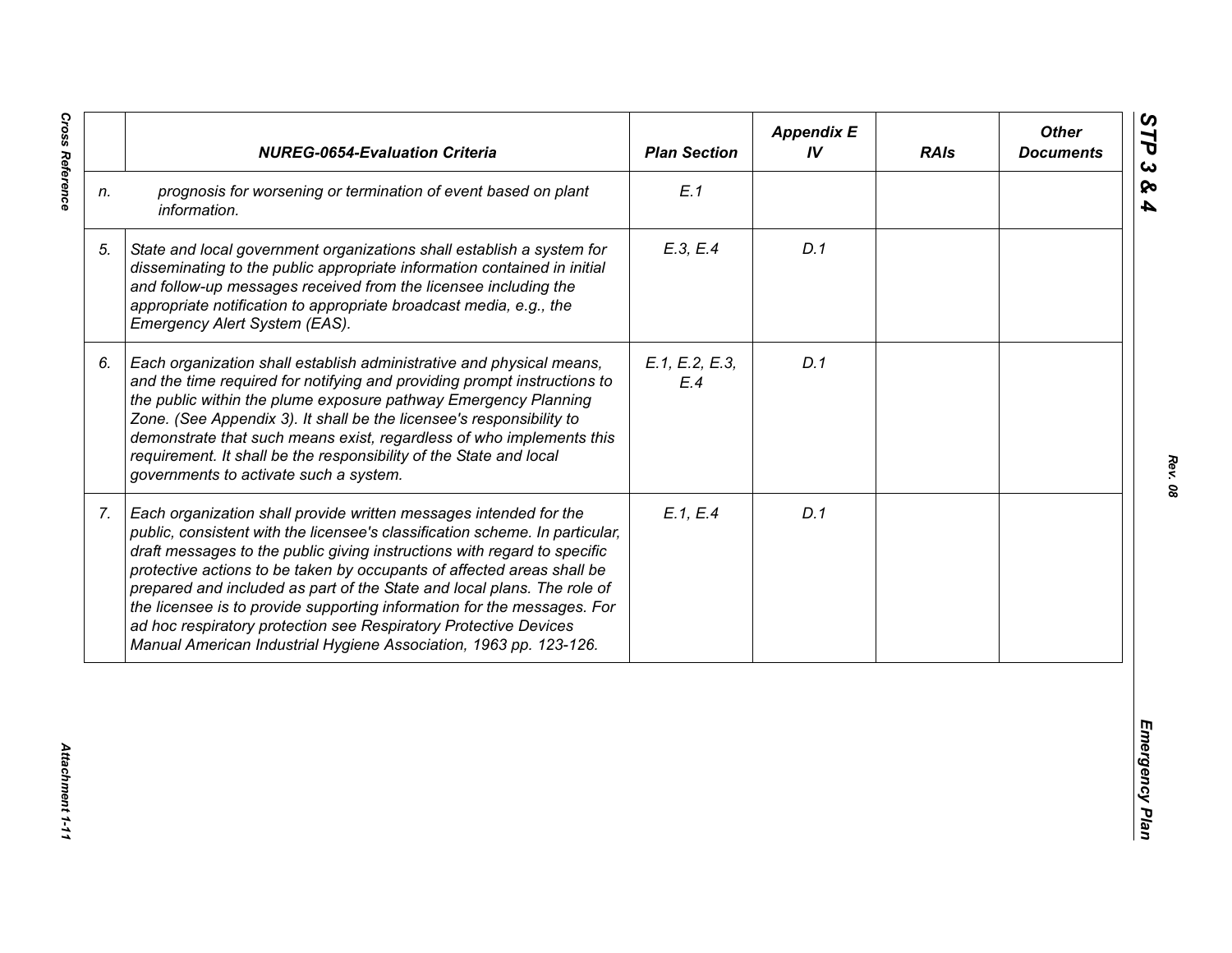Attachment 1-12

*Cross Reference* 

**Cross Reference** 

|    | Provisions exist for prompt communications among principal response organizations to emergency personnel and to the public.                                                                                                                                                                                                                                                                  |                     |                         |             |                                  |
|----|----------------------------------------------------------------------------------------------------------------------------------------------------------------------------------------------------------------------------------------------------------------------------------------------------------------------------------------------------------------------------------------------|---------------------|-------------------------|-------------|----------------------------------|
|    | <b>NUREG-0654-Evaluation Criteria</b>                                                                                                                                                                                                                                                                                                                                                        | <b>Plan Section</b> | <b>Appendix E</b><br>IV | <b>RAIs</b> | <b>Other</b><br><b>Documents</b> |
| 1. | The communication plans for emergencies shall include organizational<br>titles and alternates for both ends of the communication links. Each<br>organization shall establish reliable primary and backup means of<br>communication for licensees, local, and State response organizations.<br>Such systems should be selected to be compatible with one another.<br>Each plan shall include: |                     |                         |             |                                  |
| a. | provision for 24-hour per day notification to and activation of the<br>State/local emergency response network; and at a minimum, a<br>telephone link and alternate, including 24-hour per day manning of<br>communications links that initiate emergency response actions.                                                                                                                   | E.1, E.3            | D.3                     |             |                                  |
|    | provision for communication with contiguous State/local<br>governments within the Emergency Planning Zones;                                                                                                                                                                                                                                                                                  | E.1                 |                         |             |                                  |
|    | provision for communications as needed with Federal emergency<br>response organizations;                                                                                                                                                                                                                                                                                                     | E.1, E.2, E.3       |                         |             | 10 CFR 73.71                     |
|    | provision for communications between the nuclear facility and the<br>licensee's near-site Emergency Operations Facility, State and local<br>emergency operations centers, and radiological monitoring teams;                                                                                                                                                                                 | Addendum E-1        |                         |             | BL 80-15                         |
|    | provision for alerting or activating emergency personnel in each<br>response organization; and                                                                                                                                                                                                                                                                                               | E.2<br>Addendum E-1 | C                       |             | BL 05-02                         |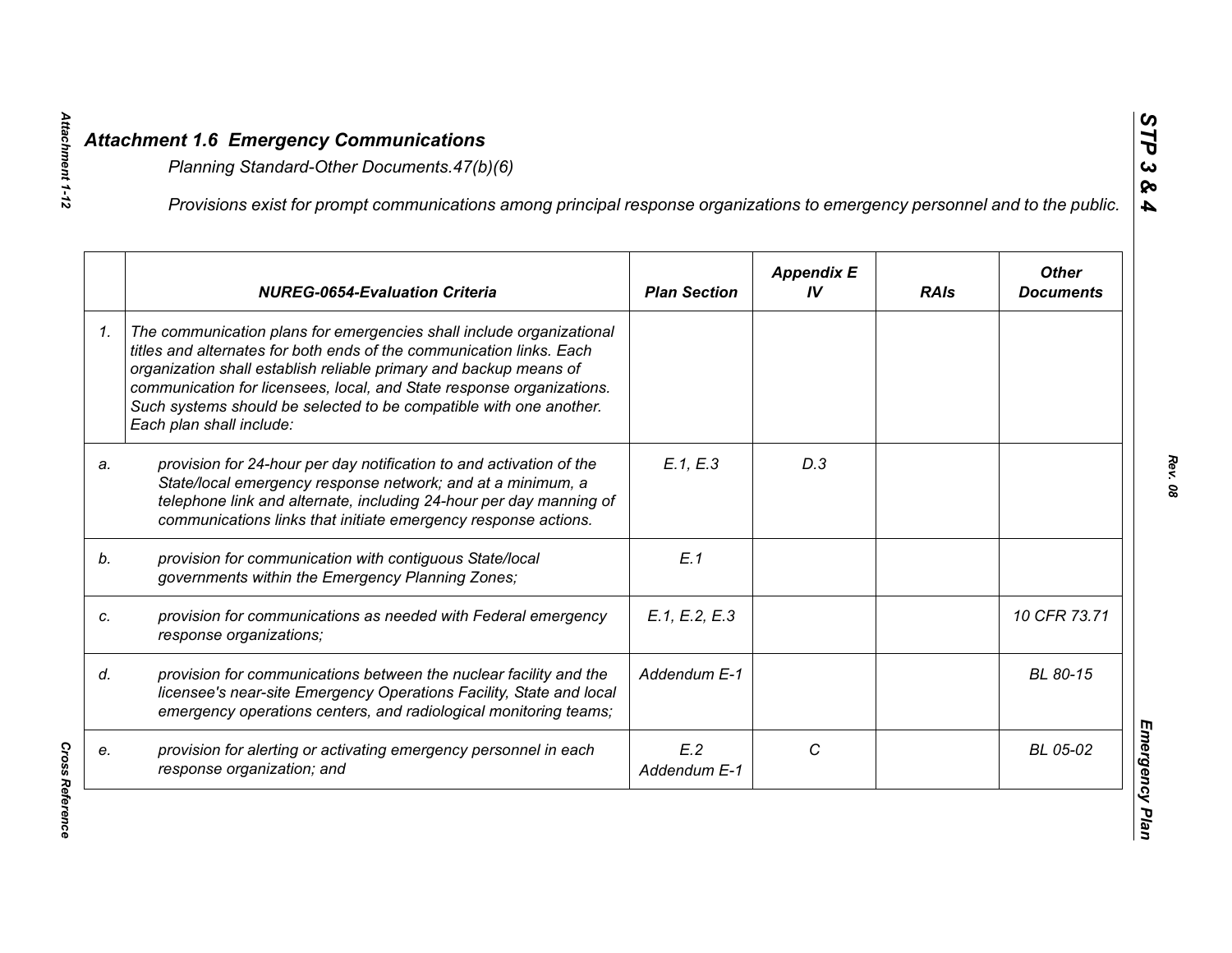| f. |                                                                                                                                                                                                                                            | <b>Plan Section</b>                | IV  | <b>RAIs</b>  | <b>Other</b><br><b>Documents</b>                                  |
|----|--------------------------------------------------------------------------------------------------------------------------------------------------------------------------------------------------------------------------------------------|------------------------------------|-----|--------------|-------------------------------------------------------------------|
|    | provision for communication by the licensee with NRC headquarters<br>and NRC Regional Office Emergency Operations Centers and the<br>licensee's near-site Emergency Operations Facility and radiological<br>monitoring team assembly area. | B.4.12, E.2                        |     | GGNS 13.3-28 | BL 80-15<br>GL 91-14<br>50.72(a)(3)<br>50.72(a)(4)<br>50.72(c)(3) |
| 2. | Each organization shall ensure that a coordinated communication link<br>for fixed and mobile medical support facilities exists.                                                                                                            | E.2                                | E.7 |              |                                                                   |
| 3. | Each organization shall conduct periodic testing of the entire emergency<br>communications system (see evaluation criteria H.10, N.2.a and<br>Appendix 3).                                                                                 | Addendum E-1,<br>$N-1, E.3$<br>E.3 |     | VEGP 13.3-41 | IN 85-44                                                          |
|    |                                                                                                                                                                                                                                            |                                    |     |              |                                                                   |
|    |                                                                                                                                                                                                                                            |                                    |     |              |                                                                   |
|    |                                                                                                                                                                                                                                            |                                    |     |              |                                                                   |
|    |                                                                                                                                                                                                                                            |                                    |     |              |                                                                   |
|    |                                                                                                                                                                                                                                            |                                    |     |              |                                                                   |
|    |                                                                                                                                                                                                                                            |                                    |     |              |                                                                   |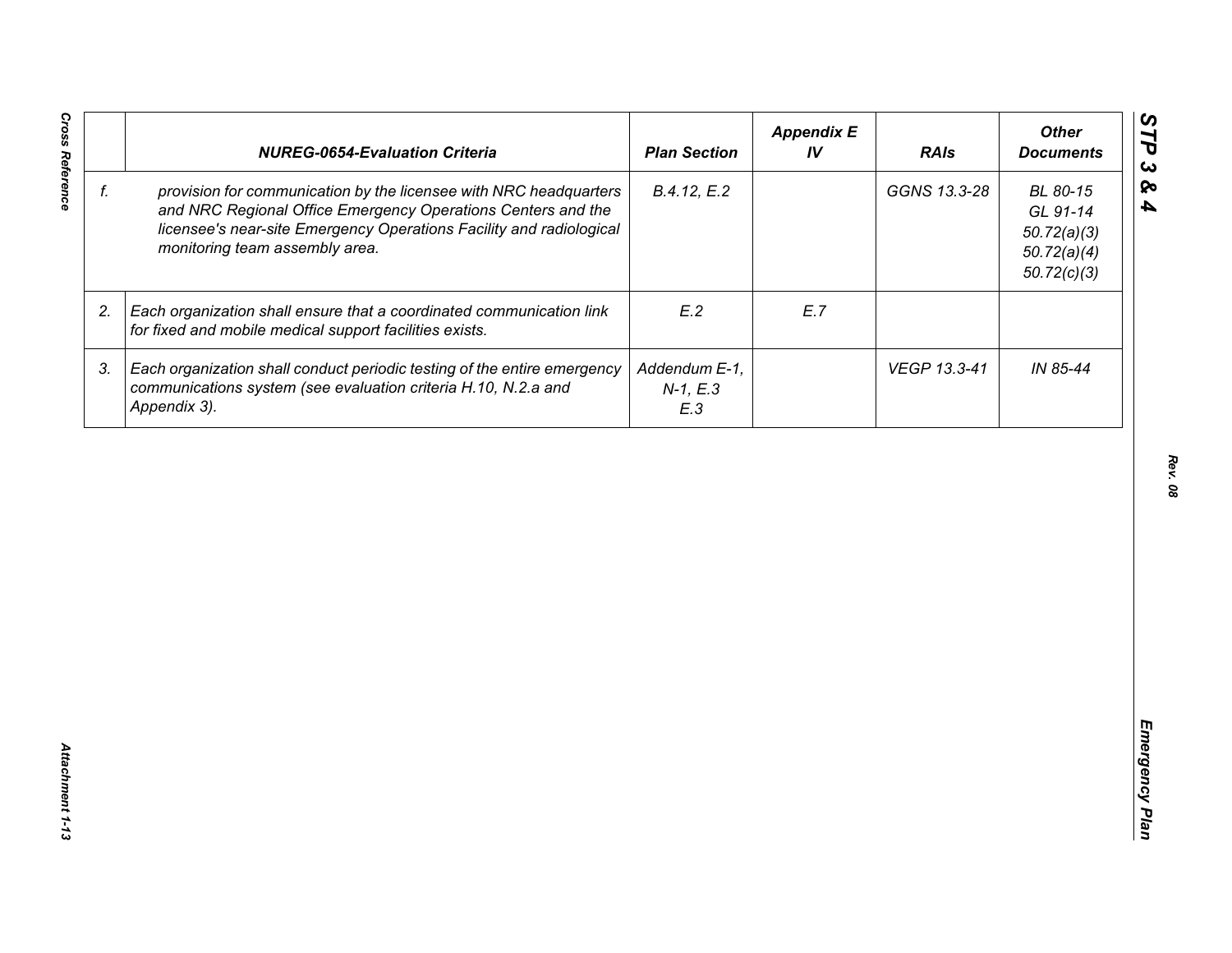|    | <b>NUREG-0654-Evaluation Criteria</b>                                                                                                                                                                                                                                                   | <b>Plan Section</b> | <b>Appendix E</b><br>IV | <b>RAIs</b> | <b>Other</b><br><b>Documents</b> |
|----|-----------------------------------------------------------------------------------------------------------------------------------------------------------------------------------------------------------------------------------------------------------------------------------------|---------------------|-------------------------|-------------|----------------------------------|
| 1. | Each organization shall provide a coordinated periodic (at least<br>annually) dissemination of information to the public regarding how they<br>will be notified and what their actions should be in an emergency. This<br>information shall include, but not necessarily be limited to: |                     |                         |             |                                  |
| a. | educational information on radiation;                                                                                                                                                                                                                                                   | K.1                 | D.2                     |             |                                  |
| b. | contact for additional information;                                                                                                                                                                                                                                                     | K.1                 | D.2                     |             |                                  |
|    | protective measures, e.g, evacuation routes and relocation<br>centers, sheltering, respiratory protection, radioprotective drugs;<br>and                                                                                                                                                | K.1                 | D.2                     |             |                                  |
| d. | special needs of the handicapped.                                                                                                                                                                                                                                                       | K.1                 |                         |             |                                  |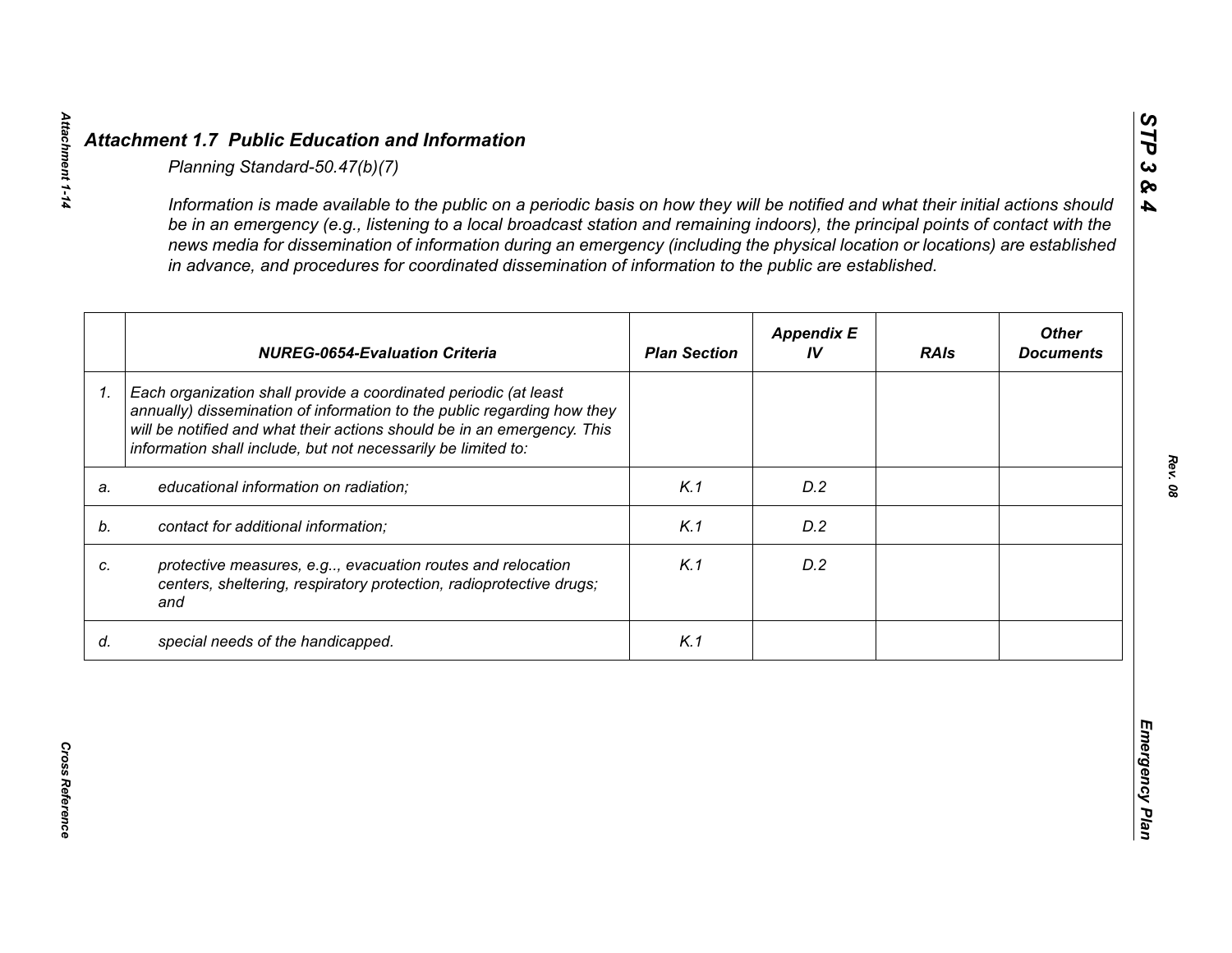|     | <b>NUREG-0654-Evaluation Criteria</b>                                                                                                                                                                                                                                                                                                                                                                                                                                                                                                                                                                                                                                                                                                                                                                                                                                                                                                          | <b>Plan Section</b>          | <b>Appendix E</b><br>IV | <b>RAIs</b>                                        | <b>Other</b><br><b>Documents</b>                       |
|-----|------------------------------------------------------------------------------------------------------------------------------------------------------------------------------------------------------------------------------------------------------------------------------------------------------------------------------------------------------------------------------------------------------------------------------------------------------------------------------------------------------------------------------------------------------------------------------------------------------------------------------------------------------------------------------------------------------------------------------------------------------------------------------------------------------------------------------------------------------------------------------------------------------------------------------------------------|------------------------------|-------------------------|----------------------------------------------------|--------------------------------------------------------|
| 2.  | The public information program shall provide the permanent and<br>transient adult population within the plume exposure EPZ an adequate<br>opportunity to become aware of the information annually. The programs<br>should include provision for written material that is likely to be available<br>in a residence during an emergency. Updated information shall be<br>disseminated at least annually. Signs or other measures (e.g., decals,<br>posted notices or other means, placed in hotels, motels, gasoline<br>stations and phone booths) shall also be used to disseminate to any<br>transient population within the plume exposure pathway EPZ<br>appropriate information that would be helpful if an emergency or<br>accident occurs. Such notices should refer the transient to the telephone<br>directory or other source of local emergency information and guide the<br>visitor to appropriate radio and television frequencies. | K.1, K.1.3, K.2,<br>K.3, K.4 | D.2                     | <b>VEGP 13.3-4</b><br>GGNS 13.3-31<br>GGNS 13.3-32 | <b>Public</b><br><b>Information</b><br><b>Brochure</b> |
| 3а. | Each principal organization shall designate the points of contact and<br>physical location for use by news media during an emergency.                                                                                                                                                                                                                                                                                                                                                                                                                                                                                                                                                                                                                                                                                                                                                                                                          | K.5, K.9, G.6                |                         |                                                    |                                                        |
| b.  | Each licensee shall provide space which may be used for a limited<br>number of the news media at the near site Emergency Operations<br>Facility.                                                                                                                                                                                                                                                                                                                                                                                                                                                                                                                                                                                                                                                                                                                                                                                               | G.6                          |                         |                                                    |                                                        |
| 4a. | Each principal organization shall designate a spokesperson who should<br>have access to all necessary information.                                                                                                                                                                                                                                                                                                                                                                                                                                                                                                                                                                                                                                                                                                                                                                                                                             | K.5.5                        |                         |                                                    |                                                        |
| b.  | Each organization shall establish arrangements for timely exchange of<br>information among designated spokesperson.                                                                                                                                                                                                                                                                                                                                                                                                                                                                                                                                                                                                                                                                                                                                                                                                                            | K.8                          |                         |                                                    |                                                        |
| C.  | Each organization shall establish coordinated arrangements for dealing<br>with rumors.                                                                                                                                                                                                                                                                                                                                                                                                                                                                                                                                                                                                                                                                                                                                                                                                                                                         | K.10                         |                         |                                                    |                                                        |
| 5.  | Each organization shall conduct coordinated programs at least annually<br>to acquaint news media with the emergency plans, information<br>concerning radiation, and points of contact for release of public<br>information in an emergency.                                                                                                                                                                                                                                                                                                                                                                                                                                                                                                                                                                                                                                                                                                    | K.4.1                        |                         | GGNS 13.3-33                                       |                                                        |

*Rev. 08*

**Cross Reference** 

*Cross Reference Attachment 1-15* Attachment 1-15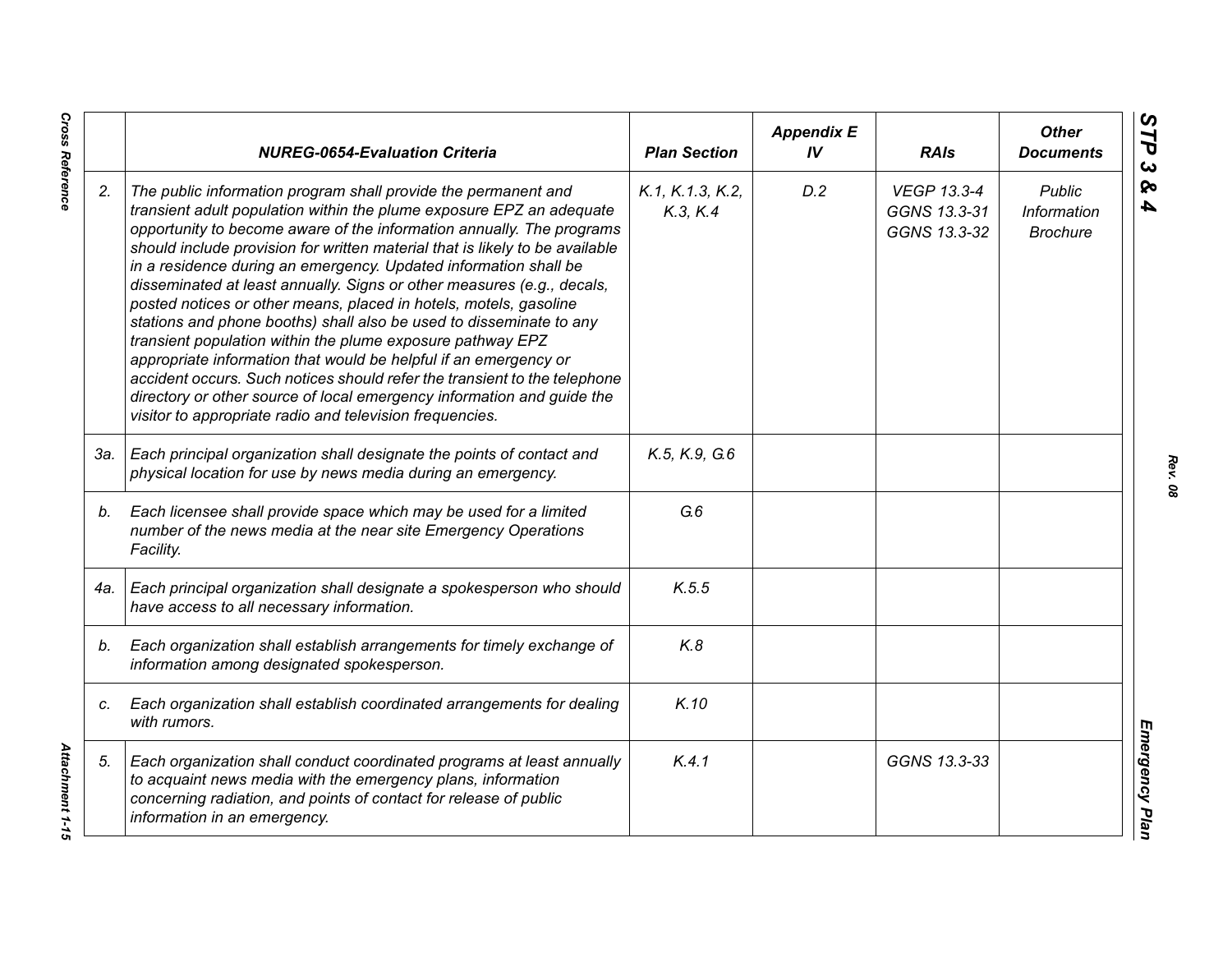|    | Adequate emergency facilities and equipment to support the emergency response are provided and maintained.                                                                                                                                                                                                                                                                |                            |                         |              |                                  |
|----|---------------------------------------------------------------------------------------------------------------------------------------------------------------------------------------------------------------------------------------------------------------------------------------------------------------------------------------------------------------------------|----------------------------|-------------------------|--------------|----------------------------------|
|    | <b>NUREG-0654-Evaluation Criteria</b>                                                                                                                                                                                                                                                                                                                                     | <b>Plan Section</b>        | <b>Appendix E</b><br>IV | <b>RAIs</b>  | <b>Other</b><br><b>Documents</b> |
| 1. | Each licensee shall establish a Technical Support Center and an onsite<br>operations support center (assembly area) in accordance with NUREG-<br>0696, Revision 1.                                                                                                                                                                                                        | G.2, G.3                   | E.8                     |              | GL 82-33                         |
| 2. | Each licensee shall establish an Emergency Operations Facility from<br>which evaluation and coordination of all licensee activities related to an<br>emergency is to be carried out and from which the licensee shall provide<br>information to Federal, State and local authorities responding to<br>radiological emergencies in accordance with NUREG-0696, Revision 1. | G.4                        | E.8                     |              | GL 82-33                         |
| 3. | Each organization shall establish an emergency operations center for<br>use in directing and controlling response functions.                                                                                                                                                                                                                                              | State Plan<br>County Plan  |                         |              |                                  |
| 4. | Each organization shall provide for timely activation and staffing of the<br>facilities and centers described in the plan.                                                                                                                                                                                                                                                | C.4, E.2                   |                         |              |                                  |
| 5. | Each licensee shall identify and establish onsite monitoring systems that<br>are to be used to initiate emergency measures in accordance with<br>Appendix 1, as well as those to be used for conducting assessment. The<br>equipment shall include:                                                                                                                       |                            |                         | VEGP 13.3-45 |                                  |
| a. | geophysical phenomena monitors, (e.g., meteorological, hydrologic,<br>seismic);                                                                                                                                                                                                                                                                                           | H.1.2, H.1.6,<br>Table H-1 |                         |              |                                  |
| b. | radiological monitors, (e.g., process, area, emergency, effluent,<br>wound and portable monitors and sampling equipment);                                                                                                                                                                                                                                                 | H.1.4, H.1.5,<br>Table H-1 | E.2                     |              |                                  |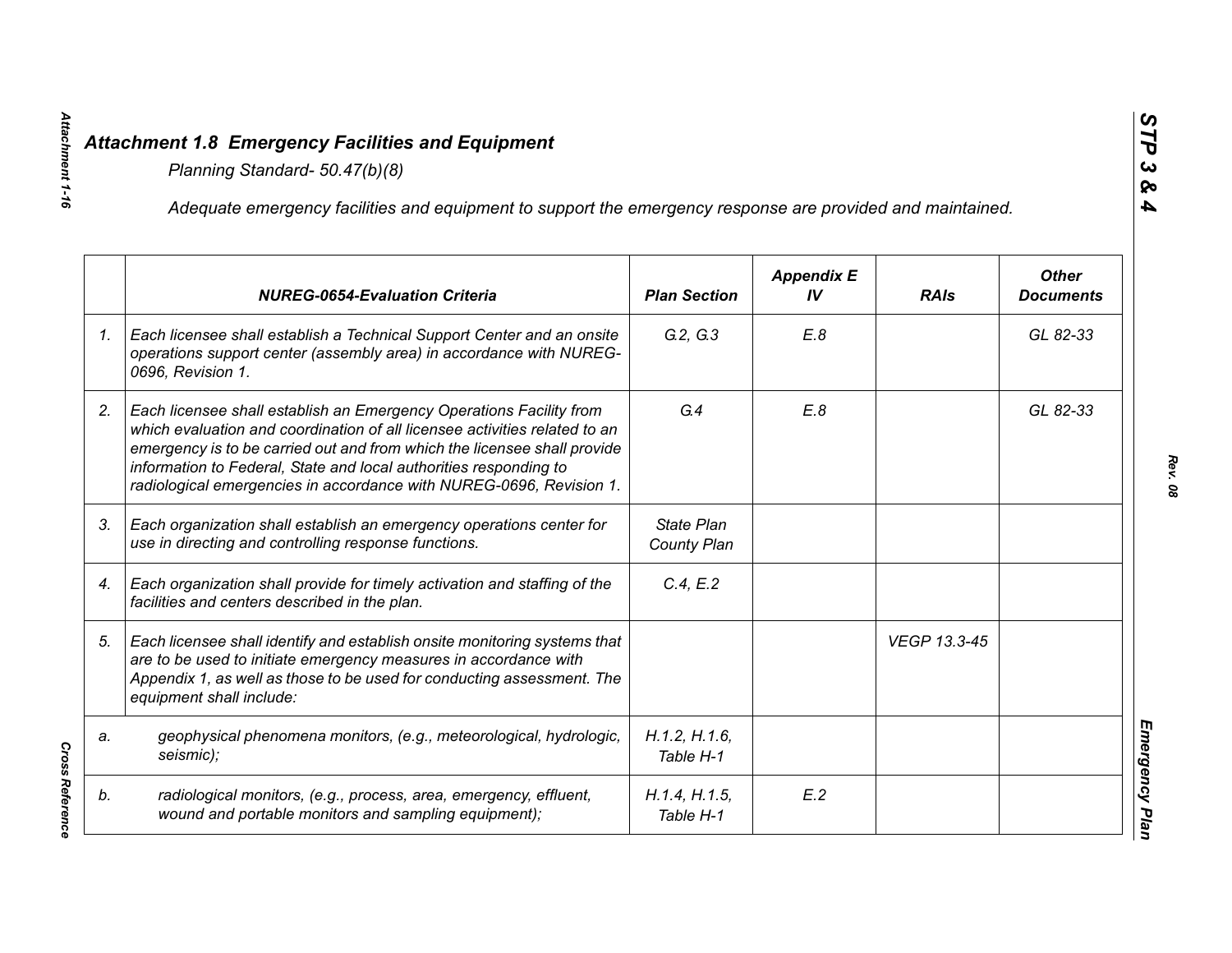|    | <b>NUREG-0654-Evaluation Criteria</b>                                                                                                                                                                                                                                                                                                                               | <b>Plan Section</b>                                         | <b>Appendix E</b><br>IV | <b>RAIs</b> | <b>Other</b><br><b>Documents</b> |
|----|---------------------------------------------------------------------------------------------------------------------------------------------------------------------------------------------------------------------------------------------------------------------------------------------------------------------------------------------------------------------|-------------------------------------------------------------|-------------------------|-------------|----------------------------------|
| C. | process monitors, (e.g., reactor coolant system pressure and<br>temperature, containment pressure and temperature, liquid levels,<br>flow rates, status or lineup of equipment components), and                                                                                                                                                                     | H.1.3, Table G-3                                            |                         |             |                                  |
| d. | fire and combustion products detectors.                                                                                                                                                                                                                                                                                                                             | H.1.1. Table H-1                                            |                         |             |                                  |
| 6. | Each licensee shall make provision to acquire data from or for<br>emergency access to offsite monitoring and analysis equipment<br>including:                                                                                                                                                                                                                       |                                                             |                         |             |                                  |
| a. | geophysical phenomena monitors, (e.g., meteorological, hydrologic,<br>seismic);                                                                                                                                                                                                                                                                                     | Table H-1                                                   |                         |             |                                  |
| b. | radiological monitors including ratemeters and sampling devices.<br>Dosimetry shall be provided and shall meet, as a minimum, the NRC<br>Radiological Assessment Branch Technical Position for the<br>Environment Radiological Monitoring Program; and                                                                                                              | H.1.4, H.1.5,<br>H.1.7, H.1.8,<br>H.1.9, J.10,<br>Table G-3 | E.2                     |             |                                  |
| C. | laboratory facilities, fixed or mobile.                                                                                                                                                                                                                                                                                                                             | G.9                                                         |                         |             |                                  |
| 7. | Each organization, where appropriate, shall provide for offsite<br>radiological monitoring equipment in the vicinity of the nuclear facility.                                                                                                                                                                                                                       | G.9, Table H-1                                              | E.2                     |             |                                  |
| 8. | Each licensee shall provide meteorological instrumentation and<br>procedures which satisfy the criteria in Appendix 2, and provisions to<br>obtain representative current meteorological information from other<br>sources.                                                                                                                                         | H.1.6                                                       |                         |             |                                  |
| 9. | Each licensee shall provide for an onsite operations support center<br>(assembly area) which shall have adequate capacity, and supplies,<br>including, for example, respiratory protection, protective clothing,<br>portable lighting, portable radiation monitoring equipment, cameras and<br>communications equipment for personnel present in the assembly area. | G.2                                                         | E.1                     |             | GL 82-33                         |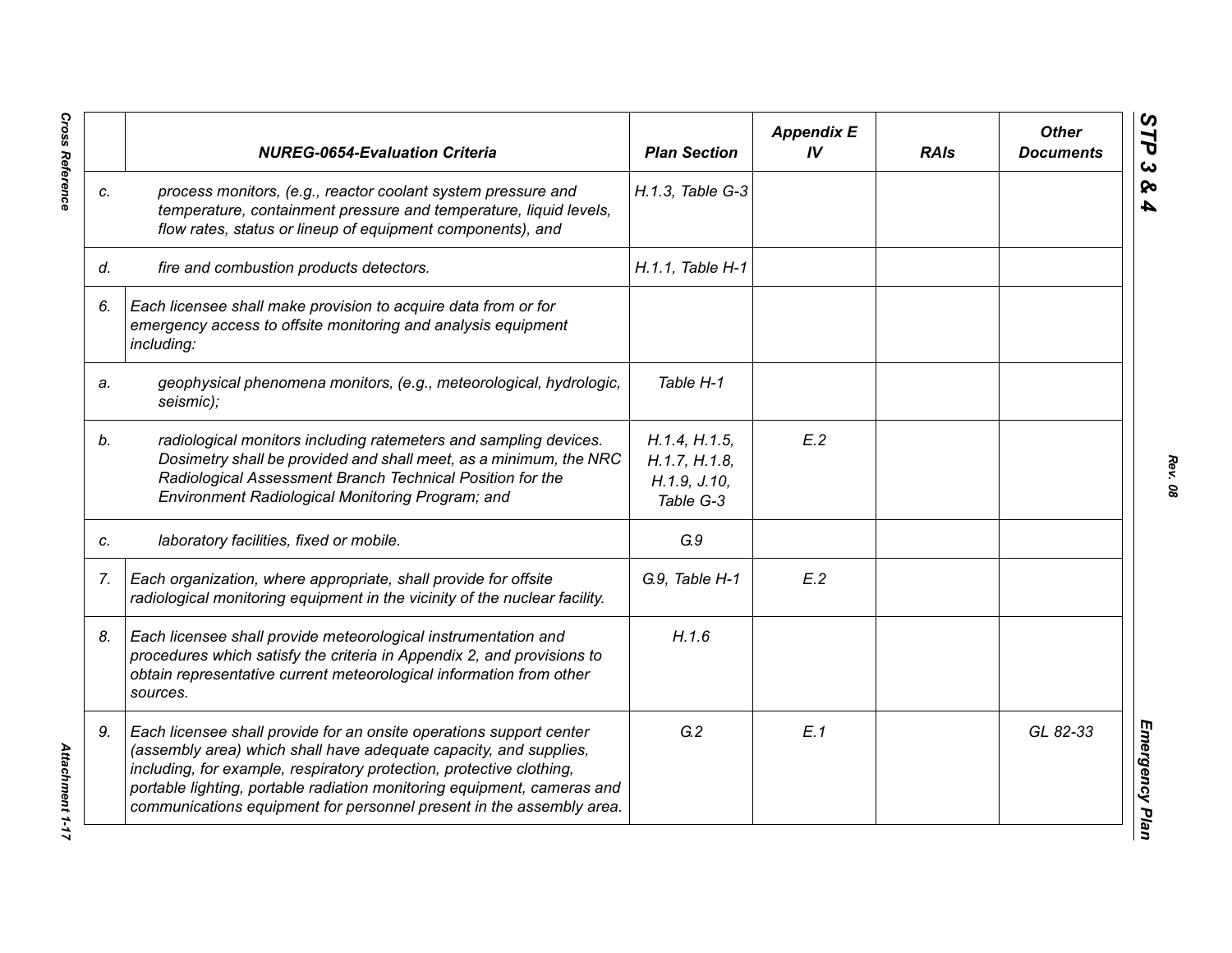|     | <b>NUREG-0654-Evaluation Criteria</b>                                                                                                                                                                                                                                                                                                                                                                                                   | <b>Plan Section</b> | <b>Appendix E</b><br>IV | <b>RAIs</b> | <b>Other</b><br><b>Documents</b> |
|-----|-----------------------------------------------------------------------------------------------------------------------------------------------------------------------------------------------------------------------------------------------------------------------------------------------------------------------------------------------------------------------------------------------------------------------------------------|---------------------|-------------------------|-------------|----------------------------------|
| 10. | Each organization shall make provisions to inspect, inventory and<br>operationally check emergency equipment/instruments at least once<br>each calendar quarter and after each use. There shall be sufficient<br>reserves of instruments/equipment to replace those which are removed<br>from emergency kits for calibration or repair. Calibration of equipment<br>shall be at intervals recommended by the supplier of the equipment. | Table G-1           |                         |             |                                  |
| 11. | Each plan shall, in an appendix include identification of emergency kits<br>by general category (protective equipment, communications equipment,<br>radiological monitoring equipment and emergency supplies).                                                                                                                                                                                                                          | Table G-1           | E.1                     |             |                                  |
| 12. | Each organization shall establish a central point (preferably associated<br>with the licensee's near-site Emergency Operations Facility), for the<br>receipt and analysis of all field monitoring data and coordination of<br>sample media.                                                                                                                                                                                             | H.2                 | E.2                     |             |                                  |
|     |                                                                                                                                                                                                                                                                                                                                                                                                                                         |                     |                         |             |                                  |
|     |                                                                                                                                                                                                                                                                                                                                                                                                                                         |                     |                         |             |                                  |
|     |                                                                                                                                                                                                                                                                                                                                                                                                                                         |                     |                         |             |                                  |
|     |                                                                                                                                                                                                                                                                                                                                                                                                                                         |                     |                         |             |                                  |
|     |                                                                                                                                                                                                                                                                                                                                                                                                                                         |                     |                         |             |                                  |

Attachment 1-18 *Attachment 1-18*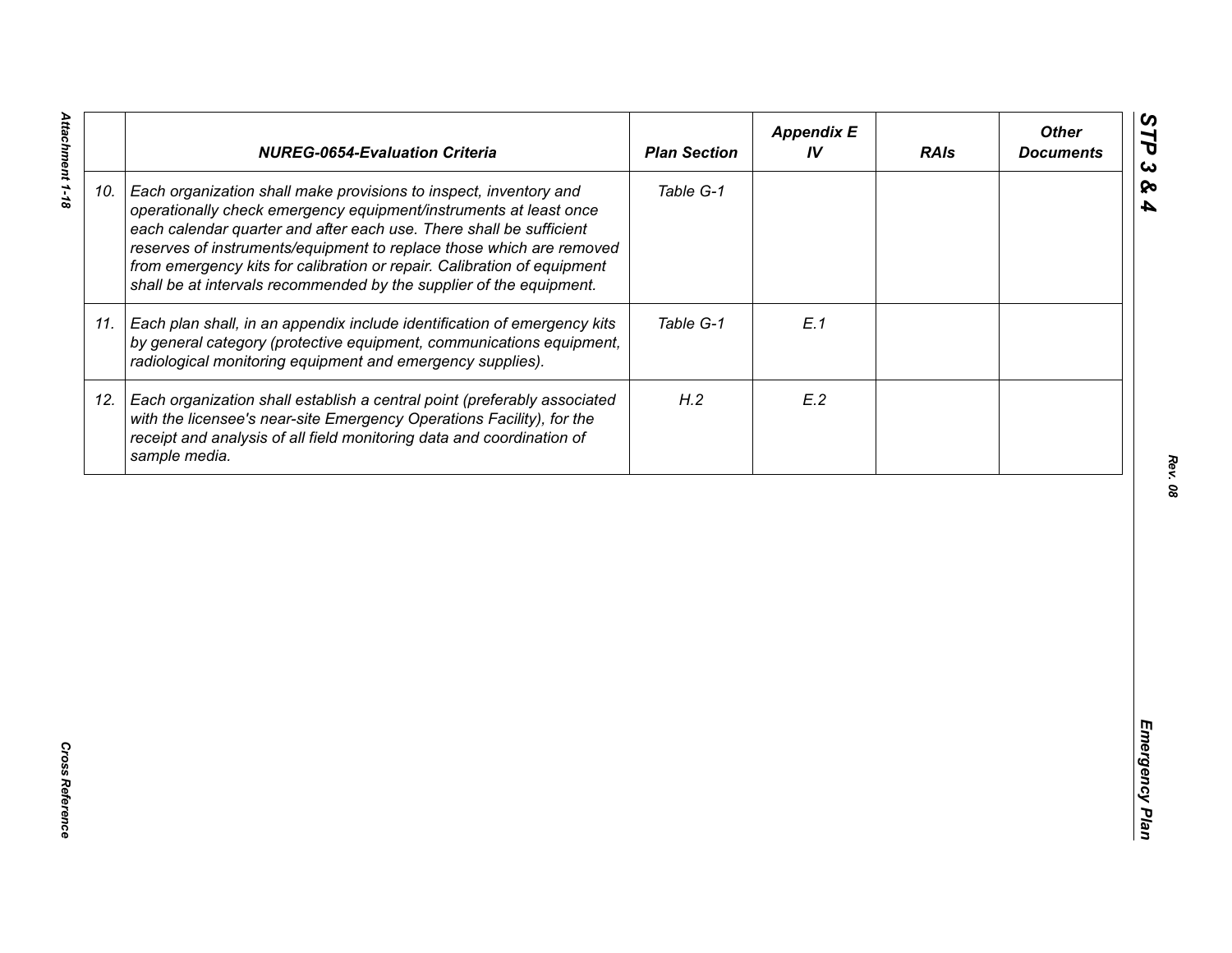|    | Adequate methods, systems and equipment for assessing and monitoring actual or potential offsite consequences of a<br>radiological emergency condition are in use.                                                                                                                                                                                                                                                                                                                                                                                |                                                         |                         |             |                                  |
|----|---------------------------------------------------------------------------------------------------------------------------------------------------------------------------------------------------------------------------------------------------------------------------------------------------------------------------------------------------------------------------------------------------------------------------------------------------------------------------------------------------------------------------------------------------|---------------------------------------------------------|-------------------------|-------------|----------------------------------|
|    | <b>NUREG-0654-Evaluation Criteria</b>                                                                                                                                                                                                                                                                                                                                                                                                                                                                                                             | <b>Plan Section</b>                                     | <b>Appendix E</b><br>IV | <b>RAIs</b> | <b>Other</b><br><b>Documents</b> |
| 1. | Each licensee shall identify plant system and effluent parameter values<br>characteristic of a spectrum of off-normal conditions and accidents, and<br>shall identify the plant parameter values or other information which<br>correspond to the example initiating conditions of Appendix 1. Such<br>parameter values and the corresponding emergency class shall be<br>included in the appropriate facility emergency procedures. Facility<br>emergency procedures shall specify the kinds of instruments being used<br>and their capabilities. | Table D-1,<br>Table D-2<br>(Generalized<br>Description) |                         |             |                                  |
| 2. | Onsite capability and resources to provide initial values and continuing<br>assessment throughout the course of an accident shall include post-<br>accident sampling capability, radiation and effluent monitors, in-plant<br>iodine instrumentation, and containment radiation monitoring in<br>accordance with NUREG-0578, as elaborated in the NRC letter to all<br>power reactor licensees dated October 30, 1979.                                                                                                                            | H.1, J.10,<br>Table H-1                                 | E.2                     |             |                                  |
| 3. | Each licensee shall establish methods and techniques to be used for<br>determining:                                                                                                                                                                                                                                                                                                                                                                                                                                                               |                                                         |                         |             |                                  |
| a. | the source term of releases of radioactive material within plant<br>systems. An example is the relationship between the containment<br>radiation monitor(s) reading(s) and radioactive material available for<br>release from containment.                                                                                                                                                                                                                                                                                                        | J.10.1                                                  | E.2                     |             |                                  |

**Cross Reference**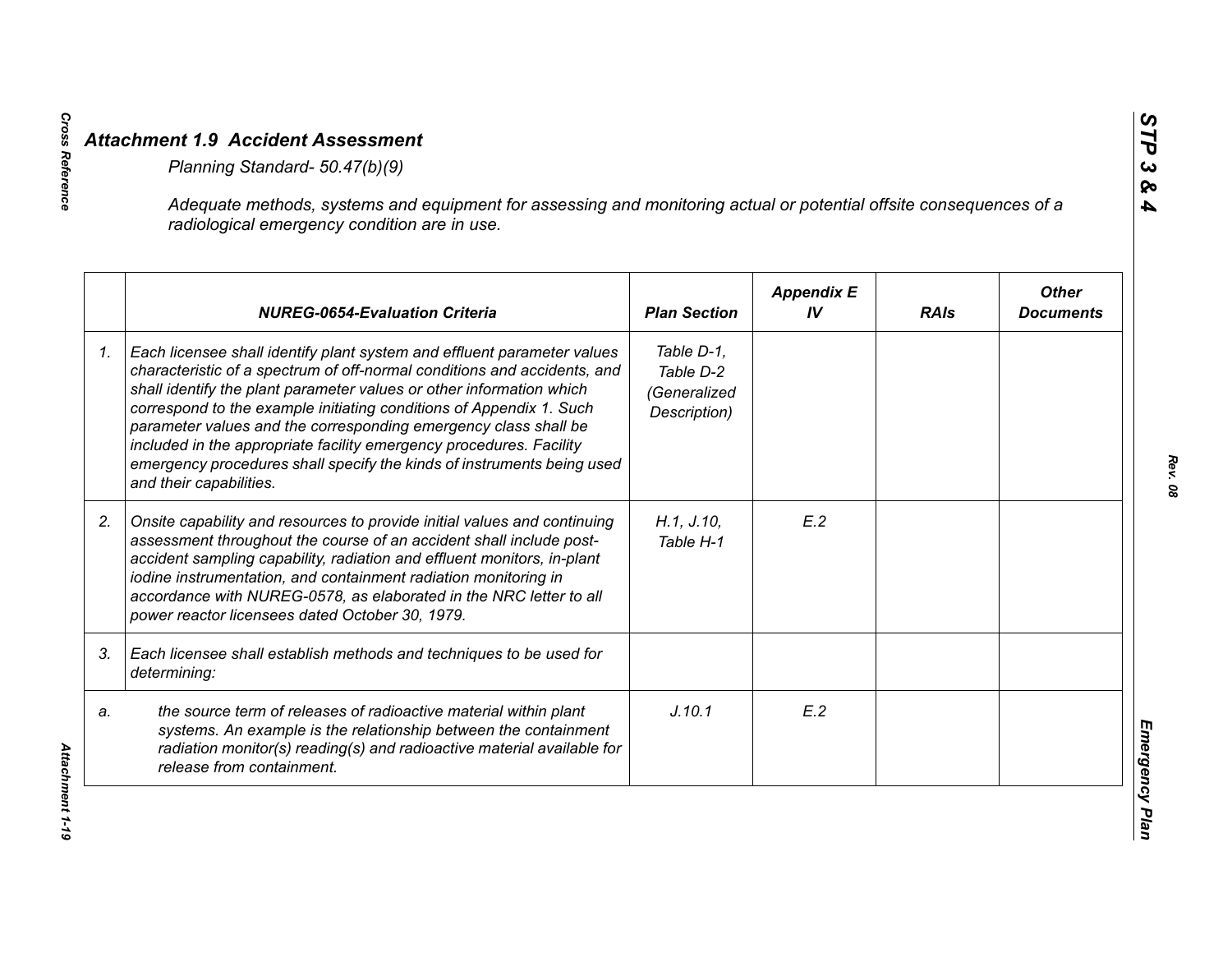|    | <b>NUREG-0654-Evaluation Criteria</b>                                                                                                                                                                                                                                                                                                                                                                                                                                                                                                                                                                                                       | <b>Plan Section</b> | <b>Appendix E</b><br>IV | <b>RAIs</b>  | <b>Other</b><br><b>Documents</b> |
|----|---------------------------------------------------------------------------------------------------------------------------------------------------------------------------------------------------------------------------------------------------------------------------------------------------------------------------------------------------------------------------------------------------------------------------------------------------------------------------------------------------------------------------------------------------------------------------------------------------------------------------------------------|---------------------|-------------------------|--------------|----------------------------------|
| b. | the magnitude of the release of radioactive materials based on<br>plant system parameters and effluent monitors.                                                                                                                                                                                                                                                                                                                                                                                                                                                                                                                            | J.10.1              |                         |              |                                  |
| 4. | Each licensee shall establish the relationship between effluent monitor<br>readings and onsite and offsite exposures and contamination for various<br>meteorological conditions.                                                                                                                                                                                                                                                                                                                                                                                                                                                            | J.10.1              |                         |              |                                  |
| 5. | Each licensee shall have the capability of acquiring and evaluating<br>meteorological information sufficient to meet the criteria of Appendix 2.<br>There shall be provisions for access to meteorological information by at<br>least the near site Emergency Operations Facility, the Technical Support<br>Center, the Control Room and an offsite NRC center. The licensee shall<br>make available to the State suitable meteorological data processing<br>interconnections which will permit independent analysis by the State, of<br>facility generated data in those States with the resources to effectively<br>use this information. | H.1.6               | E.1                     | VEGP 13.3-12 |                                  |
| 6. | Each licensee shall establish the methodology for determining the<br>release rate/projected doses if the instrumentation used for assessment<br>are offscale or inoperable.                                                                                                                                                                                                                                                                                                                                                                                                                                                                 | H.2                 |                         |              |                                  |
| 7. | Each organization shall describe the capability and resources for field<br>monitoring within the plume exposure Emergency Planning Zone which<br>are an intrinsic part of the concept of operations for the facility.                                                                                                                                                                                                                                                                                                                                                                                                                       | H.2                 |                         |              |                                  |
| 8. | Each organization, where appropriate, shall provide methods,<br>equipment and expertise to make rapid assessments of the actual or<br>potential magnitude and locations of any radiological hazards through<br>liquid or gaseous release pathways. This shall include activation,<br>notification means, field team composition, transportation,<br>communication, monitoring equipment and estimated deployment times.                                                                                                                                                                                                                     | H.2                 |                         |              |                                  |

Attachment 1-20 *Attachment 1-20*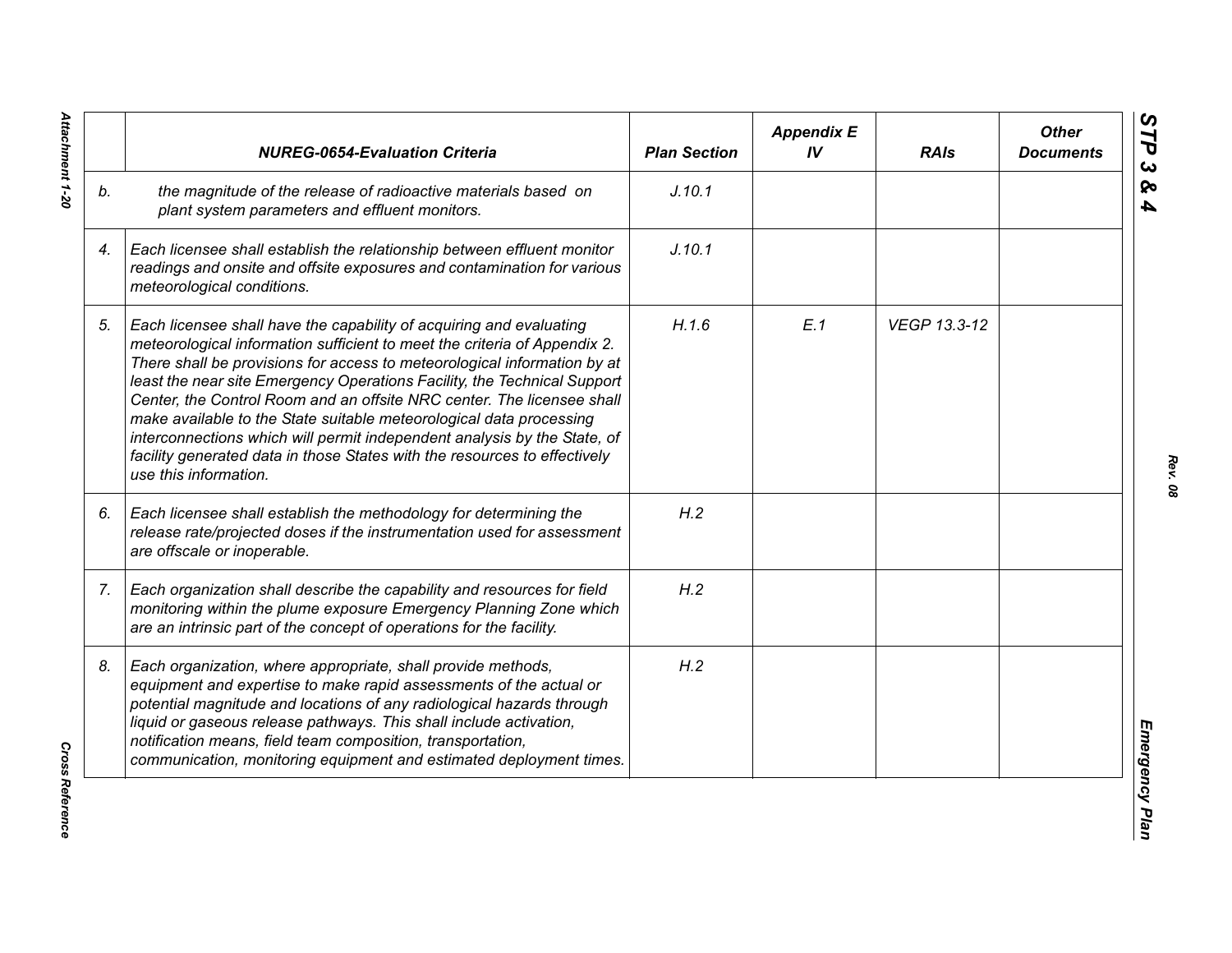| J.11<br>9.<br>Each organization shall have a capability to detect and measure<br>radioiodine concentrations in air in the plume exposure EPZ as low as<br>10-7 uCi/cc (microcuries per cubic centimeter) under field conditions.<br>Interference from the presence of noble gas and background radiation<br>shall not decrease the stated minimum detectable activity.<br>H.2<br>Each organization shall establish means for relating the various<br>10.<br>measured parameters (e.g., contamination levels, water and air activity<br>levels) to dose rates for key isotopes (i.e., those given in Table 3, page<br>18) and gross radioactivity measurements. Provision shall be made for<br>estimating integrated dose from the projected and actual dose rates and<br>for comparing these estimates with the protective action guides. The<br>detailed provisions shall be described in separate procedures. | H.2<br>11. Arrangements to locate and track the airborne radioactive plume shall<br>be made, using either or both Federal and State resources. | <b>NUREG-0654-Evaluation Criteria</b> | <b>Plan Section</b> | <b>Appendix E</b><br>IV | <b>RAIs</b> | <b>Other</b><br><b>Documents</b> |
|-----------------------------------------------------------------------------------------------------------------------------------------------------------------------------------------------------------------------------------------------------------------------------------------------------------------------------------------------------------------------------------------------------------------------------------------------------------------------------------------------------------------------------------------------------------------------------------------------------------------------------------------------------------------------------------------------------------------------------------------------------------------------------------------------------------------------------------------------------------------------------------------------------------------|------------------------------------------------------------------------------------------------------------------------------------------------|---------------------------------------|---------------------|-------------------------|-------------|----------------------------------|
|                                                                                                                                                                                                                                                                                                                                                                                                                                                                                                                                                                                                                                                                                                                                                                                                                                                                                                                 |                                                                                                                                                |                                       |                     |                         |             |                                  |
|                                                                                                                                                                                                                                                                                                                                                                                                                                                                                                                                                                                                                                                                                                                                                                                                                                                                                                                 |                                                                                                                                                |                                       |                     |                         |             |                                  |
|                                                                                                                                                                                                                                                                                                                                                                                                                                                                                                                                                                                                                                                                                                                                                                                                                                                                                                                 |                                                                                                                                                |                                       |                     |                         |             |                                  |
|                                                                                                                                                                                                                                                                                                                                                                                                                                                                                                                                                                                                                                                                                                                                                                                                                                                                                                                 |                                                                                                                                                |                                       |                     |                         |             |                                  |

**Cross Reference** 

*Cross Reference Attachment 1-21* Attachment 1-21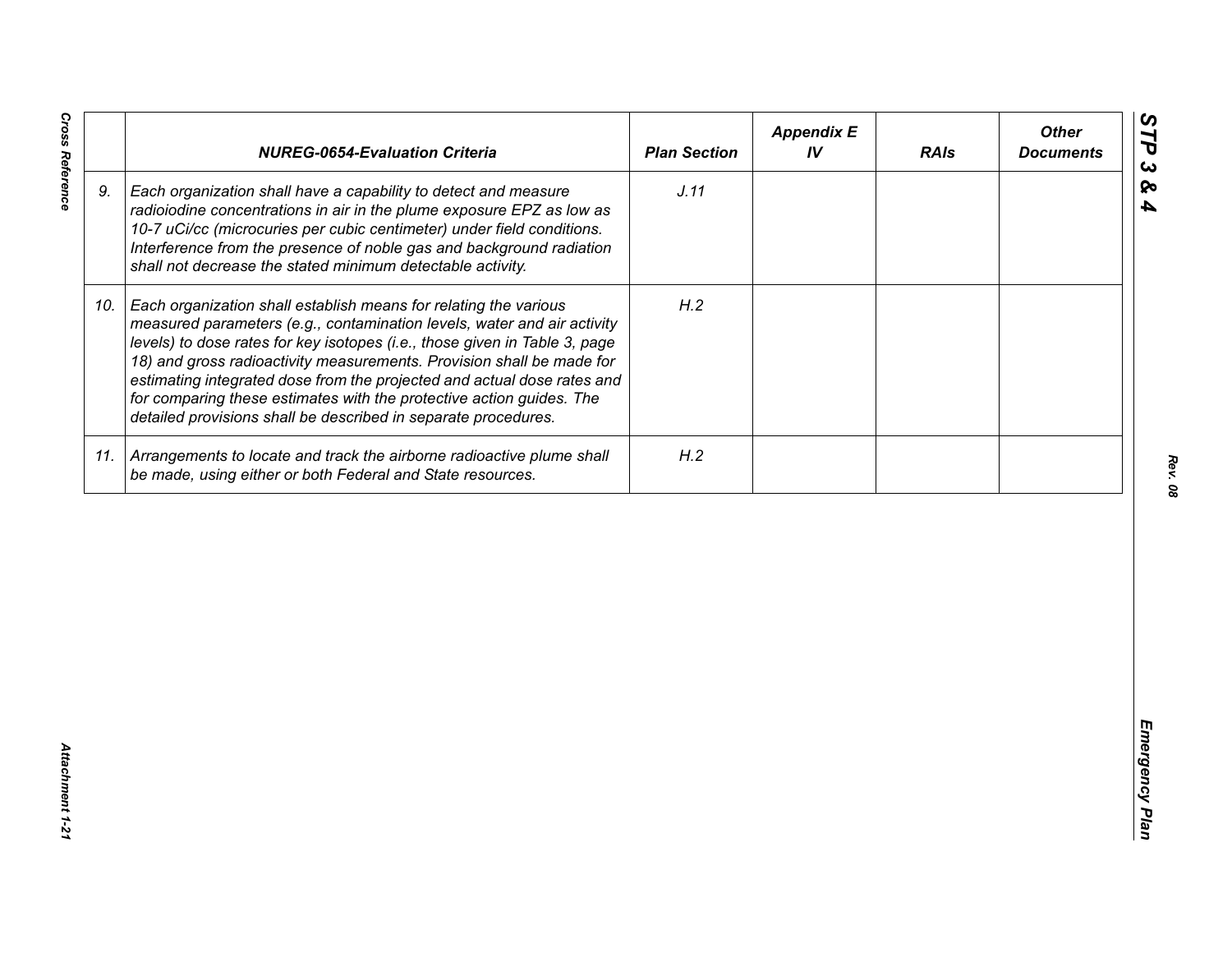|                | A range of protective actions have been developed for the plume exposure pathway EPZ for emergency workers and the public.<br>Guidelines for the choice of protective actions during an emergency, consistent with Federal guidance, are developed and in<br>place, and protective actions for the ingestion exposure pathway EPZ appropriate to the locale have been developed. |                     |                         |                              |                                  |
|----------------|----------------------------------------------------------------------------------------------------------------------------------------------------------------------------------------------------------------------------------------------------------------------------------------------------------------------------------------------------------------------------------|---------------------|-------------------------|------------------------------|----------------------------------|
|                | <b>NUREG-0654-Evaluation Criteria</b>                                                                                                                                                                                                                                                                                                                                            | <b>Plan Section</b> | <b>Appendix E</b><br>IV | <b>RAIs</b>                  | <b>Other</b><br><b>Documents</b> |
| 1 <sub>1</sub> | Each licensee shall establish the means and time required to warn or<br>advise onsite individuals and individuals who may be in areas controlled<br>by the operator, including:                                                                                                                                                                                                  |                     |                         |                              |                                  |
| a.             | Employees not having emergency assignments;                                                                                                                                                                                                                                                                                                                                      | F.3, 1.1, 1.2, 1.3  |                         |                              |                                  |
|                | Visitors;                                                                                                                                                                                                                                                                                                                                                                        | F.3, 1.1, 1.2, 1.3  |                         |                              |                                  |
|                | Contractor and construction personnel; and                                                                                                                                                                                                                                                                                                                                       | F.3, 1.1, 1.2, 1.3  |                         |                              |                                  |
|                | Other persons who may be in the public access areas on or passing<br>through the site or within the owner controlled area.                                                                                                                                                                                                                                                       | 1.1, 1.2, 1.3       |                         |                              |                                  |
|                | Each licensee shall make provisions for evacuation routes and<br>transportation for onsite individuals to some suitable offsite location,<br>including alternatives for inclement weather, high traffic density and<br>specific radiological conditions.                                                                                                                         | F.5, I.3            |                         | GGNS 13.3-37<br>GGNS 13.3-38 |                                  |
| 3.             | Each licensee shall provide for radiological monitoring of people<br>evacuated from the site.                                                                                                                                                                                                                                                                                    | F.5, I.3, J.6       |                         |                              |                                  |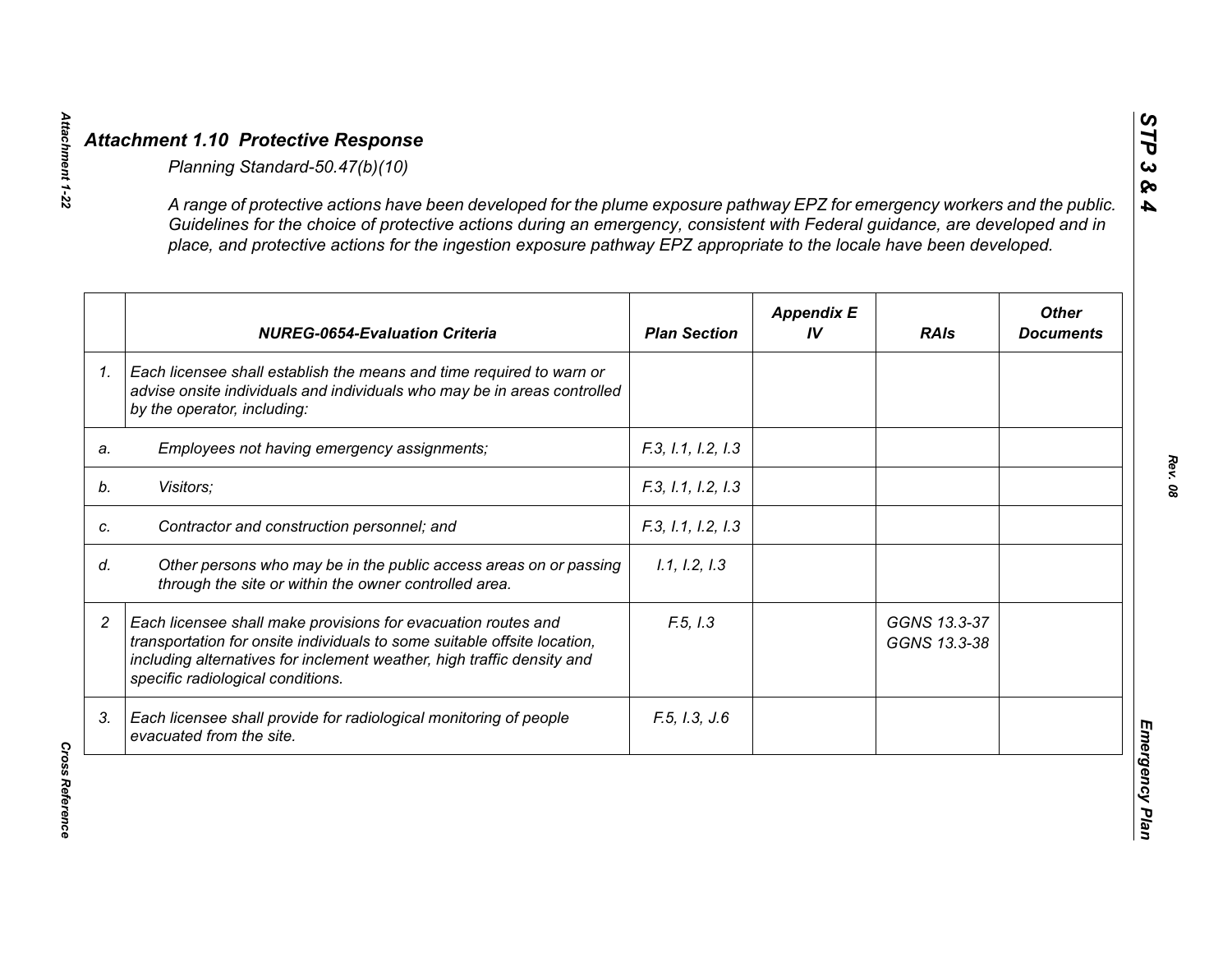|    | <b>NUREG-0654-Evaluation Criteria</b>                                                                                                                                                                                                                                                                                                                                                                                                                                                                                                                                                                                                                                                      | <b>Plan Section</b> | <b>Appendix E</b><br>IV | <b>RAIs</b>  | <b>Other</b><br><b>Documents</b> |
|----|--------------------------------------------------------------------------------------------------------------------------------------------------------------------------------------------------------------------------------------------------------------------------------------------------------------------------------------------------------------------------------------------------------------------------------------------------------------------------------------------------------------------------------------------------------------------------------------------------------------------------------------------------------------------------------------------|---------------------|-------------------------|--------------|----------------------------------|
| 4. | Each licensee shall provide for the evacuation of onsite non-essential<br>personnel in the event of a Site or General Emergency and shall provide<br>a decontamination capability at or near the monitoring point specified in<br>J.3.                                                                                                                                                                                                                                                                                                                                                                                                                                                     | F.5, I.3, J.6       |                         |              | BL 05-02                         |
| 5. | Each licensee shall provide for a capability to account for all individuals<br>onsite at the time of the emergency and ascertain the names of missing<br>individuals within 30 minutes of the start of an emergency and account<br>for all onsite individuals continuously thereafter.                                                                                                                                                                                                                                                                                                                                                                                                     | F.3, I.2, I.3       |                         |              |                                  |
| 6. | Each licensee shall, for individuals remaining or arriving onsite during<br>the emergency, make provisions for:                                                                                                                                                                                                                                                                                                                                                                                                                                                                                                                                                                            |                     |                         |              |                                  |
| a. | Individual respiratory protection;                                                                                                                                                                                                                                                                                                                                                                                                                                                                                                                                                                                                                                                         | J.9                 |                         |              |                                  |
| b. | Use of protective clothing; and                                                                                                                                                                                                                                                                                                                                                                                                                                                                                                                                                                                                                                                            | J.3                 |                         |              |                                  |
| C. | Use of radioprotective drugs, (e.g. individual thyroid protection).                                                                                                                                                                                                                                                                                                                                                                                                                                                                                                                                                                                                                        | J.9                 |                         |              |                                  |
| 7. | Each licensee shall establish a mechanism for recommending protective<br>actions to the appropriate State and local authorities. These shall<br>include Emergency Action Levels corresponding to projected dose to<br>the population-at-risk, in accordance with Appendix 1 and with the<br>recommendations set forth in Tables 2.1 and 2.2 of the Manual of<br>Protective Action Guides and Protective Actions for Nuclear Incidents<br>(EPA-400-R-92-001). As specified in Appendix 1, prompt notification<br>shall be made directly to the offsite authorities responsible for<br>implementing protective measures within the plume exposure pathway<br><b>Emergency Planning Zone.</b> | 1.4, 1.5            | В                       | GGNS 13.3-40 | BL 05-02<br>RIS 2004-13          |
| 8. | Each licensee's plan shall contain time estimates for evacuation within<br>the plume exposure EPZ. These shall be in accordance with Appendix<br>4.                                                                                                                                                                                                                                                                                                                                                                                                                                                                                                                                        | 1.6.1               |                         |              |                                  |

**Cross Reference** 

*Rev. 08*

*Cross Reference Attachment 1-23* **Attachment 1-23**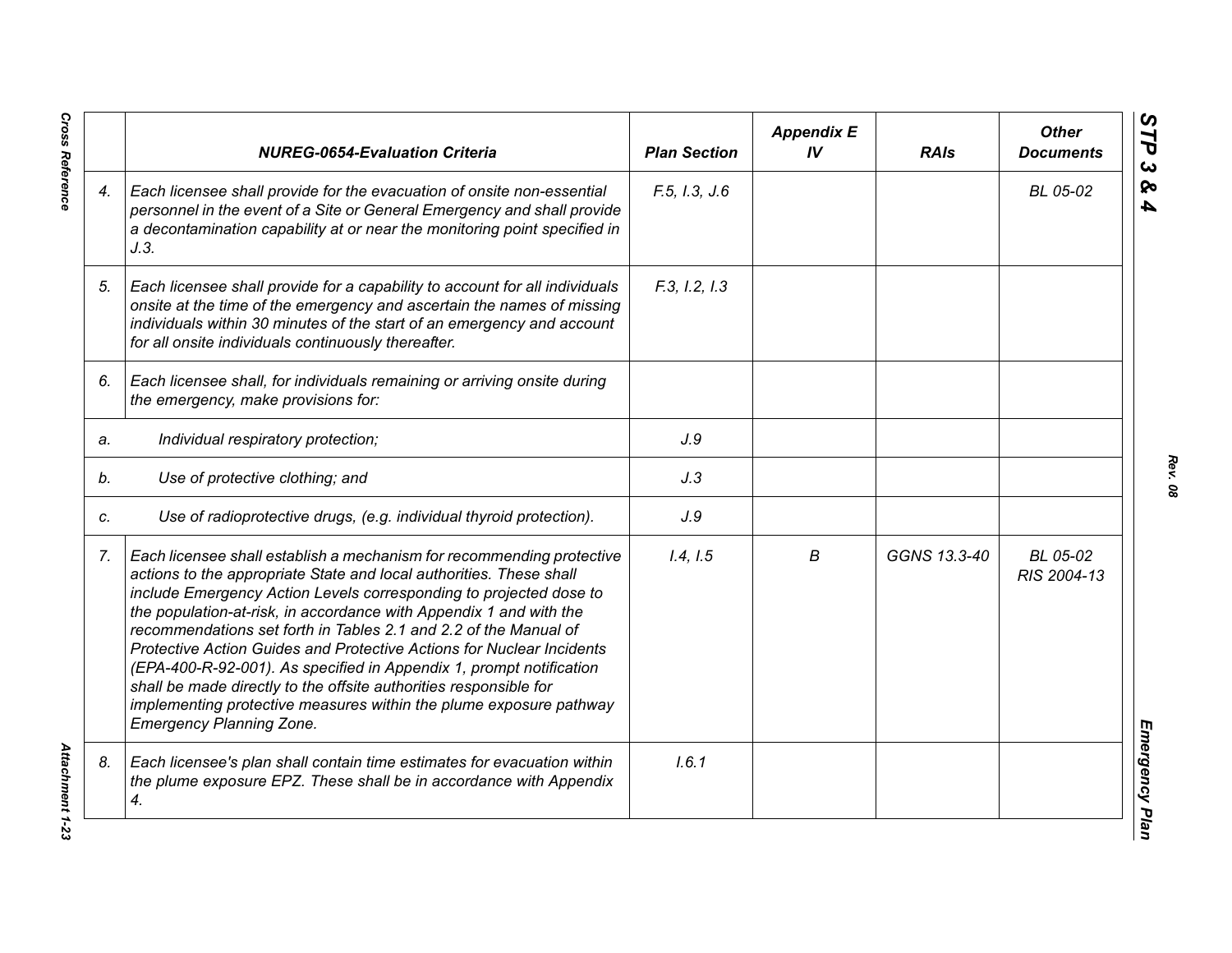|     | <b>NUREG-0654-Evaluation Criteria</b>                                                                                                                                                                                                                                                                                                                                                                                                                                                                              | <b>Plan Section</b>              | <b>Appendix E</b><br>IV | <b>RAIs</b>  | <b>Other</b><br><b>Documents</b> |
|-----|--------------------------------------------------------------------------------------------------------------------------------------------------------------------------------------------------------------------------------------------------------------------------------------------------------------------------------------------------------------------------------------------------------------------------------------------------------------------------------------------------------------------|----------------------------------|-------------------------|--------------|----------------------------------|
| 9.  | Each State and local organization shall establish a capability for<br>implementing protective measures based upon protective action guides<br>and other criteria. This shall be consistent with the recommendations for<br>EPA regarding exposure resulting from passage of radioactive airborne<br>plumes, (EPA-400-R-92-001) and with those of DHEW (DHHS)/FDA<br>regarding radioactive contamination of human food and animal feeds as<br>published in the Federal Register of December 15, 1978 (43 FR 58790). | <b>State Plan</b>                |                         |              |                                  |
| 10. | The organization's plans to implement protective measures for the<br>plume exposure pathway shall include:                                                                                                                                                                                                                                                                                                                                                                                                         |                                  |                         |              |                                  |
| a.  | Maps showing evacuation routes, evacuation areas, preselected<br>radiological sampling and monitoring points, relocation centers in<br>host areas, and shelter areas; (identification of radiological sampling<br>and monitoring points shall include the designators in Table J-1 or<br>an equivalent uniform system described in the plan);                                                                                                                                                                      | Figures I-1, I-2,<br>H.2         |                         |              |                                  |
| b.  | Maps showing population distribution around the nuclear facility.<br>This shall be by evacuation areas (licensees shall also present the<br>information in a sector format):                                                                                                                                                                                                                                                                                                                                       | Figure I-1                       |                         |              |                                  |
| c.  | Means for notifying all segments of the transient and resident<br>population;                                                                                                                                                                                                                                                                                                                                                                                                                                      | E.3<br>Figure E-1                |                         | VEGP 13.3-13 |                                  |
| d.  | Means for protecting those persons whose mobility may be impaired<br>due to such factors as institutional or other confinement;                                                                                                                                                                                                                                                                                                                                                                                    | <b>State Plan</b><br>County Plan |                         |              |                                  |
| e.  | Provisions for the use of radioprotective drugs, particularly for<br>emergency workers and institutionalized persons within the plume<br>exposure EPZ whose immediate evaluation may be infeasible or<br>very difficult, including quantities, storage, and means of distribution.                                                                                                                                                                                                                                 | <b>State Plan</b><br>County Plan |                         |              |                                  |

Attachment 1-24 *Attachment 1-24*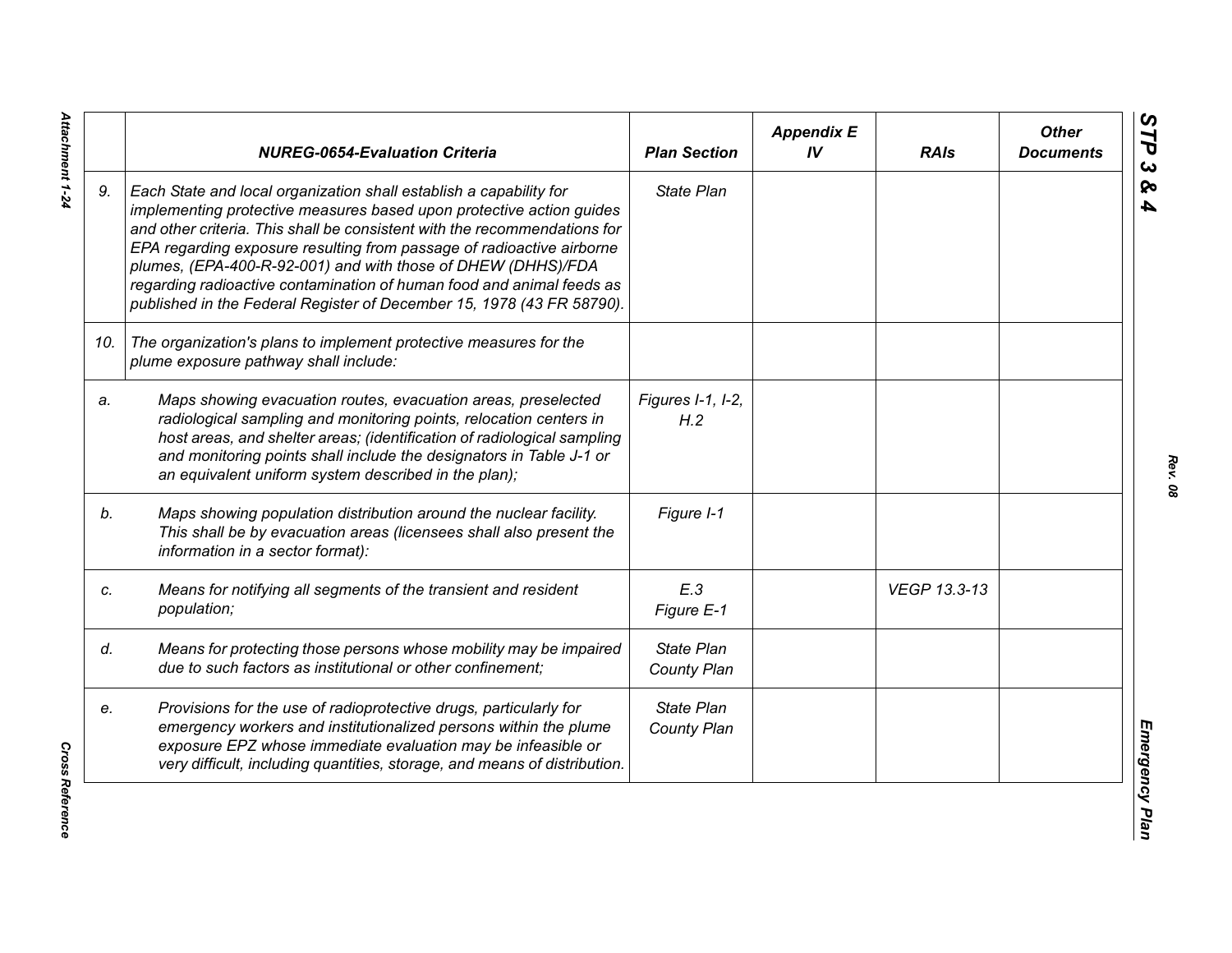|    | <b>NUREG-0654-Evaluation Criteria</b>                                                                                                                                                                                                                                                                                          | <b>Plan Section</b>              | <b>Appendix E</b><br>IV | <b>RAIs</b> | <b>Other</b><br><b>Documents</b> |
|----|--------------------------------------------------------------------------------------------------------------------------------------------------------------------------------------------------------------------------------------------------------------------------------------------------------------------------------|----------------------------------|-------------------------|-------------|----------------------------------|
| f. | State and local organizations' plans should include the method by<br>which decisions by the State Health Department for administering<br>radioprotective drugs to the general population are made during an<br>emergency and the pre-determined conditions under which such<br>drugs may be used by offsite emergency workers; | <b>State Plan</b><br>County Plan |                         |             |                                  |
| g. | Means of relocation;                                                                                                                                                                                                                                                                                                           | State Plan<br>County Plan        |                         |             |                                  |
| h. | Relocation centers in host areas which are at least 5 miles, and<br>preferably 10 miles, beyond the boundaries of the plume exposure<br>emergency planning zone; (See J.12).                                                                                                                                                   | State Plan<br>County Plan        |                         |             |                                  |
| İ. | Projected traffic capacities of evacuation routes under emergency<br>conditions;                                                                                                                                                                                                                                               | State Plan<br>County Plan        |                         |             |                                  |
| j. | Control of access to evacuated areas and organization<br>responsibilities for such control;                                                                                                                                                                                                                                    | State Plan<br>County Plan        |                         |             |                                  |
| k. | Identification of and means for dealing with potential impediments<br>(e.g., seasonal impassability of roads) to use of evacuation routes,<br>and contingency measures;                                                                                                                                                        | State Plan<br>County Plan        |                         |             |                                  |
| Ι. | Time estimates for evacuation of various sectors and distances<br>based on a dynamic analysis (time-motion study under various<br>conditions) for the plume exposure pathway emergency planning<br>zone (See Appendix 4); and                                                                                                  | County Plan                      |                         |             |                                  |
| m. | The bases for the choice of recommended protective actions from<br>the plume exposure pathway during emergency conditions. This<br>shall include expected local protection afforded in residential units or<br>other shelter for direct and inhalation exposure, as well as<br>evacuation time estimates.                      | Addendum I-1                     | В                       |             |                                  |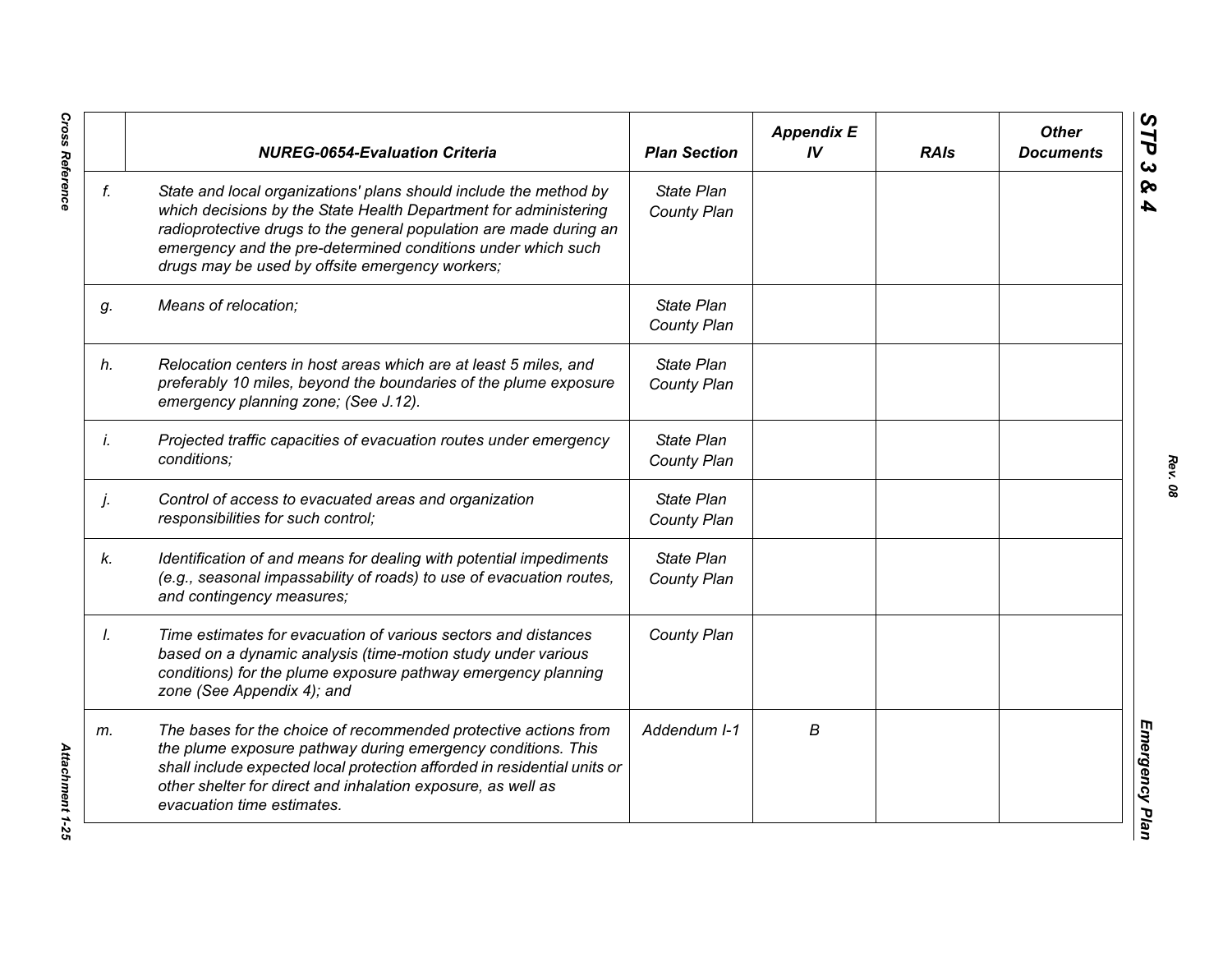| State Plan<br>Each State shall specify the protective measures to be used for the<br>ingestion pathway, including the methods for protecting the public from<br>consumption of contaminated food-stuffs. This shall include criteria for<br>deciding whether dairy animals should be put on stored feed. The plan<br>shall identify procedures for detecting contamination, for estimating the<br>dose commitment consequences of uncontrolled ingestion, and for<br>imposing protection procedures such as impoundment,<br>decontamination, processing, decay, product diversion, and<br>preservation. Maps for recording survey and monitoring data, key land<br>use data (e.g., farming), dairies, food processing plants, water sheds,<br>water supply intake and treatment plants and reservoirs shall be<br>maintained. Provisions for maps showing detailed crop information may<br>be by including reference to their availability and location and a plan for<br>their use. The maps shall start at the facility and include all of the 50-<br>mile ingestion pathway EPZ. Up-to-date lists of the name and location of<br>all facilities which regularly process milk products and other large<br>amounts of food or agricultural products originating in the ingestion<br>pathway Emergency Planning Zone, but located elsewhere, shall be<br>maintained.<br>State Plan<br>Each organization shall describe the means for registering and<br>monitoring of evacuees at relocation centers in host areas. The<br>County Plan<br>personnel and equipment available should be capable of monitoring<br>within about a 12 hour period all residents and transients in the plume<br>exposure EPZ arriving at relocation centers. |     | <b>NUREG-0654-Evaluation Criteria</b> | <b>Plan Section</b> | <b>Appendix E</b><br>IV | <b>RAIs</b> | <b>Other</b><br><b>Documents</b> |
|----------------------------------------------------------------------------------------------------------------------------------------------------------------------------------------------------------------------------------------------------------------------------------------------------------------------------------------------------------------------------------------------------------------------------------------------------------------------------------------------------------------------------------------------------------------------------------------------------------------------------------------------------------------------------------------------------------------------------------------------------------------------------------------------------------------------------------------------------------------------------------------------------------------------------------------------------------------------------------------------------------------------------------------------------------------------------------------------------------------------------------------------------------------------------------------------------------------------------------------------------------------------------------------------------------------------------------------------------------------------------------------------------------------------------------------------------------------------------------------------------------------------------------------------------------------------------------------------------------------------------------------------------------------------------------------------------------------------------------------|-----|---------------------------------------|---------------------|-------------------------|-------------|----------------------------------|
|                                                                                                                                                                                                                                                                                                                                                                                                                                                                                                                                                                                                                                                                                                                                                                                                                                                                                                                                                                                                                                                                                                                                                                                                                                                                                                                                                                                                                                                                                                                                                                                                                                                                                                                                        | 11. |                                       |                     |                         |             |                                  |
|                                                                                                                                                                                                                                                                                                                                                                                                                                                                                                                                                                                                                                                                                                                                                                                                                                                                                                                                                                                                                                                                                                                                                                                                                                                                                                                                                                                                                                                                                                                                                                                                                                                                                                                                        | 12. |                                       |                     |                         |             |                                  |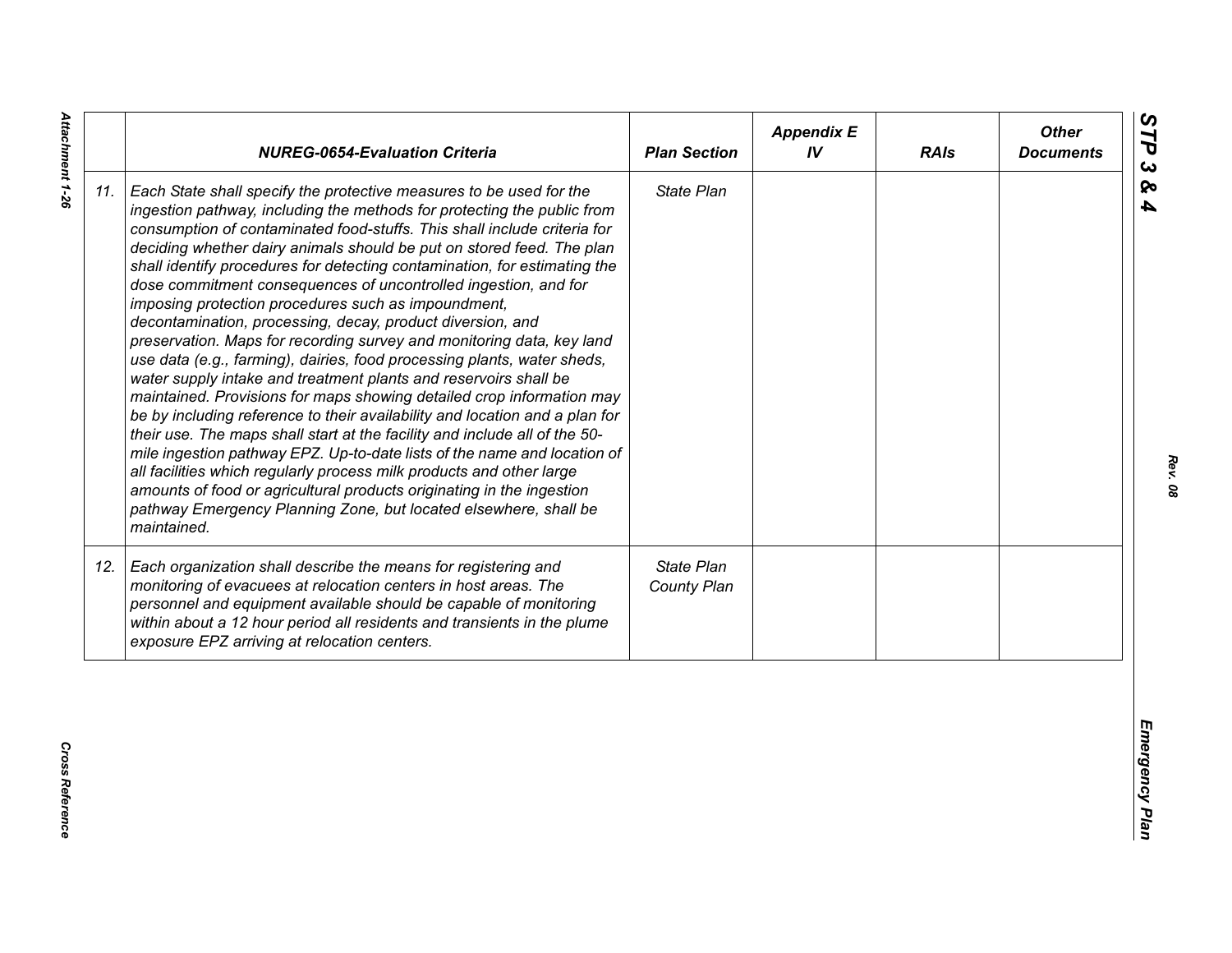|    | <b>Activity Protective Action Guides.</b>                                                                                                                                     |                     |                         |              |                                  |
|----|-------------------------------------------------------------------------------------------------------------------------------------------------------------------------------|---------------------|-------------------------|--------------|----------------------------------|
|    | <b>NUREG-0654-Evaluation Criteria</b>                                                                                                                                         | <b>Plan Section</b> | <b>Appendix E</b><br>IV | <b>RAIs</b>  | <b>Other</b><br><b>Documents</b> |
| 1. | Each licensee shall establish onsite exposure guidelines consistent with<br>EPA Emergency Worker and Lifesaving Activity Protective Actions<br>Guides (EPA-400-R-92-001) for; |                     |                         |              |                                  |
| a. | removal of injured persons;                                                                                                                                                   | J.1.1               |                         | GGNS 13.3-30 |                                  |
|    | undertaking corrective actions;                                                                                                                                               | J.1.1               |                         | GGNS 13.3-39 |                                  |
| C. | performing assessment actions;                                                                                                                                                | J.1                 |                         |              |                                  |
| d. | providing first aid;                                                                                                                                                          | J.1                 |                         |              |                                  |
| e. | performing personnel decontamination;                                                                                                                                         | J.1                 | E.3                     |              |                                  |
| f. | providing ambulance service; and                                                                                                                                              | J.1                 | E.6                     |              |                                  |
| g. | providing medical treatment services.                                                                                                                                         | J.1                 | E.7                     |              |                                  |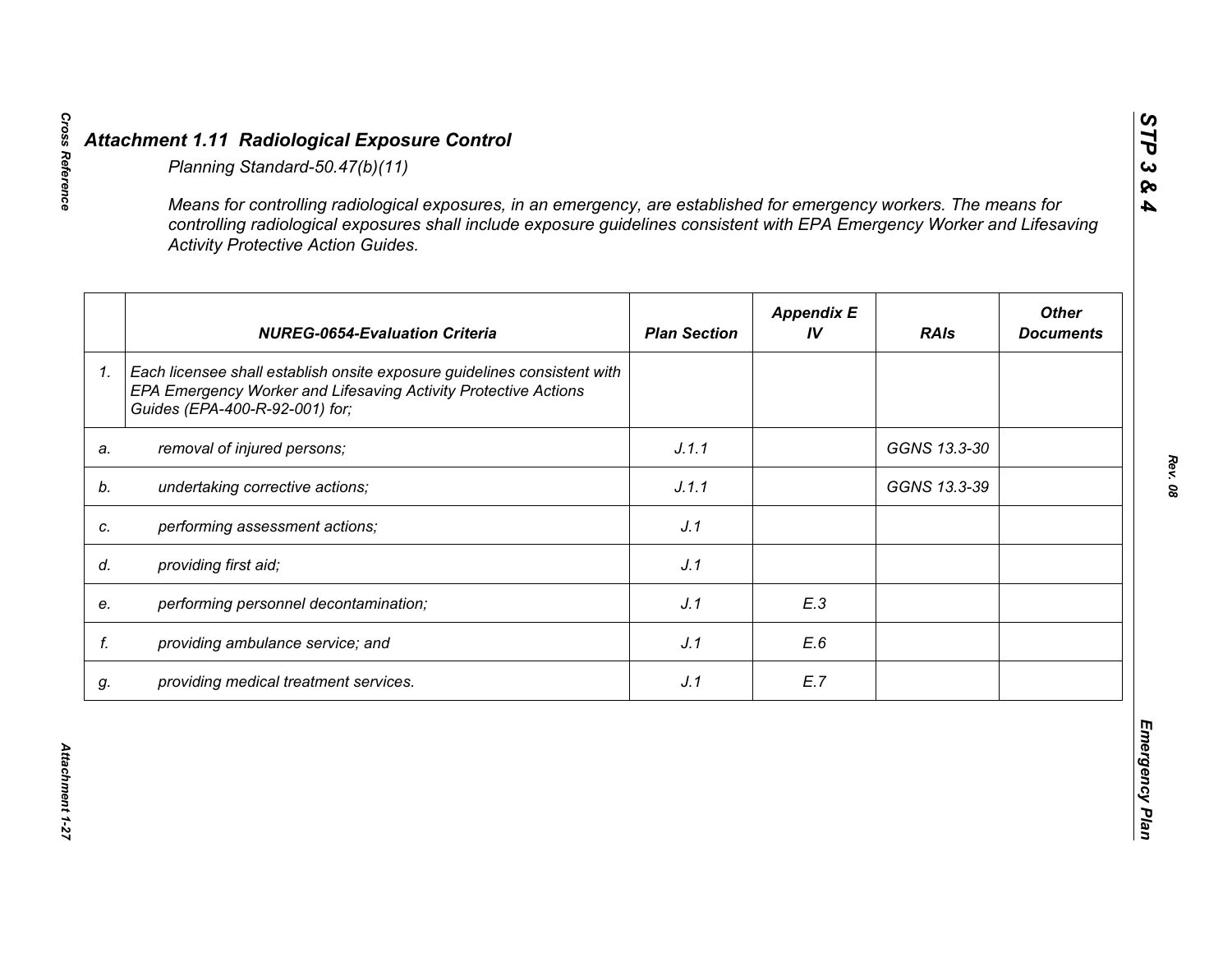|     | <b>NUREG-0654-Evaluation Criteria</b>                                                                                                                                                                                                                                                                                                                                                                                                                                                                                                                                                                                                    | <b>Plan Section</b> | <b>Appendix E</b><br>IV | <b>RAIs</b>  | <b>Other</b><br><b>Documents</b> |
|-----|------------------------------------------------------------------------------------------------------------------------------------------------------------------------------------------------------------------------------------------------------------------------------------------------------------------------------------------------------------------------------------------------------------------------------------------------------------------------------------------------------------------------------------------------------------------------------------------------------------------------------------------|---------------------|-------------------------|--------------|----------------------------------|
| 2.  | Each licensee shall provide an onsite radiation protection program to be<br>implemented during emergencies, including methods to implement<br>exposure guidelines. The plan shall identify individual(s), by position or<br>title, who can authorize emergency workers to receive doses in excess<br>of 10 CFR Part 20 limits. Procedures shall be worked out in advance for<br>permitting onsite volunteers to receive radiation exposures in the course<br>of caring out lifesaving and other emergency activities. These<br>procedures shall include expeditious decision making and a reasonable<br>consideration of relative risks. | J.1                 |                         | GGNS 13.3-49 |                                  |
|     | 3.a   Each organization shall make provision for 24-hour-per-day capability to<br>determine the doses received by emergency personnel involved in any<br>nuclear accident, including volunteers. Each organization shall make<br>provisions for distribution of dosimeters, both self-reading and<br>permanent record devices.                                                                                                                                                                                                                                                                                                           | J.2                 |                         |              |                                  |
| b.  | Each organization shall ensure that dosimeters are read at appropriate<br>frequencies and provide for maintaining dose records for emergency<br>workers involved in any nuclear accident.                                                                                                                                                                                                                                                                                                                                                                                                                                                | J.2                 |                         |              |                                  |
| 4.  | Each State and local organization shall establish the decision chain for<br>authorizing emergency workers to incur exposures in excess of the EPA<br>General Public Protective Action Guides (i.e., EPA PAGs for emergency<br>workers and lifesaving activities).                                                                                                                                                                                                                                                                                                                                                                        | N/A                 |                         |              |                                  |
| 5а. | Each organization as appropriate, shall specify action levels for<br>determining the need for decontamination.                                                                                                                                                                                                                                                                                                                                                                                                                                                                                                                           | J.3                 | E.3                     |              |                                  |
| b.  | Each organization, as appropriate, shall establish the means for<br>radiological decontamination of emergency personnel wounds, supplies,<br>instruments and equipment, and for waste disposal.                                                                                                                                                                                                                                                                                                                                                                                                                                          | J.5                 | E.3                     |              |                                  |
| 6   | Each licensee shall provide onsite contamination control measures<br>including:                                                                                                                                                                                                                                                                                                                                                                                                                                                                                                                                                          |                     |                         |              |                                  |

*Rev. 08*

Attachment 1-28 *Attachment 1-28*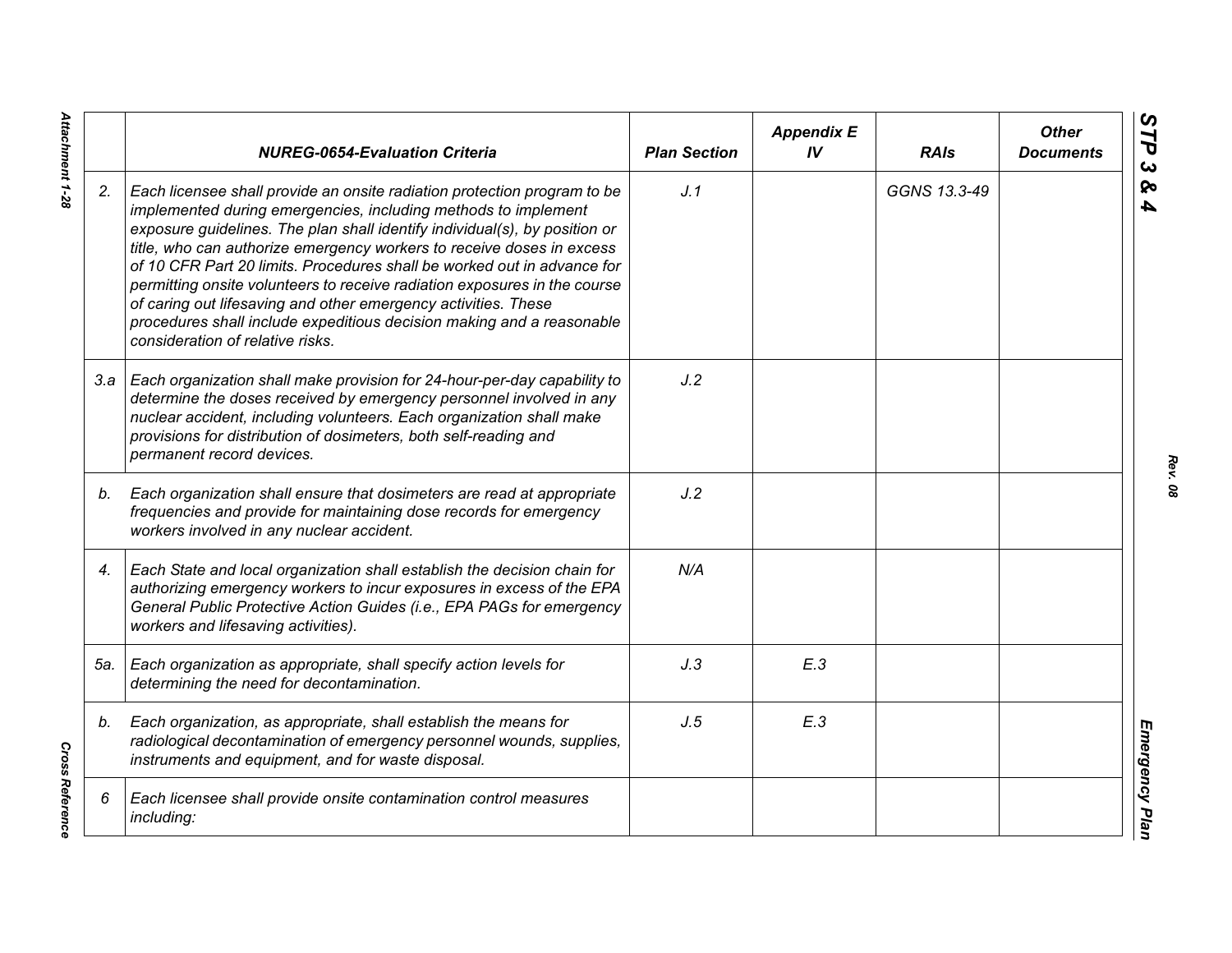| J.3<br>area access control;<br>a.<br>drinking water and food supplies;<br>J.4<br>b.<br>criteria for permitting return of areas and items to normal use, see<br>J.3<br>C.<br>Draft ANSI 13.12.<br>7.<br>Each licensee shall provide the capability for decontaminating relocated<br>J.6<br>onsite personnel, including provisions for extra clothing and<br>decontaminants suitable for the type of contamination expected, with | <b>NUREG-0654-Evaluation Criteria</b>                                | <b>Plan Section</b> | <b>Appendix E</b><br>IV | <b>RAIs</b> | <b>Other</b><br><b>Documents</b> |
|---------------------------------------------------------------------------------------------------------------------------------------------------------------------------------------------------------------------------------------------------------------------------------------------------------------------------------------------------------------------------------------------------------------------------------|----------------------------------------------------------------------|---------------------|-------------------------|-------------|----------------------------------|
|                                                                                                                                                                                                                                                                                                                                                                                                                                 |                                                                      |                     |                         |             |                                  |
|                                                                                                                                                                                                                                                                                                                                                                                                                                 |                                                                      |                     |                         |             |                                  |
|                                                                                                                                                                                                                                                                                                                                                                                                                                 |                                                                      |                     |                         |             |                                  |
|                                                                                                                                                                                                                                                                                                                                                                                                                                 | particular attention given to radioiodine contamination of the skin. |                     |                         |             |                                  |
|                                                                                                                                                                                                                                                                                                                                                                                                                                 |                                                                      |                     |                         |             |                                  |
|                                                                                                                                                                                                                                                                                                                                                                                                                                 |                                                                      |                     |                         |             |                                  |
|                                                                                                                                                                                                                                                                                                                                                                                                                                 |                                                                      |                     |                         |             |                                  |
|                                                                                                                                                                                                                                                                                                                                                                                                                                 |                                                                      |                     |                         |             |                                  |
|                                                                                                                                                                                                                                                                                                                                                                                                                                 |                                                                      |                     |                         |             |                                  |
|                                                                                                                                                                                                                                                                                                                                                                                                                                 |                                                                      |                     |                         |             |                                  |
|                                                                                                                                                                                                                                                                                                                                                                                                                                 |                                                                      |                     |                         |             |                                  |
|                                                                                                                                                                                                                                                                                                                                                                                                                                 |                                                                      |                     |                         |             |                                  |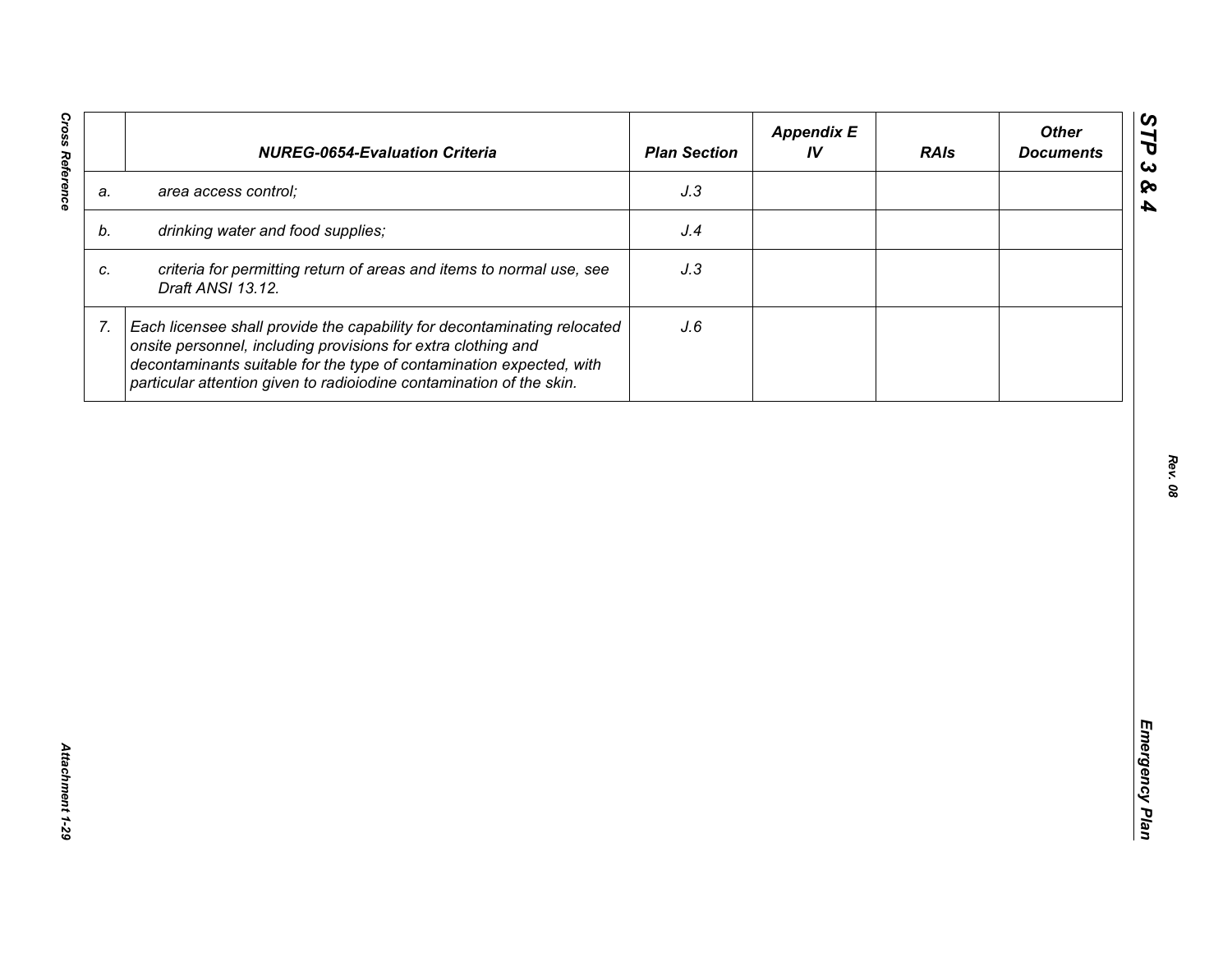|    | Arrangements are made for medical services for contaminated injured individuals.                                                                                                                                                                                                                                                                                                                                                                                                                                                                                                                                           |                         |                         |             |                                  |
|----|----------------------------------------------------------------------------------------------------------------------------------------------------------------------------------------------------------------------------------------------------------------------------------------------------------------------------------------------------------------------------------------------------------------------------------------------------------------------------------------------------------------------------------------------------------------------------------------------------------------------------|-------------------------|-------------------------|-------------|----------------------------------|
|    | <b>NUREG-0654-Evaluation Criteria</b>                                                                                                                                                                                                                                                                                                                                                                                                                                                                                                                                                                                      | <b>Plan Section</b>     | <b>Appendix E</b><br>IV | <b>RAIs</b> | <b>Other</b><br><b>Documents</b> |
| 1. | Each organization shall arrange for local and backup hospital and<br>medical services having the capability for evaluation of radiation<br>exposure and uptake, including assurance that persons providing these<br>services are adequately prepared to handle contaminated individuals.                                                                                                                                                                                                                                                                                                                                   | B.4.5, J.5              | E.5                     |             |                                  |
| 2. | Each licensee shall provide for onsite first aid capability.                                                                                                                                                                                                                                                                                                                                                                                                                                                                                                                                                               | F.6, G.11, J.5          | E.4                     |             |                                  |
| 3. | Each State shall develop lists indicating the location of public, private<br>and military hospitals and other emergency medical services facilities<br>within the State or contiguous States considered capable of providing<br>medical support for any contaminated injured individual. The listing shall<br>include the name, location, type of facility and capacity and any special<br>radiological capabilities. These emergency medical services should be<br>able to radiologically monitor contamination personnel, and have<br>facilities and trained personnel able to care for contaminated injured<br>persons. | State Plan              |                         |             |                                  |
| 4. | Each organization shall arrange for transporting victims of radiological<br>accidents to medical support facilities.                                                                                                                                                                                                                                                                                                                                                                                                                                                                                                       | B.4, B.5.7, F.7,<br>J.5 | E.6                     |             |                                  |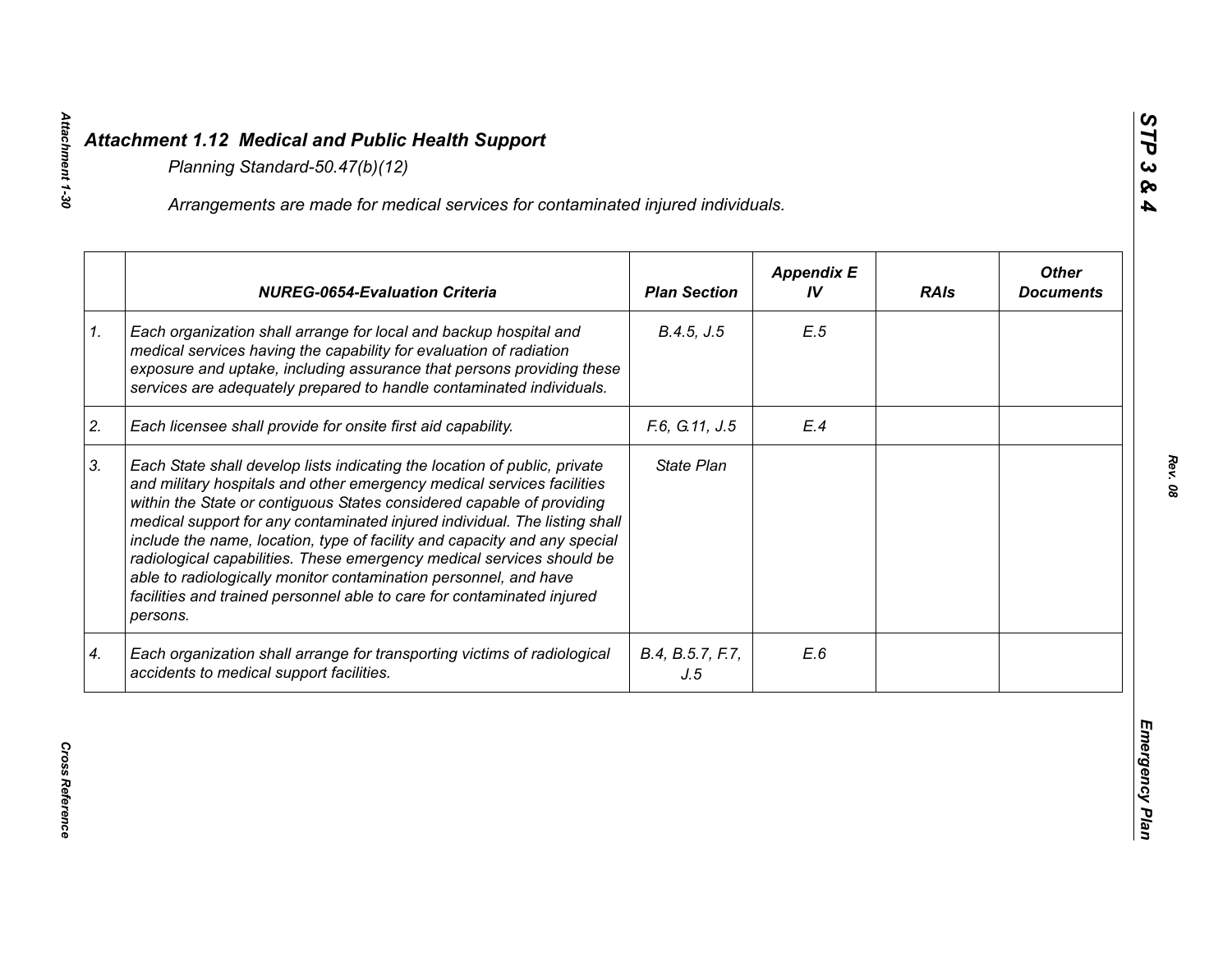|    | General plans for recovery and reentry are developed.                                                                                                                                                                                                                                                                                                                                                                                                                                                     |                                 |                         |              |                                  |
|----|-----------------------------------------------------------------------------------------------------------------------------------------------------------------------------------------------------------------------------------------------------------------------------------------------------------------------------------------------------------------------------------------------------------------------------------------------------------------------------------------------------------|---------------------------------|-------------------------|--------------|----------------------------------|
|    | <b>NUREG-0654-Evaluation Criteria</b>                                                                                                                                                                                                                                                                                                                                                                                                                                                                     | <b>Plan Section</b>             | <b>Appendix E</b><br>IV | <b>RAIs</b>  | <b>Other</b><br><b>Documents</b> |
| 1. | Each organization, as appropriate, shall develop general plans and<br>procedures for reentry and recovery and describe the means by which<br>decisions to relax protective measures (e.g., allow reentry into an<br>evacuated area) are reached. This process should consider both<br>existing and potential conditions.                                                                                                                                                                                  | L.1, L.2, L.3,<br>L.4, L.5, L.6 | H                       |              |                                  |
| 2. | Each licensee plan shall contain the position/title, authority and<br>responsibilities of individuals who will fill key positions in the facility<br>recovery organization. This organization shall include technical<br>personnel with responsibilities to develop, evaluate and direct recovery<br>and reentry operations. The recovery organization recommended by the<br>Atomic Industrial Forum's Nuclear Power Plant Emergency Response<br>Plan dated October 11, 1979, is an acceptable framework. | L.6                             | H                       |              |                                  |
| 3. | Each licensee and State plan shall specify means for informing<br>members of the response organizations that a recovery operation is to<br>be initiated, and of any changes in the organizational structure that may<br>occur.                                                                                                                                                                                                                                                                            | L.7                             |                         |              |                                  |
| 4. | Each plan shall establish a method for periodically estimating total<br>population exposure.                                                                                                                                                                                                                                                                                                                                                                                                              | L.4                             |                         | VEGP 13.3-11 |                                  |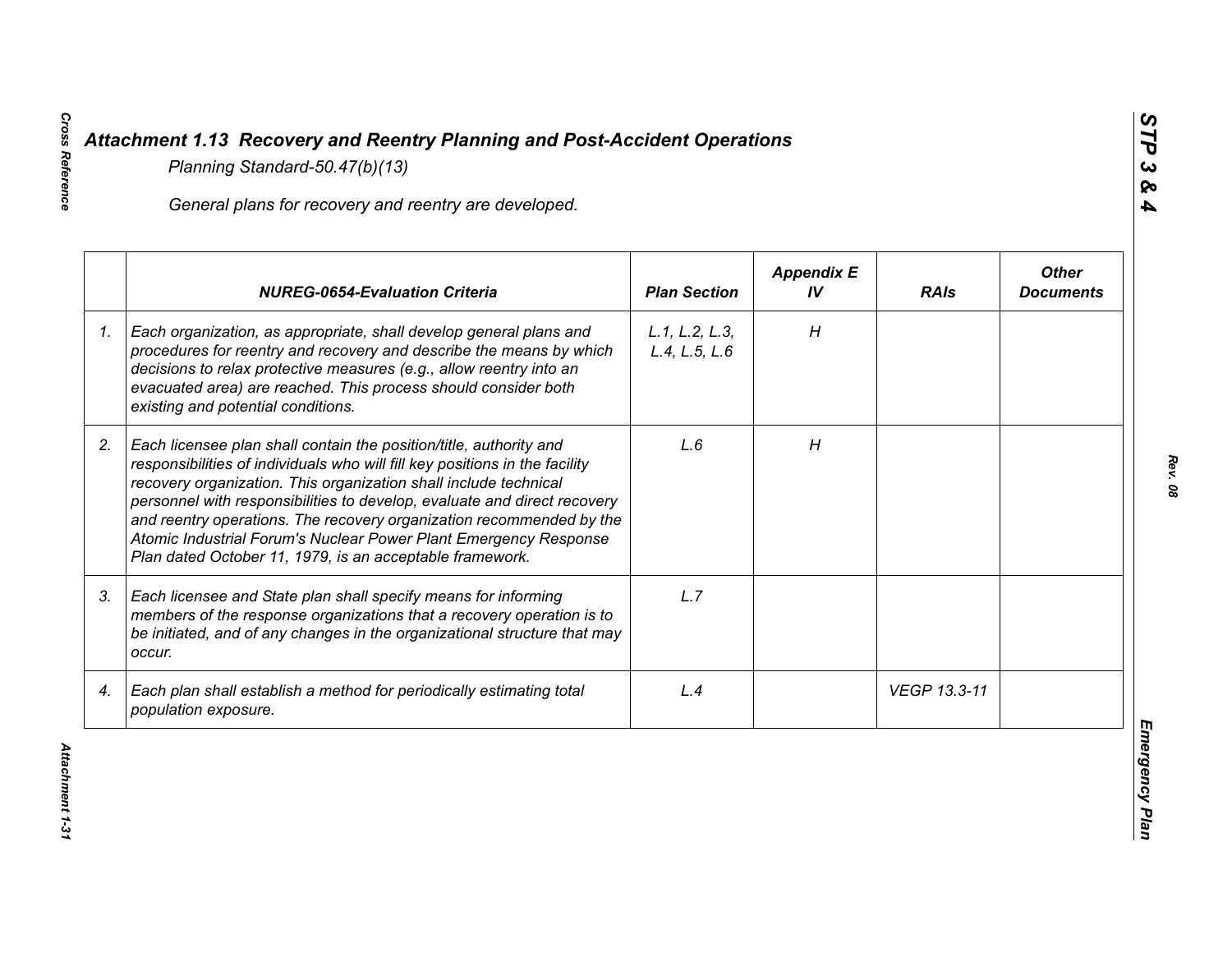|     | Periodic exercises are (will be) conducted to evaluate major portions of emergency response capabilities, periodic drills are (will<br>be) conducted to develop and maintain key skills, and deficiencies identified as a result of exercises or drills are (will be)<br>corrected.                                                                                                                                                                                                                                                                                                                                                                                                                                                                           |                     |                         |             |                                  |
|-----|---------------------------------------------------------------------------------------------------------------------------------------------------------------------------------------------------------------------------------------------------------------------------------------------------------------------------------------------------------------------------------------------------------------------------------------------------------------------------------------------------------------------------------------------------------------------------------------------------------------------------------------------------------------------------------------------------------------------------------------------------------------|---------------------|-------------------------|-------------|----------------------------------|
|     | <b>NUREG-0654-Evaluation Criteria</b>                                                                                                                                                                                                                                                                                                                                                                                                                                                                                                                                                                                                                                                                                                                         | <b>Plan Section</b> | <b>Appendix E</b><br>IV | <b>RAIs</b> | <b>Other</b><br><b>Documents</b> |
| 1a. | An exercise is an event that tests the integrated capability and a major<br>portion of the basic elements existing within emergency preparedness<br>plans and organizations. The emergency preparedness exercise shall<br>simulate an emergency that results in offsite radiological releases which<br>would require response by offsite authorities. Exercises shall be<br>conducted as set forth in NRC and FEMA rules.                                                                                                                                                                                                                                                                                                                                     | N.1                 | F.1                     |             |                                  |
| b.  | An exercise shall include mobilization of State and local personnel and<br>resources adequate to verify the capability to respond to an accident<br>scenario requiring response. The organization shall provide for a critique<br>of the annual exercise by Federal and State observers/evaluators. The<br>scenario should be varied from year to year such that all major elements<br>of the plans and preparedness organizations are tested within a five-<br>year period. Each organization should make provisions to start an<br>exercise between 6:00 p.m. and midnight, and another between<br>midnight and 6:00 a.m. once every six years. Exercises should be<br>conducted under various weather conditions. Some exercises should be<br>unannounced. | N.1                 | F.1                     |             |                                  |
| 2.  | A drill is a supervised instruction period aimed at testing, developing and<br>maintaining skills in a particular operation. A drill is often a component of<br>an exercise. A drill shall be supervised and evaluated by a qualified drill<br>instructor. Each organization shall conduct drills, in addition to the<br>annual exercise at the frequencies indicated below:                                                                                                                                                                                                                                                                                                                                                                                  |                     |                         |             |                                  |

**Cross Reference** *Cross Reference* 

*Attachment 1-32*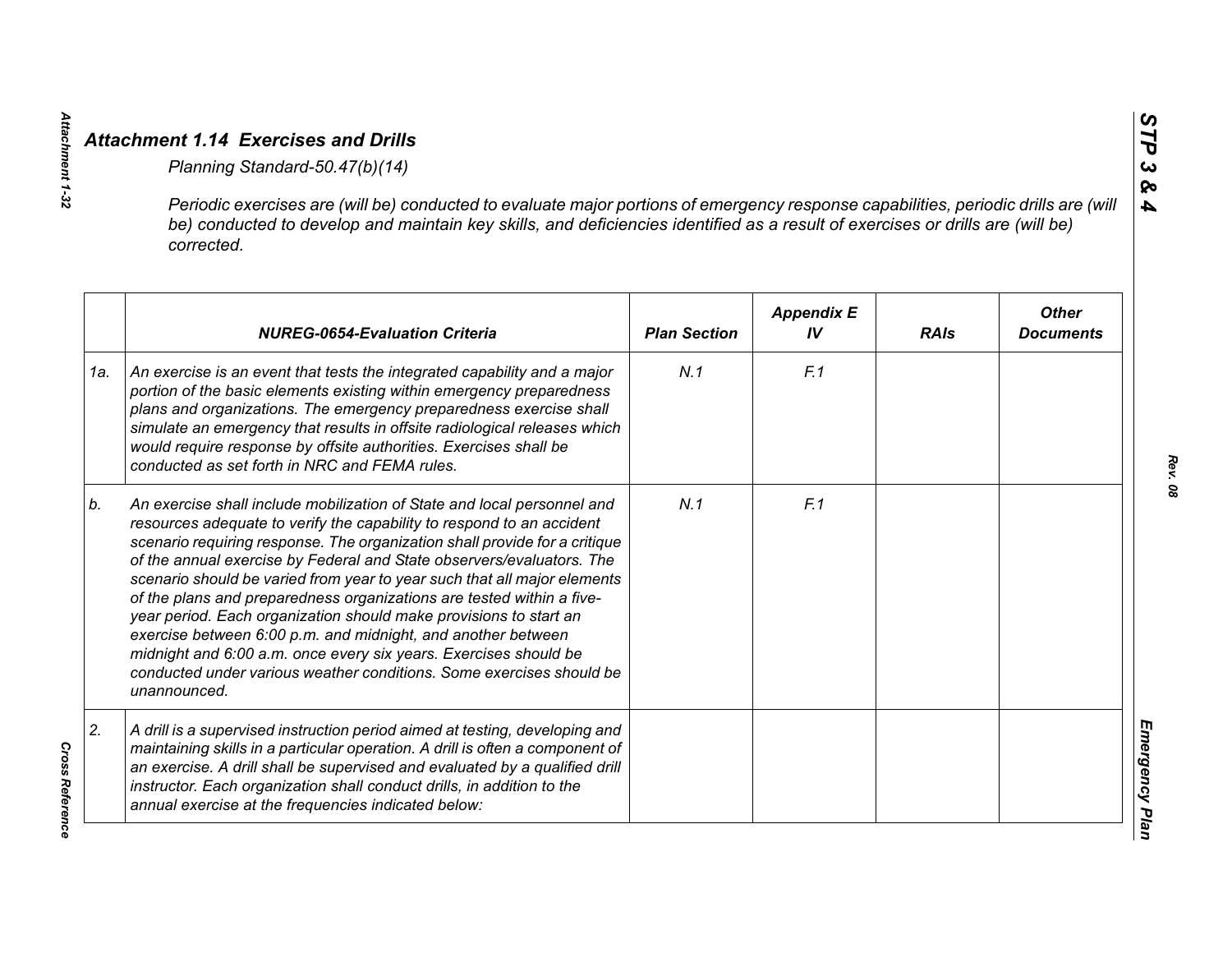|    | <b>NUREG-0654-Evaluation Criteria</b>                                                                                                                                                                                                                                                                                                                                                                                                                                                                                                                         | <b>Plan Section</b>    | <b>Appendix E</b><br>IV | <b>RAIs</b> | <b>Other</b><br><b>Documents</b> |
|----|---------------------------------------------------------------------------------------------------------------------------------------------------------------------------------------------------------------------------------------------------------------------------------------------------------------------------------------------------------------------------------------------------------------------------------------------------------------------------------------------------------------------------------------------------------------|------------------------|-------------------------|-------------|----------------------------------|
| a. | Communication Drills- Communications with State and local<br>governments within the plume exposure pathway Emergency<br>Planning Zone shall be tested monthly. Communications with<br>Federal emergency response organizations and States within the<br>ingestion pathway shall be tested quarterly. Communications<br>between the nuclear facility, State and local emergency operations<br>centers, and field assessment teams shall be tested annually.<br>Communication drills shall also include the aspect of understanding<br>the content of messages. | N.1, Addendum<br>$N-1$ |                         |             |                                  |
| b. | Fire Drills- Fire drills shall be conducted in accordance with the plant<br>(nuclear facility) technical specifications.                                                                                                                                                                                                                                                                                                                                                                                                                                      | Addendum N-1           | $F.1$ .iv               |             |                                  |
| C. | Medical Emergency Drills-A medical emergency drill involving a<br>simulated contaminated individual which contains provisions for<br>participation by the local support services agencies (i.e., ambulance<br>and offsite medical treatment facility) shall be conducted annually.<br>The offsite portions of the medical drill may be performed at part of<br>the required annual exercise                                                                                                                                                                   | Addendum N-1           | F.1.vii<br>F.1.vi       |             |                                  |
| d. | Radiological Monitoring Drills-Plant environs and radiological<br>monitoring drills (onsite and offsite) shall be conducted annually.<br>These drills shall include collection and analysis of all sample media<br>(e.g., water, vegetation, soil and air), and provisions for<br>communications and record keeping. The State drills need not be at<br>each site. Where appropriate, local organization shall participate                                                                                                                                    | Addendum N-1           | F.1.iii                 |             |                                  |
| e. | <b>Health Physics Drills</b>                                                                                                                                                                                                                                                                                                                                                                                                                                                                                                                                  |                        | F.1.iii                 |             |                                  |
|    | (1) Health Physics drills shall be conducted semi-annually which<br>involve response to, and analysis of, simulated elevated<br>airborne and liquid samples and direct radiation measurements<br>in the environment. The State drills need not be at each site.                                                                                                                                                                                                                                                                                               | Addendum N-1           |                         |             |                                  |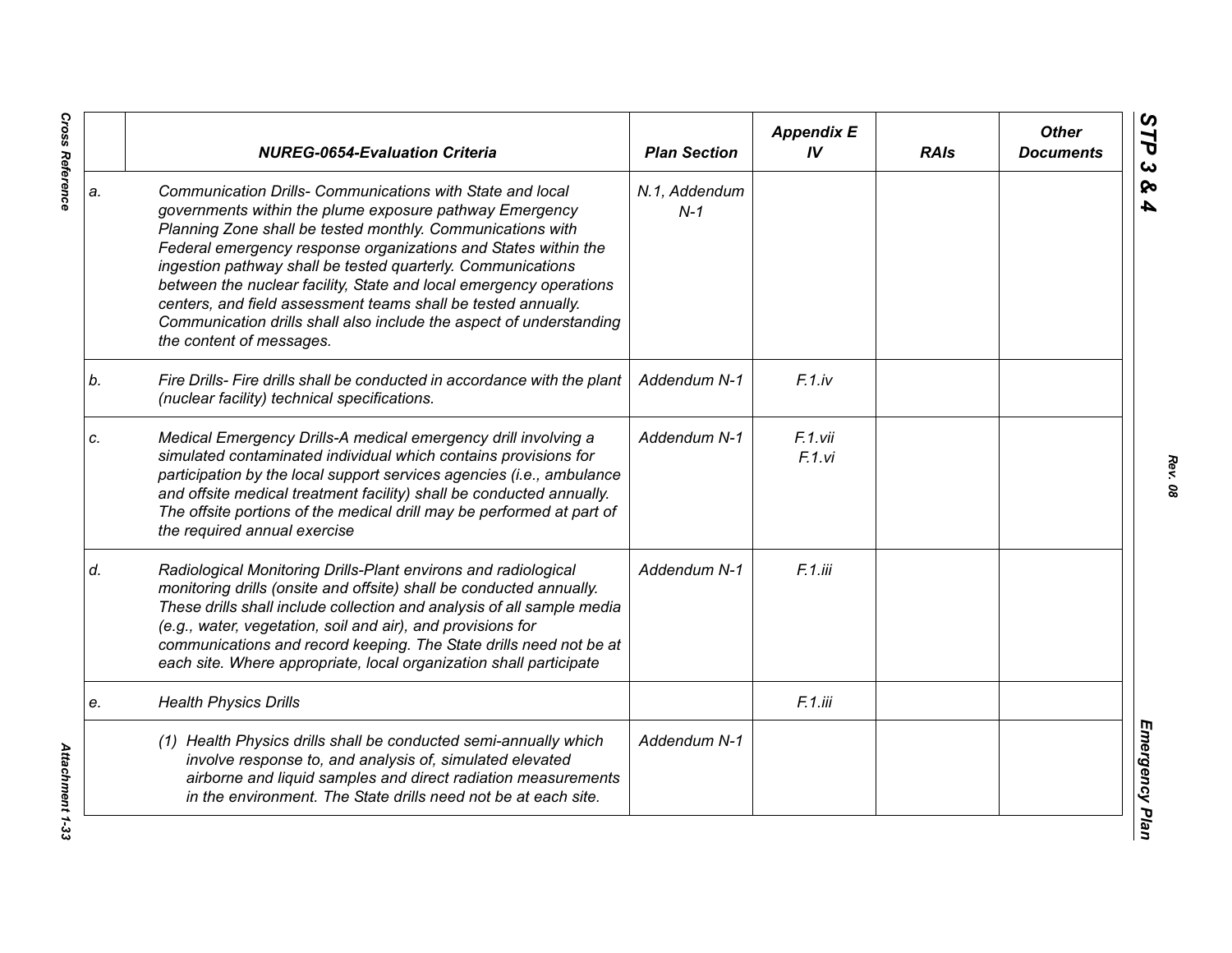|    | <b>NUREG-0654-Evaluation Criteria</b>                                                                                                                                                                                                                                                                                                                                        | <b>Plan Section</b>    | <b>Appendix E</b><br>IV | <b>RAIs</b> | <b>Other</b><br><b>Documents</b> |
|----|------------------------------------------------------------------------------------------------------------------------------------------------------------------------------------------------------------------------------------------------------------------------------------------------------------------------------------------------------------------------------|------------------------|-------------------------|-------------|----------------------------------|
|    | (2) Analysis of inplant liquid samples with simulated elevated<br>radiation levels shall be included in Health Physics drills<br>annually. These drills will include appropriate radiation<br>protection and contamination controls.                                                                                                                                         | Addendum N-1           |                         |             |                                  |
| 3. | Each organization shall describe how exercises and drills are to be<br>carried out to allow free play for decision making and to meet the<br>following objectives. Pending the development of exercise scenarios<br>and exercise evaluation guidance by NRC and FEMA the scenarios for<br>use in exercises and drills shall include but not be limited to, the<br>following: |                        | F.1                     |             |                                  |
| a. | The basic objective(s) of each drill and exercise and appropriate<br>evaluation criteria:                                                                                                                                                                                                                                                                                    | N.1.1, N.2             |                         |             |                                  |
| b. | The date(s), time period, place(s) and participating organization                                                                                                                                                                                                                                                                                                            | Addendum N-1,<br>N.2.2 |                         |             |                                  |
| c. | The simulated events;                                                                                                                                                                                                                                                                                                                                                        | N.2                    |                         |             |                                  |
| d. | A time schedule of real and simulated initiating events                                                                                                                                                                                                                                                                                                                      | N.2                    |                         |             |                                  |
| е. | A narrative summary describing the conduct of the exercises or drills<br>to include such things as simulated casualties, offsite fire<br>department assistance, rescue of personnel, use of protective<br>clothing, deployment of radiological monitoring teams, and public<br>information activities; and                                                                   | N.2                    |                         |             | BL 05-02                         |
| f. | A description of the arrangements for and advance materials to be<br>provided to official observers.                                                                                                                                                                                                                                                                         | N.2.2                  |                         |             |                                  |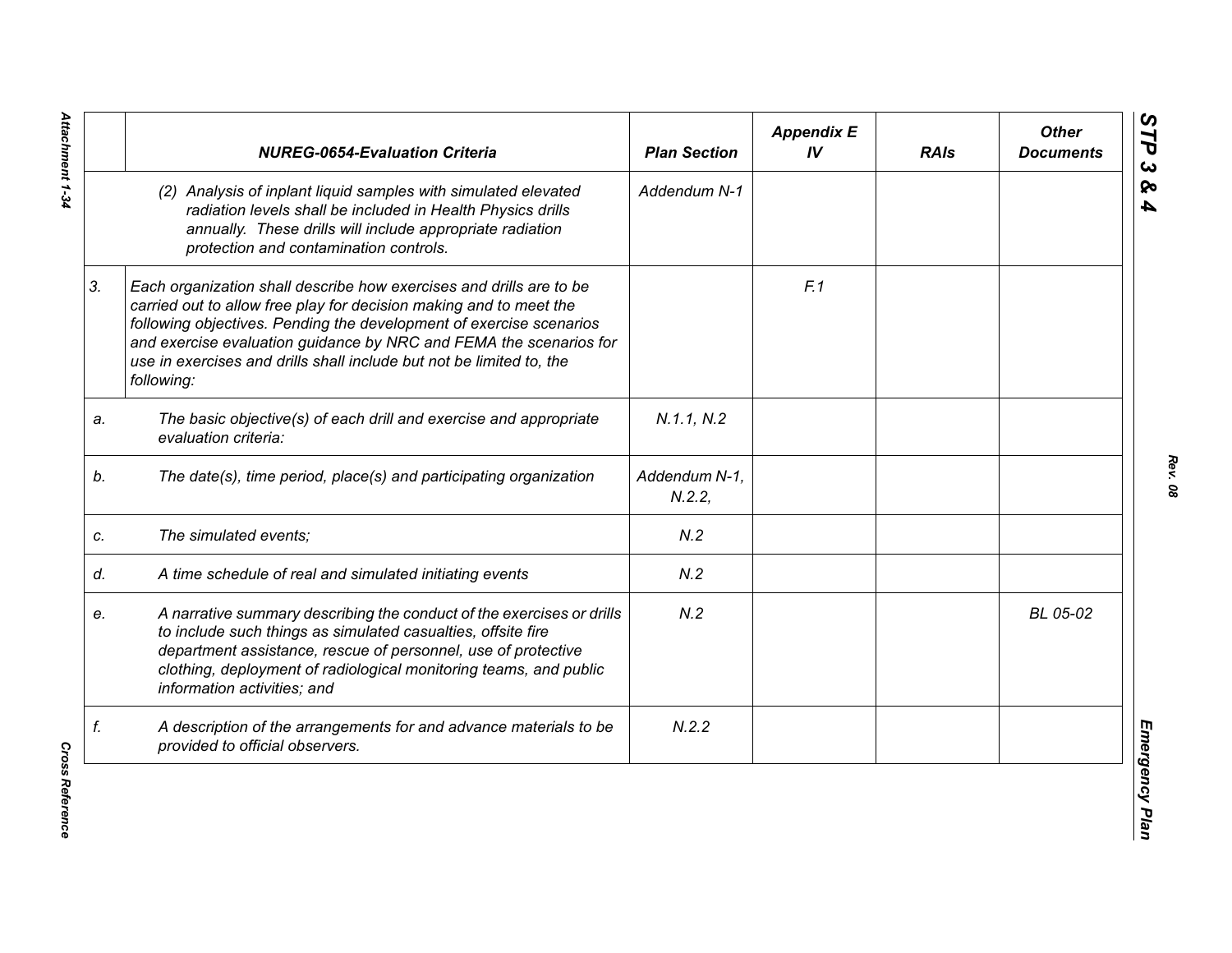|                    | <b>NUREG-0654-Evaluation Criteria</b>                                                                                                                                                                                                                                                                                                                                                                                    | <b>Plan Section</b> | <b>Appendix E</b><br>IV | <b>RAIs</b>  | <b>Other</b><br><b>Documents</b> |
|--------------------|--------------------------------------------------------------------------------------------------------------------------------------------------------------------------------------------------------------------------------------------------------------------------------------------------------------------------------------------------------------------------------------------------------------------------|---------------------|-------------------------|--------------|----------------------------------|
| $\boldsymbol{4}$ . | Official observers from Federal, State or local governments will observe,<br>evaluate, and critique the required exercises. A critique shall be<br>scheduled at the conclusion of the exercise to evaluate the ability of<br>organizations to respond as called for in the plan. The critique shall be<br>conducted as soon as practicable after the exercise, and formal<br>evaluation should result from the critique. | N.1, N.2.2          |                         |              |                                  |
| 5.                 | Each organization shall establish means for evaluating observer and<br>participant comments on areas needing improvement, including<br>emergency plan procedural changes, and for assigning responsibility for<br>implementing corrective actions. Each organization shall establish<br>management control used to ensure that corrective actions are<br>implemented.                                                    | N.1                 | F <sub>2</sub>          | VEGP 13.3-10 |                                  |
|                    |                                                                                                                                                                                                                                                                                                                                                                                                                          |                     |                         |              |                                  |
|                    |                                                                                                                                                                                                                                                                                                                                                                                                                          |                     |                         |              |                                  |
|                    |                                                                                                                                                                                                                                                                                                                                                                                                                          |                     |                         |              |                                  |
|                    |                                                                                                                                                                                                                                                                                                                                                                                                                          |                     |                         |              |                                  |
|                    |                                                                                                                                                                                                                                                                                                                                                                                                                          |                     |                         |              |                                  |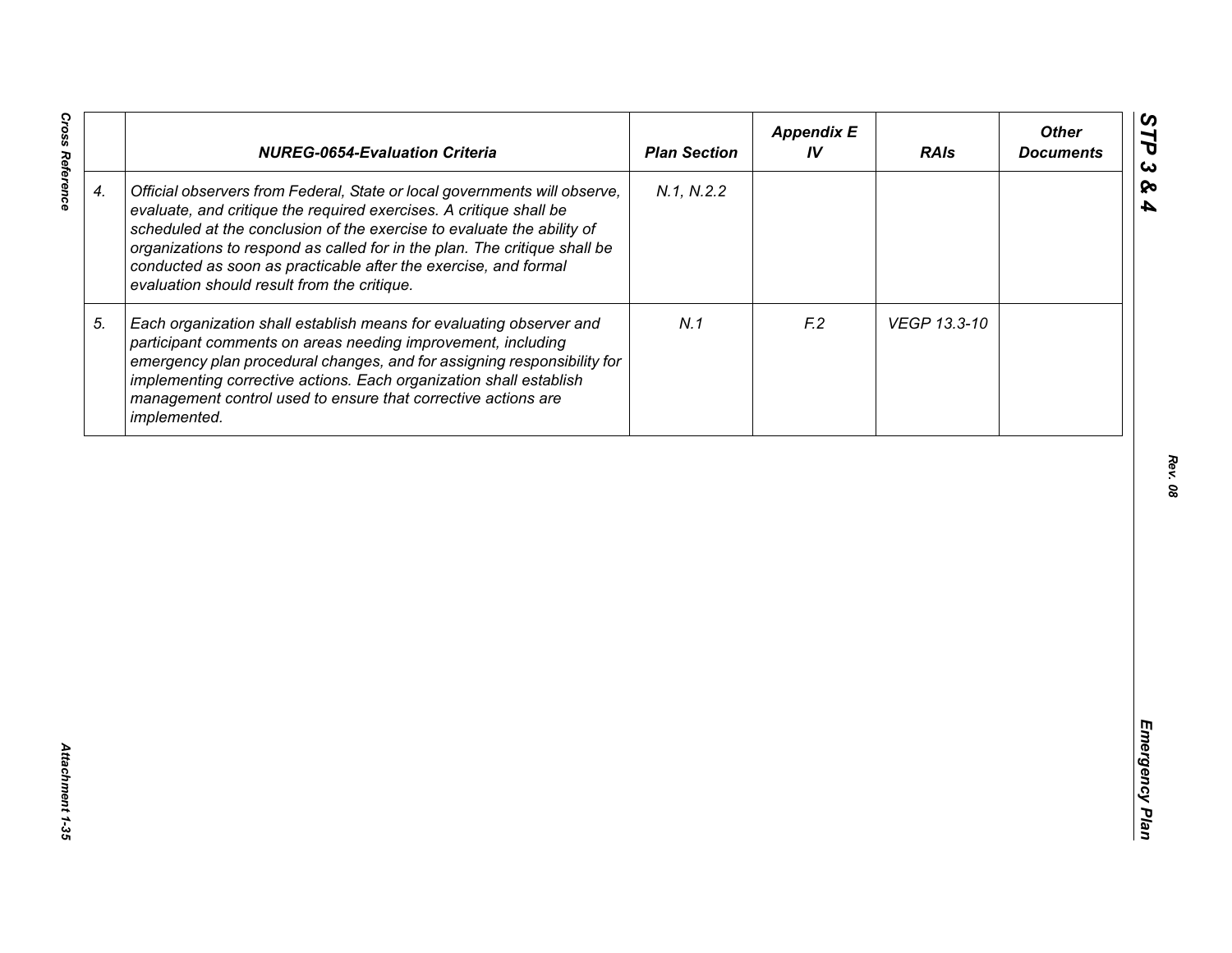|    | Radiological emergency response training is provided to those who may be called on to assist in an emergency.                                                                                                                                                                                                                                                                                                  |                     |                         |              |                                  |
|----|----------------------------------------------------------------------------------------------------------------------------------------------------------------------------------------------------------------------------------------------------------------------------------------------------------------------------------------------------------------------------------------------------------------|---------------------|-------------------------|--------------|----------------------------------|
|    | <b>NUREG-0654-Evaluation Criteria</b>                                                                                                                                                                                                                                                                                                                                                                          | <b>Plan Section</b> | <b>Appendix E</b><br>IV | <b>RAIs</b>  | <b>Other</b><br><b>Documents</b> |
| 1. | Each organization shall assure the training of appropriate individuals.                                                                                                                                                                                                                                                                                                                                        |                     |                         |              |                                  |
| a. | Each facility to which the plant applies shall provide site specific<br>emergency response training for those offsite emergency<br>organizations who may be called upon to provide assistance in the<br>event of an emergency.                                                                                                                                                                                 | M.8                 |                         | GGNS 13.3-55 |                                  |
| b. | Each offsite response organization shall participate in and receive<br>training. Where mutual aid agreements exist between local agencies<br>such as fire, policy and ambulance/rescue, the training shall also be<br>offered to the other departments who are members of the mutual aid<br>district.                                                                                                          | N/A                 |                         |              |                                  |
| 2. | The training program for members of the onsite emergency organization<br>shall, besides classroom training, include practical drills in which each<br>individual demonstrates ability to perform his assigned emergency<br>function. During the practical drills, on-the-spot correction of erroneous<br>performance shall be made and a demonstration of the proper<br>performance offered by the instructor. | M.6                 | F <sub>12</sub>         |              |                                  |
| 3. | Training for individuals assigned to licensee first aid teams shall include<br>courses equivalent to Red Cross Multi-Media.                                                                                                                                                                                                                                                                                    | M.7                 |                         |              |                                  |

*Cross Reference* 

**Cross Reference**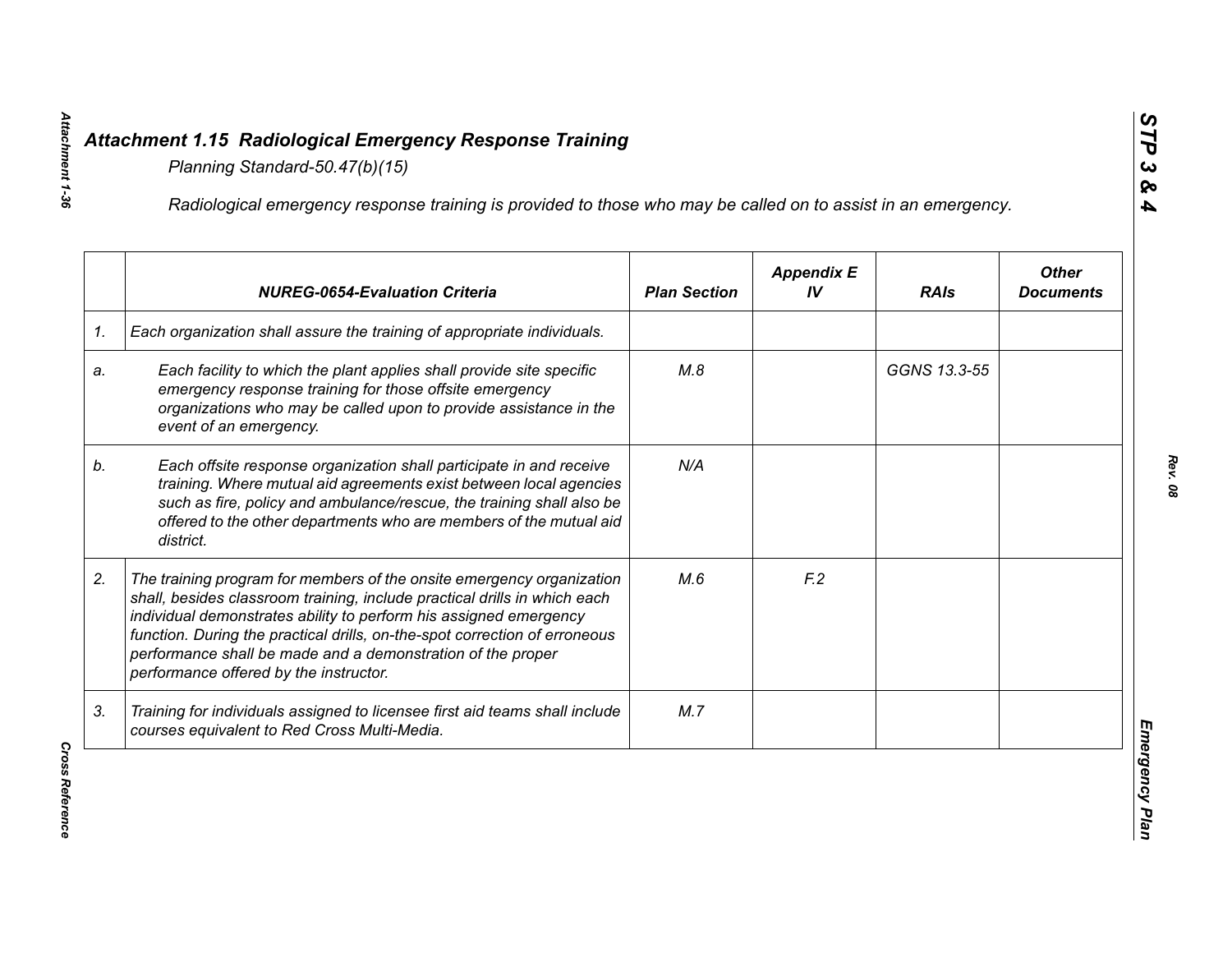|    | <b>NUREG-0654-Evaluation Criteria</b>                                                                                                                                                                                                                                                                                            | <b>Plan Section</b> | <b>Appendix E</b><br>IV | <b>RAIs</b> | <b>Other</b><br><b>Documents</b> |
|----|----------------------------------------------------------------------------------------------------------------------------------------------------------------------------------------------------------------------------------------------------------------------------------------------------------------------------------|---------------------|-------------------------|-------------|----------------------------------|
| 4. | Each organization shall establish a training program for instructing and<br>qualifying personnel who will implement radiological emergency<br>response plans. The specialized initial training and periodic retraining<br>programs (including the scope, nature and frequency) shall be provided<br>in the following categories: |                     |                         |             |                                  |
| a. | Directors or coordinators of the response organizations;                                                                                                                                                                                                                                                                         | M.3                 | F.1.i                   |             |                                  |
| b. | Personnel responsible for accident assessment;                                                                                                                                                                                                                                                                                   | M.4                 | F.1.ii                  |             |                                  |
| c. | Radiological monitoring teams and radiological analysis personnel;                                                                                                                                                                                                                                                               | M.4                 | F.1.iii                 |             |                                  |
| d. | Police, security and fire fighting personnel;                                                                                                                                                                                                                                                                                    | M.3, M.8            | F.1(iv                  |             |                                  |
| е. | Repair and damage control/correctional action teams (onsite);                                                                                                                                                                                                                                                                    | M.3                 | F.1.v                   |             |                                  |
| f. | First aid and rescue personnel;                                                                                                                                                                                                                                                                                                  | M.1, M.4            | F.1.vi                  |             |                                  |
| g. | Local support services personnel including Civil<br>Defense/Emergency Service personnel;                                                                                                                                                                                                                                         | M.8                 |                         |             |                                  |
| h. | Medical support personnel;                                                                                                                                                                                                                                                                                                       | M.4                 |                         |             |                                  |
| İ. | Licensee's headquarters support personnel;                                                                                                                                                                                                                                                                                       | M.3                 | F.1.viii                |             |                                  |
| j. | Personnel responsible for transmission of emergency information<br>and instructions.                                                                                                                                                                                                                                             | M.4                 |                         |             |                                  |
| 5. | Each organization shall provide for the initial and annual retraining of<br>personnel with emergency response responsibilities.                                                                                                                                                                                                  | M.2.3               |                         |             |                                  |

**Cross Reference**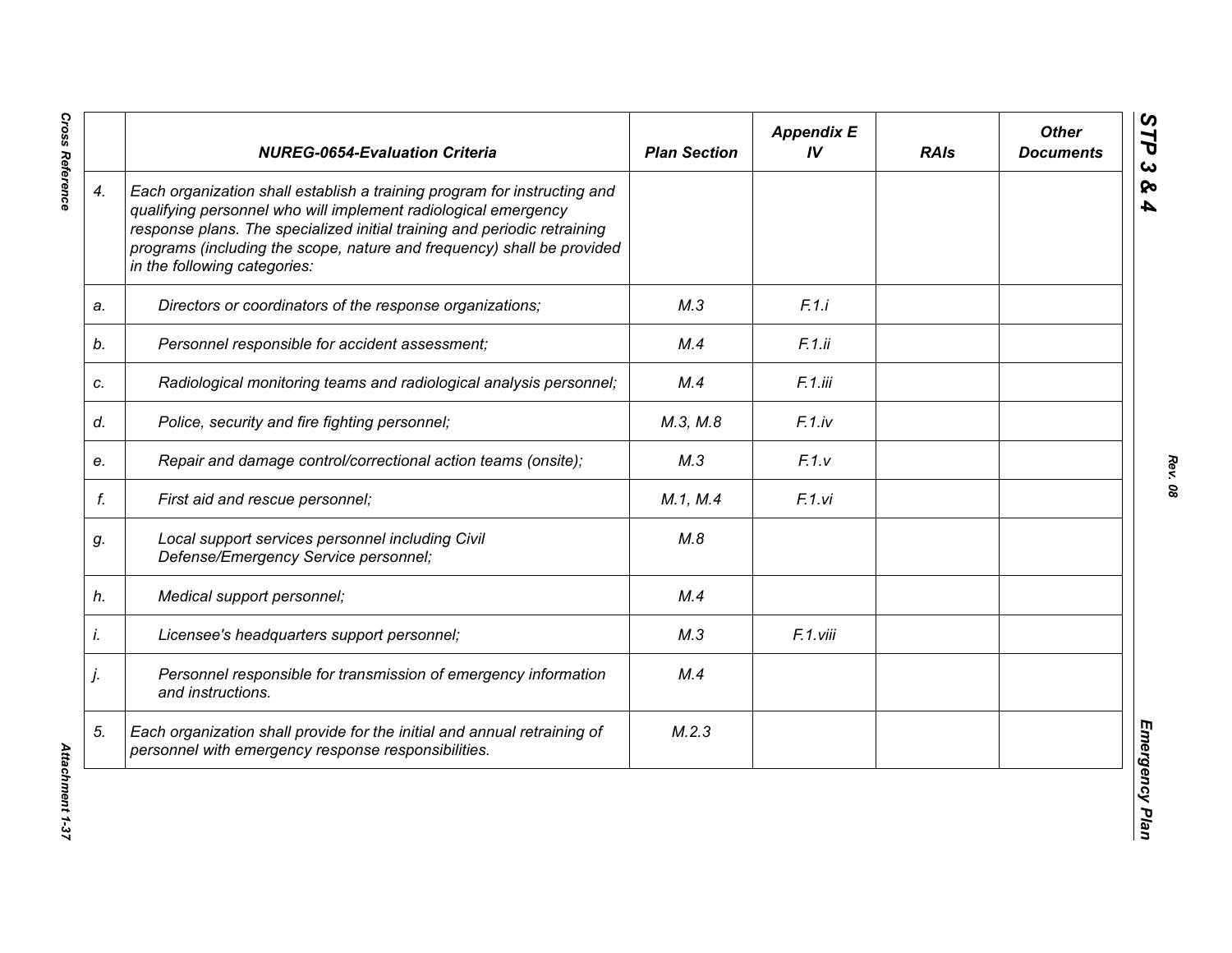|                                                                                                                                                     | Planning Standard-50.47(b)(16)                                                                                                                                                                                                                                            |                                                 |                         |                    |                                  |  |
|-----------------------------------------------------------------------------------------------------------------------------------------------------|---------------------------------------------------------------------------------------------------------------------------------------------------------------------------------------------------------------------------------------------------------------------------|-------------------------------------------------|-------------------------|--------------------|----------------------------------|--|
| Responsibilities for the plan development and review and for distribution of emergency plans are established, and planners are<br>properly trained. |                                                                                                                                                                                                                                                                           |                                                 |                         |                    |                                  |  |
|                                                                                                                                                     | <b>NUREG-0654-Evaluation Criteria</b>                                                                                                                                                                                                                                     | <b>Plan Section</b>                             | <b>Appendix E</b><br>IV | <b>RAIs</b>        | <b>Other</b><br><b>Documents</b> |  |
|                                                                                                                                                     | Each organization shall provide for the training of individuals responsible<br>for the planning effort.                                                                                                                                                                   | M.2                                             | G                       |                    |                                  |  |
|                                                                                                                                                     | Each organization shall identify by title the individual with the overall<br>authority and responsibility for radiological emergency response<br>planning.                                                                                                                | $\overline{O.1}$                                | $\overline{G}$          |                    |                                  |  |
|                                                                                                                                                     | Each organization shall designate an Emergency Planning Coordinator<br>with responsibility for the development and updating of emergency plans<br>and coordination of these plans with other response organizations.                                                      | O.1                                             | G                       |                    |                                  |  |
|                                                                                                                                                     | Each organization shall update its plan and agreements as needed,<br>review and certify it to be current on an annual basis. The update shall<br>take into account changes identified by drills and exercises.                                                            | 0.2, 0.3                                        |                         |                    |                                  |  |
|                                                                                                                                                     | The emergency response plans and approved changes to the plans<br>shall be forwarded to all organizations and appropriate individuals with<br>responsibility for implementation of the plans. Revised pages shall be<br>dated and marked to show where changes have made. | Q.1                                             |                         | GGNS 13.3-56       |                                  |  |
| source.                                                                                                                                             | Each plan shall contain a detailed listing of supporting plans and their                                                                                                                                                                                                  | Attachment 2.<br>A.2, B.2, B.2.1,<br>B.2.2, B.3 |                         |                    |                                  |  |
|                                                                                                                                                     | Each plan shall contain as an appendix listing, by title, procedures<br>required to implement the plan. The listing shall include the section(s) of<br>the plan to be implemented by each procedure.                                                                      | Attachment 2                                    |                         | <b>VEGP 13.3-5</b> |                                  |  |
|                                                                                                                                                     | Each plan shall contain a specific table of contents. Plans submitted for<br>review should be cross-referenced to these criteria.                                                                                                                                         | Table-of-<br>Contents                           |                         |                    |                                  |  |